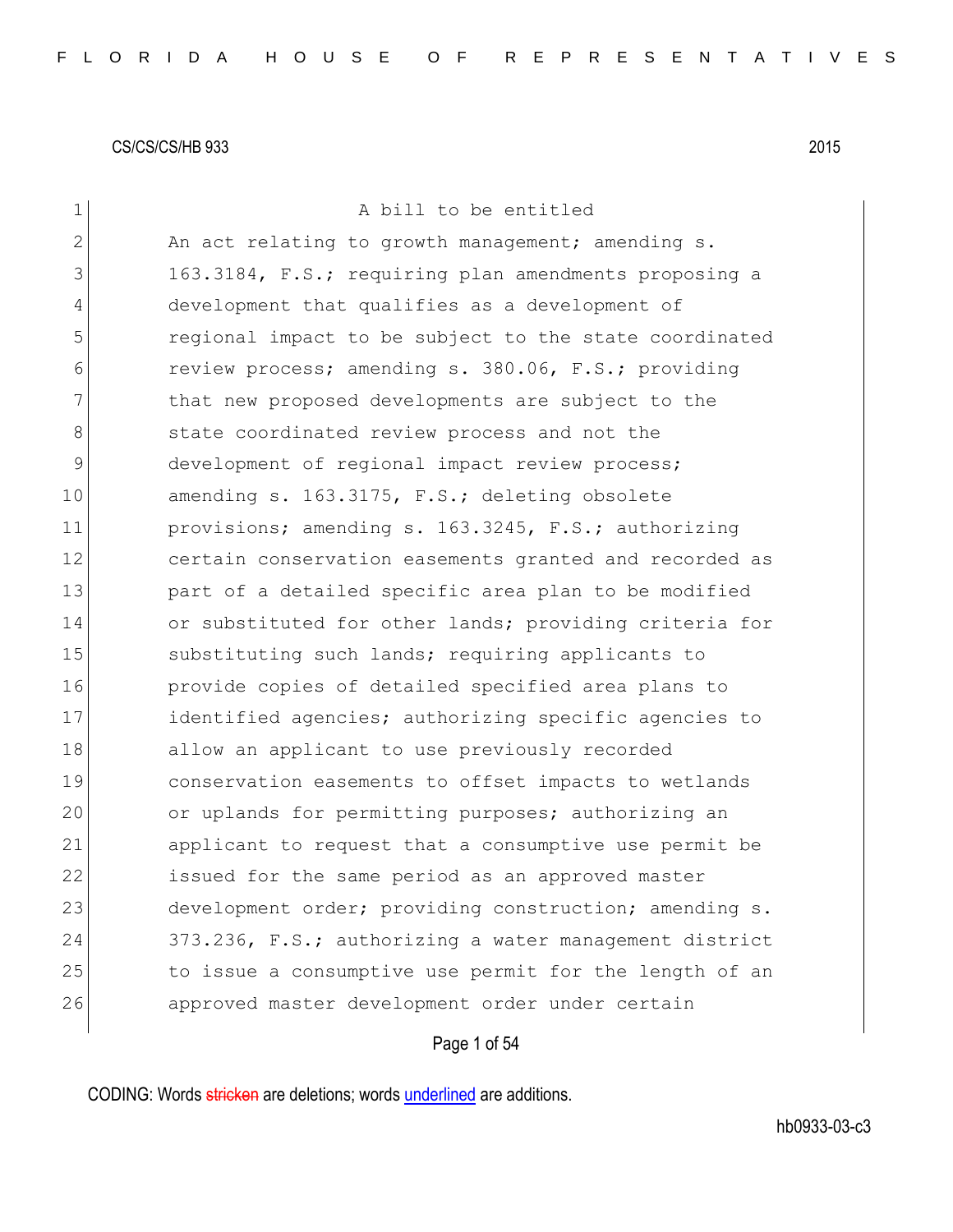| 27 | circumstances; specifying the criteria to be applied   |
|----|--------------------------------------------------------|
| 28 | by the water management district in issuing such       |
| 29 | permit; amending s. 163.3246, F.S.; removing           |
| 30 | restrictions on certain review exemptions; amending s. |
| 31 | 163.3248, F.S.; removing the requirement that regional |
| 32 | planning councils provide assistance in developing a   |
| 33 | plan for a rural land stewardship area; amending s.    |
| 34 | 186.504, F.S.; conforming provisions to changes made   |
| 35 | by the act; amending s. 186.505, F.S.; removing the    |
| 36 | power of regional planning councils to establish and   |
| 37 | conduct cross-acceptance negotiation processes;        |
| 38 | creating s. 186.512, F.S.; subdividing the state into  |
| 39 | specified geographic regions for the purpose of        |
| 40 | regional comprehensive planning; providing procedures  |
| 41 | for the transition of a local government to a new      |
| 42 | regional planning council; amending s. 186.513, F.S.;  |
| 43 | deleting the requirement that regional planning        |
| 44 | councils make joint reports and recommendations;       |
| 45 | amending ss. 120.52, 218.32, and 253.7828, F.S.;       |
| 46 | conforming provisions to changes made by the act;      |
| 47 | amending s. 339.135, F.S.; deleting obsolete           |
| 48 | provisions; amending s. 339.155, F.S.; removing        |
| 49 | certain duties of regional planning councils; amending |
| 50 | s. 380.06, F.S.; removing the requirement that         |
| 51 | developers submit biennial reports to regional         |
| 52 | planning agencies; amending s. 403.50663, F.S.;        |

# Page 2 of 54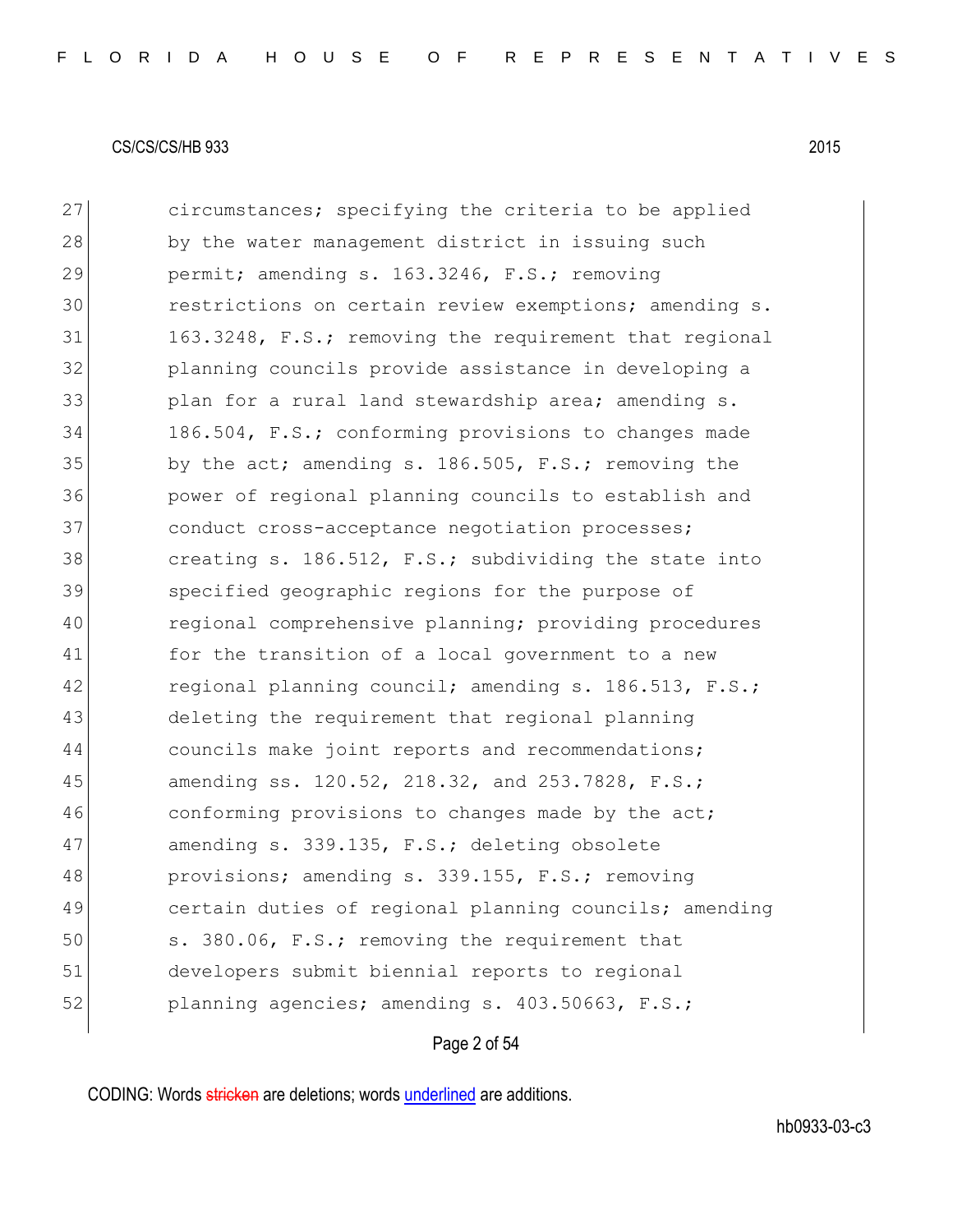53 removing requirements relating to certain 54 informational public meetings; amending s. 403.507, 55 F.S.; removing the requirement that regional planning 56 councils prepare reports addressing the impact of 57 proposed electrical power plants; amending s. 403.508, 58 F.S.; removing the requirement that regional planning 59 councils participate in certain proceedings; amending 60 s. 403.5115, F.S.; conforming provisions to changes 61 made by the act; amending s.  $403.526$ , F.S.; removing 62 the requirement that regional planning councils 63 **prepare reports addressing the impact of proposed** 64 transmission lines or corridors; amending s. 403.527, 65 F.S.; removing the requirement that regional planning 66 **councils participate in certain proceedings;** amending 67 s. 403.5272, F.S.; conforming provisions to changes 68 made by the act; amending s. 403.7264, F.S.; removing 69 the requirement that regional planning councils assist 70 with amnesty days for purging small quantities of 71 hazardous wastes; amending s. 403.941, F.S.; removing 72 the requirement that regional planning councils 73 prepare reports addressing the impact of proposed 74 natural gas transmission pipelines or corridors; 75 amending s. 403.9411, F.S.; removing the requirement 76 that regional planning councils participate in certain 77 proceedings; amending ss. 419.001 and 985.682, F.S.; 78 removing provisions relating to the use of a certain

### Page 3 of 54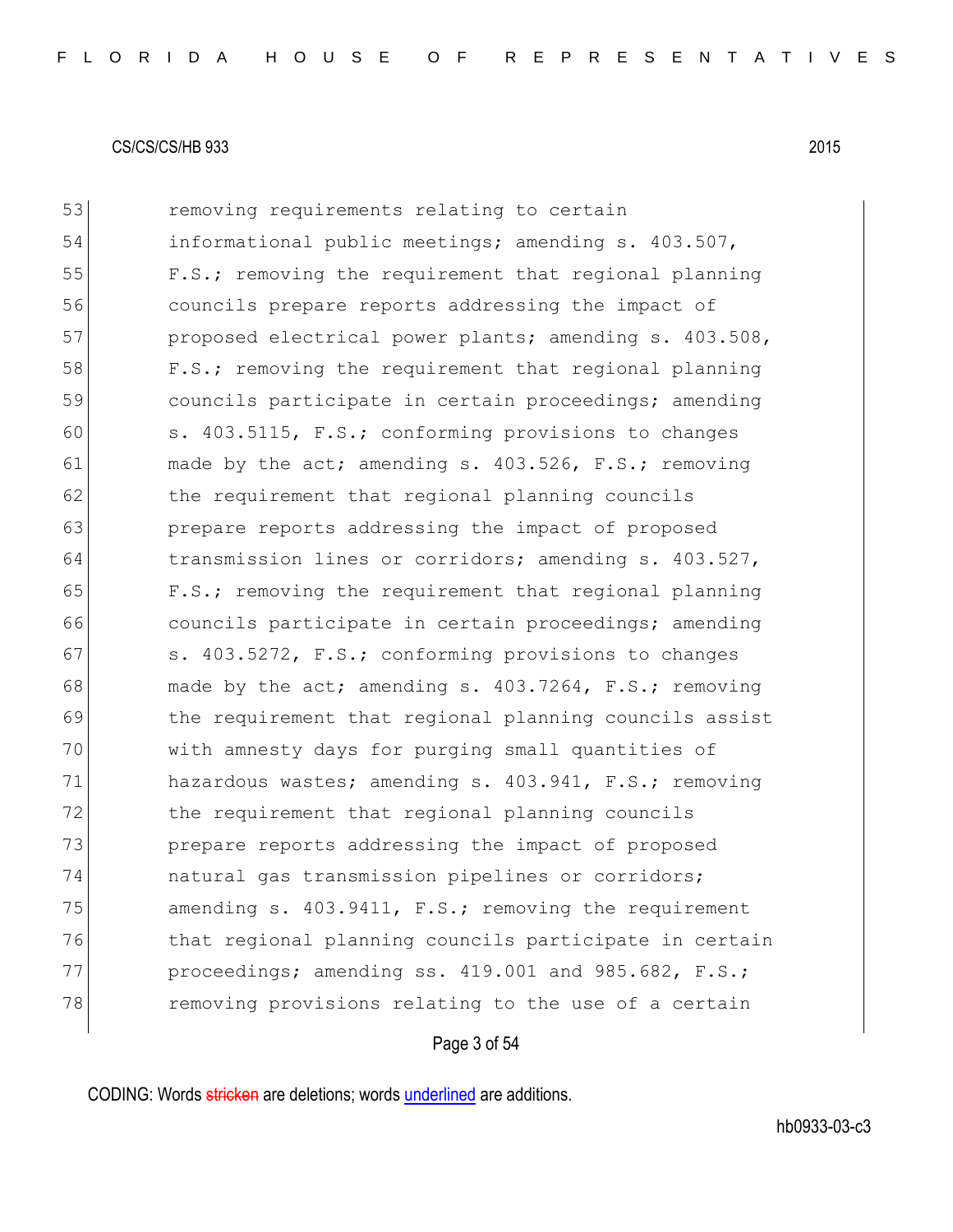| 79  | dispute resolution process; repealing s. 186.0201,     |
|-----|--------------------------------------------------------|
| 80  | F.S., relating to electric substation planning;        |
| 81  | repealing s. 260.018, F.S., relating to agency         |
| 82  | recognition of certain publicly owned lands and        |
| 83  | waters; amending s. 163.3246, F.S.; providing          |
| 84  | legislative intent; designating Pasco County as a      |
| 85  | pilot community; requiring the state land planning     |
| 86  | agency to provide a written certification to Pasco     |
| 87  | County within a certain timeframe; providing           |
| 88  | requirements for certain plan amendments; requiring    |
| 89  | the Office of Program Policy Analysis and Government   |
| 90  | Accountability to submit a report and recommendations  |
| 91  | to the Governor and the Legislature by a certain date; |
| 92  | providing requirements for the report; amending s.     |
| 93  | 190.005, F.S.; requiring a community development       |
| 94  | district up to a certain size located within a         |
| 95  | connected-city corridor to be established pursuant to  |
| 96  | an ordinance; amending s. 163.3167, F.S.; requiring    |
| 97  | local governments to address the protection of private |
| 98  | property rights in their comprehensive plans; amending |
| 99  | s. 163.3177, F.S.; providing that a local government   |
| 100 | is not required to amend its comprehensive plan in     |
| 101 | response to an updated regional water supply plan or   |
| 102 | maintain a work plan under certain circumstances;      |
| 103 | providing requirements; requiring the comprehensive    |
| 104 | plan to include a property rights element that         |
|     |                                                        |

# Page 4 of 54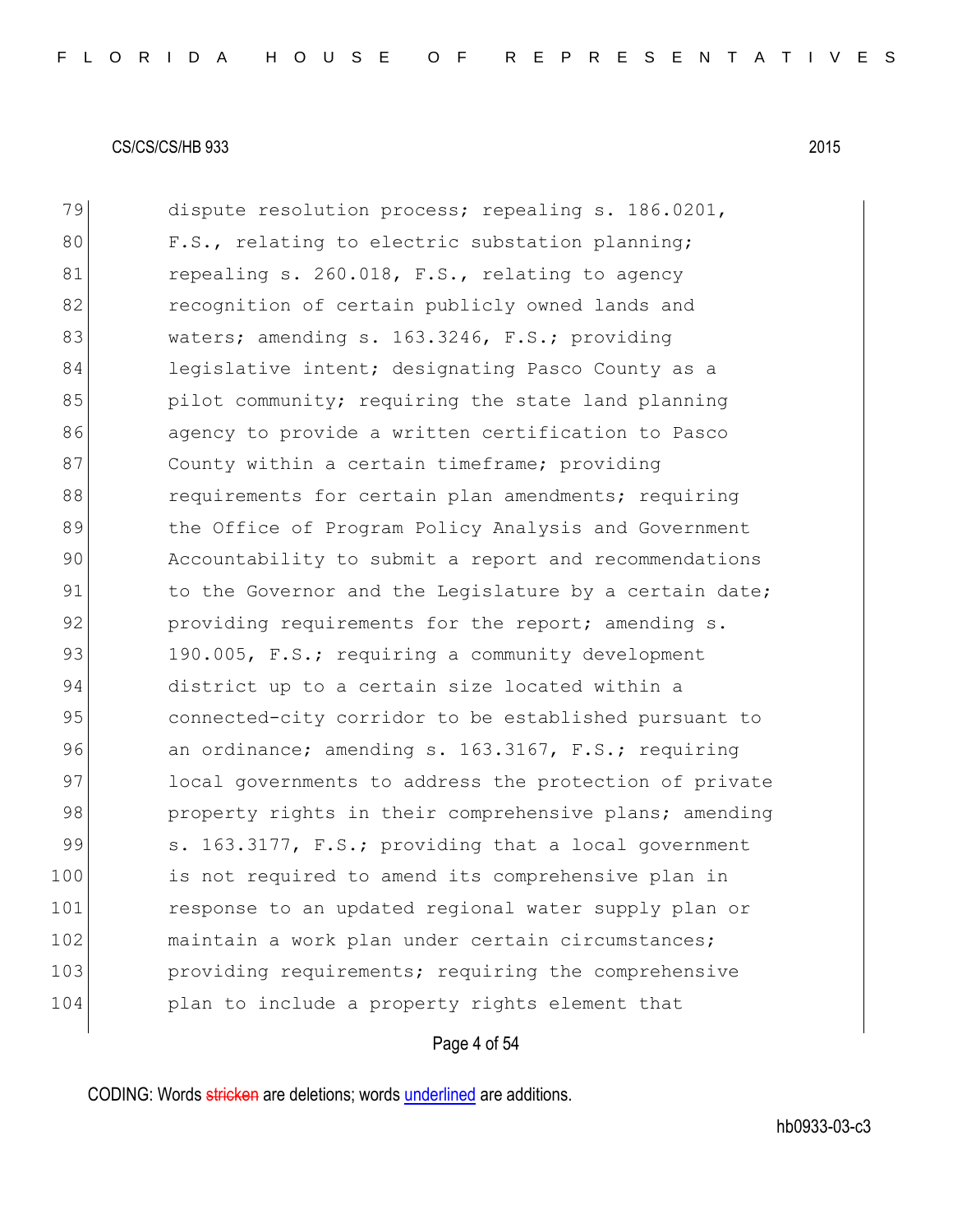|  |  |  |  |  |  | FLORIDA HOUSE OF REPRESENTATIVES |  |  |  |  |  |  |  |  |  |  |
|--|--|--|--|--|--|----------------------------------|--|--|--|--|--|--|--|--|--|--|
|  |  |  |  |  |  |                                  |  |  |  |  |  |  |  |  |  |  |

| 105 | addresses certain objectives; requiring counties and                            |
|-----|---------------------------------------------------------------------------------|
| 106 | municipalities to adopt land development regulations                            |
| 107 | consistent with the property rights element; amending                           |
| 108 | s. 380.0666, F.S.; authorizing the land authority to                            |
| 109 | contribute funds to the City of Key West or the                                 |
| 110 | Housing Authority of the City of Key West for certain                           |
| 111 | purposes; amending s. 125.0108, F.S.; requiring 50                              |
| 112 | percent of tourist impact tax revenues to be used in                            |
| 113 | accordance with s. 380.0666, F.S.; providing an                                 |
| 114 | effective date.                                                                 |
| 115 |                                                                                 |
| 116 | Be It Enacted by the Legislature of the State of Florida:                       |
| 117 |                                                                                 |
| 118 | Section 1. Paragraph (c) of subsection (2) of section                           |
| 119 | 163.3184, Florida Statutes, is amended to read:                                 |
| 120 | 163.3184 Process for adoption of comprehensive plan or                          |
| 121 | plan amendment.-                                                                |
| 122 | COMPREHENSIVE PLANS AND PLAN AMENDMENTS.-<br>(2)                                |
| 123 | Plan amendments that are in an area of critical state<br>(C)                    |
| 124 | concern designated pursuant to s. 380.05; propose a rural land                  |
| 125 | stewardship area pursuant to s. 163.3248; propose a sector plan                 |
| 126 | pursuant to s. 163.3245; update a comprehensive plan based on an                |
| 127 | evaluation and appraisal pursuant to s. 163.3191; propose a                     |
| 128 | development that qualifies as a development of regional impact                  |
| 129 | pursuant to s. 380.06 $\frac{380.06 \times 24}{x}$ ; or are new plans for newly |
| 130 | incorporated municipalities adopted pursuant to s. 163.3167                     |
|     | Page 5 of 54                                                                    |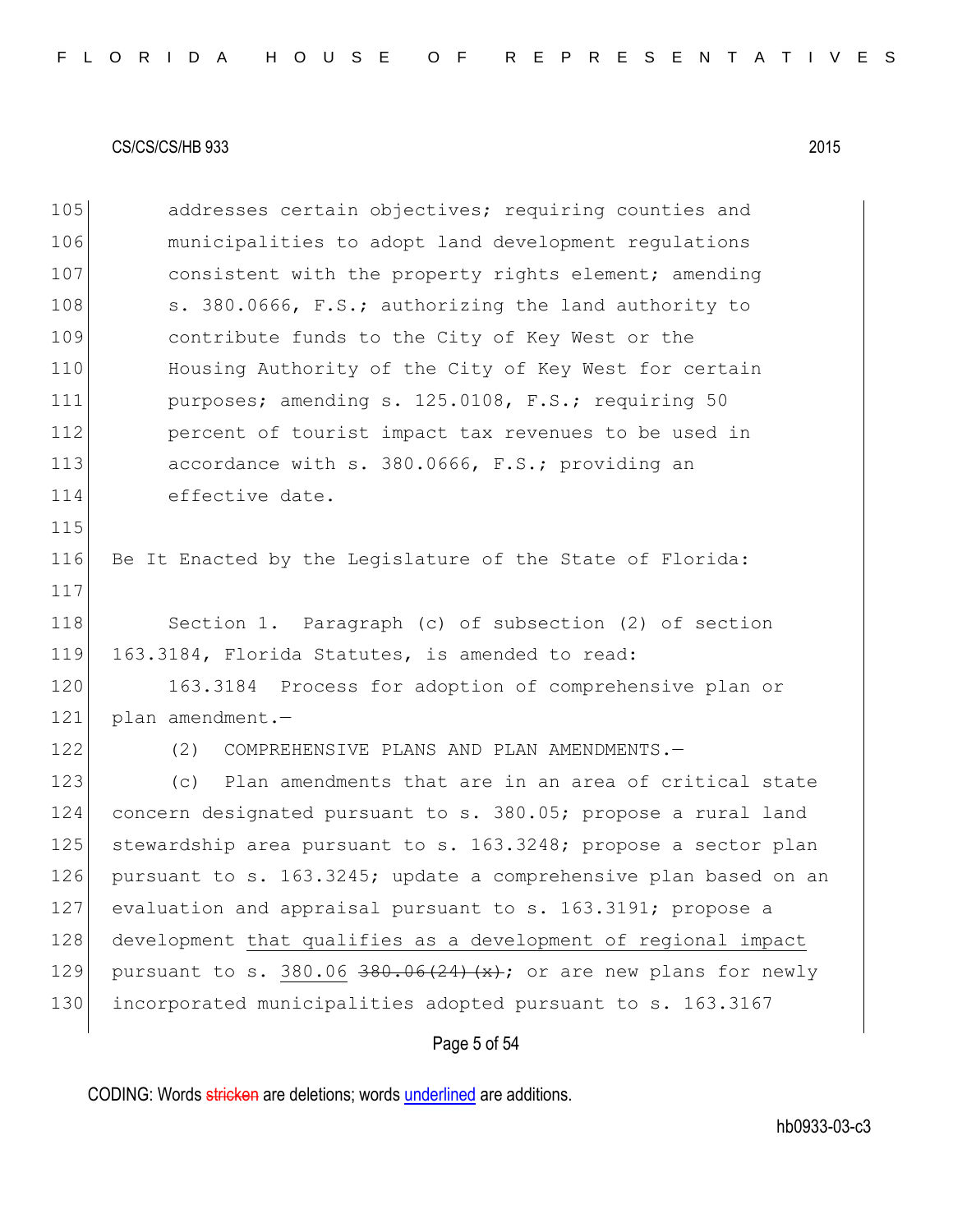| 131 | shall follow the state coordinated review process in subsection  |
|-----|------------------------------------------------------------------|
| 132 | $(4)$ .                                                          |
| 133 | Section 2. Subsection (30) is added to section 380.06,           |
| 134 | Florida Statutes, to read:                                       |
| 135 | 380.06 Developments of regional impact.-                         |
| 136 | NEW PROPOSED DEVELOPMENTS. - A new proposed development<br>(30)  |
| 137 | otherwise subject to the review requirements of this section     |
| 138 | shall be approved by a local government pursuant to s.           |
| 139 | 163.3184(4) in lieu of proceeding in accordance with this        |
| 140 | section.                                                         |
| 141 | Section 3. Subsection (9) of section 163.3175, Florida           |
| 142 | Statutes, is amended to read:                                    |
| 143 | 163.3175 Legislative findings on compatibility of                |
| 144 | development with military installations; exchange of information |
| 145 | between local governments and military installations.-           |
| 146 | $(9)$ If a local government, as required under s.                |
| 147 | 163.3177(6)(a), does not adopt criteria and address              |
| 148 | compatibility of lands adjacent to or closely proximate to       |
| 149 | existing military installations in its future land use plan      |
| 150 | element by June 30, 2012, the local government, the military     |
| 151 | installation, the state land planning agency, and other parties  |
| 152 | as identified by the regional planning council, including, but   |
| 153 | not limited to, private landowner representatives, shall enter   |
| 154 | into mediation conducted pursuant to s. 186.509. If the local    |
| 155 | government comprehensive plan does not contain criteria          |
| 156 | addressing compatibility by December 31, 2013, the agency may    |
|     | Page 6 of 54                                                     |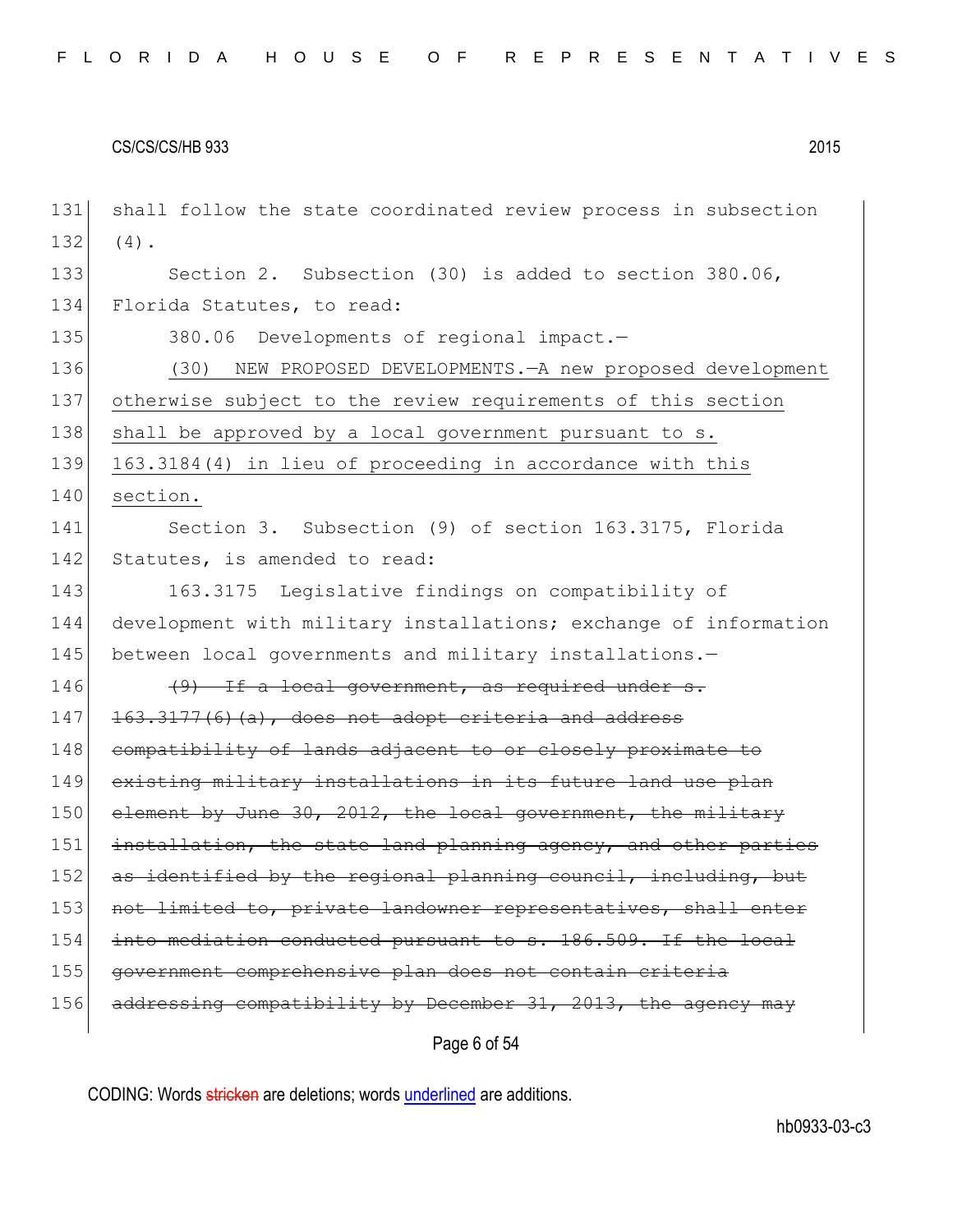157 notify the Administration Commission. The Administration 158 Commission may impose sanctions pursuant to s. 163.3184(8). Any 159 local government that amended its comprehensive plan to address 160 military installation compatibility requirements after 2004 and 161 was found to be in compliance is deemed to be in compliance with 162 this subsection until the local government conducts its 163 evaluation and appraisal review pursuant to s. 163.3191 and 164 determines that amendments are necessary to meet updated general 165 <del>Law requirements.</del> 166 Section 4. Subsections (3) and (9) of section 163.3245, 167 Florida Statutes, are amended, subsection (13) is renumbered as 168 subsection (14), and new subsections (13) and (15) are added to

169 that section, to read:

170 163.3245 Sector plans.-

171 (3) Sector planning encompasses two levels: adoption 172 pursuant to s. 163.3184 of a long-term master plan for the 173 entire planning area as part of the comprehensive plan, and 174 adoption by local development order of two or more detailed 175 specific area plans that implement the long-term master plan and 176 | within which s. 380.06 is waived.

177 (a) In addition to the other requirements of this chapter, 178 except for those that are inconsistent with or superseded by the 179 planning standards of this paragraph, a long-term master plan 180 pursuant to this section must include maps, illustrations, and 181 text supported by data and analysis to address the following: 182 1. A framework map that, at a minimum, generally depicts

### Page 7 of 54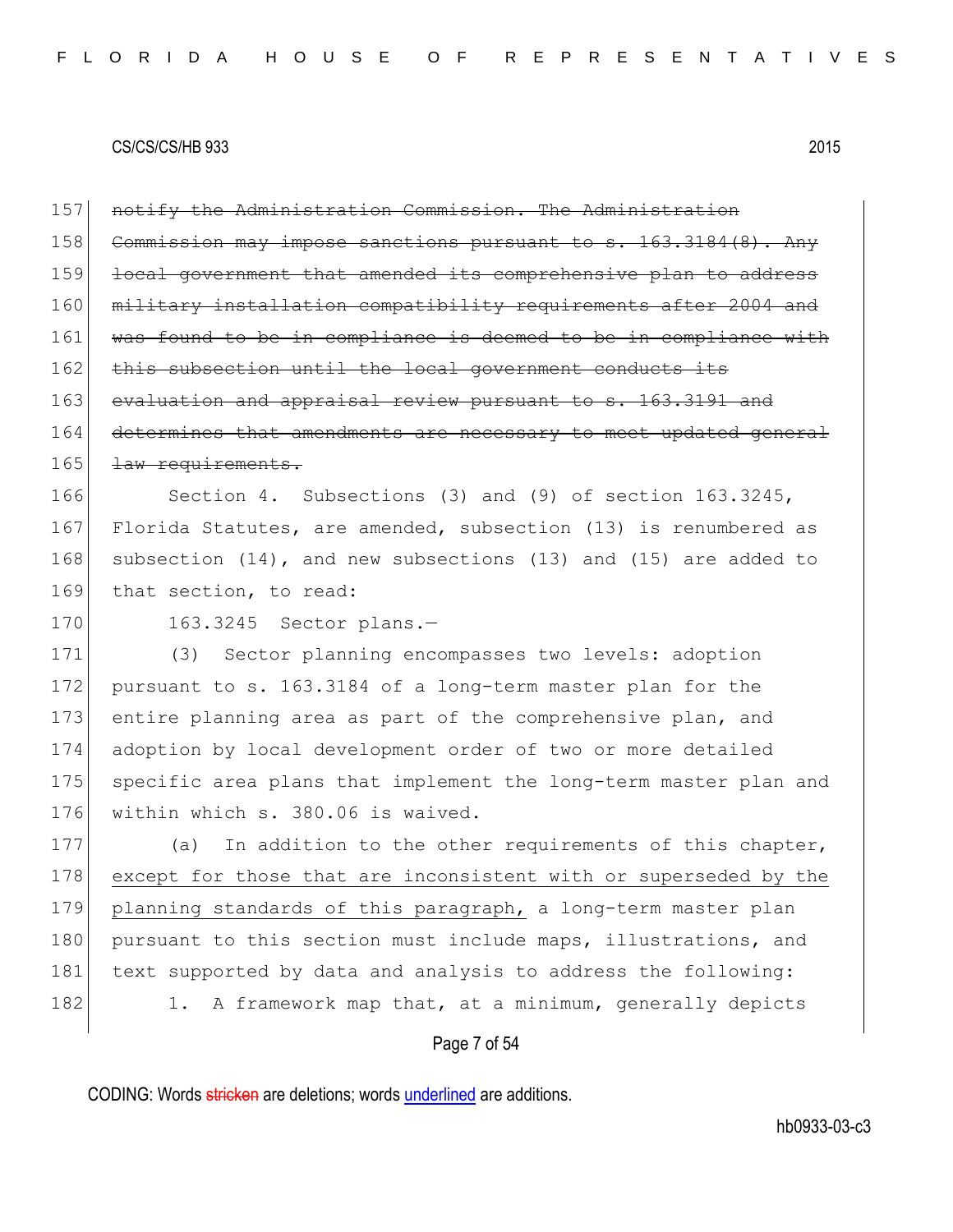183 areas of urban, agricultural, rural, and conservation land use; 184 identifies allowed uses in various parts of the planning area; 185 specifies maximum and minimum densities and intensities of use; 186 and provides the general framework for the development pattern 187 in developed areas with graphic illustrations based on a 188 hierarchy of places and functional place-making components.

189 2. A general identification of the water supplies needed 190 and available sources of water, including water resource 191 development and water supply development projects, and water 192 conservation measures needed to meet the projected demand of the 193 future land uses in the long-term master plan.

194 3. A general identification of the transportation 195 facilities to serve the future land uses in the long-term master 196 plan, including guidelines to be used to establish each modal 197 component intended to optimize mobility.

198 4. A general identification of other regionally 199 significant public facilities necessary to support the future 200 land uses, which may include central utilities provided onsite 201 within the planning area, and policies setting forth the 202 procedures to be used to mitigate the impacts of future land 203 uses on public facilities.

204 5. A general identification of regionally significant 205 natural resources within the planning area based on the best 206 available data and policies setting forth the procedures for 207 protection or conservation of specific resources consistent with 208 the overall conservation and development strategy for the

### Page 8 of 54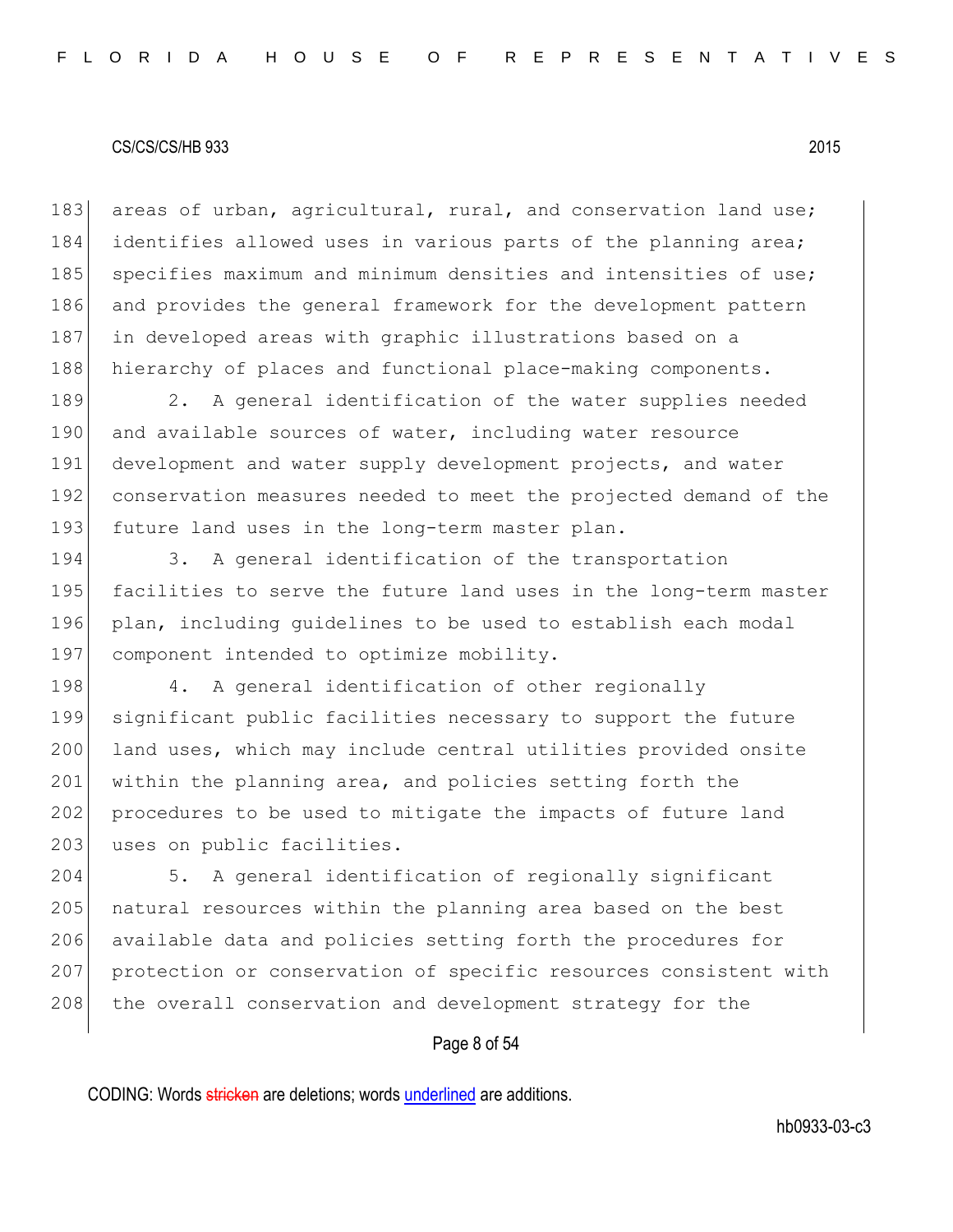209 planning area.

226

 6. General principles and guidelines addressing the urban 211 form and the interrelationships of future land uses; the protection and, as appropriate, restoration and management of lands identified for permanent preservation through recordation of conservation easements consistent with s. 704.06, which shall be phased or staged in coordination with detailed specific area plans to reflect phased or staged development within the planning area; achieving a more clean, healthy environment; 218 limiting urban sprawl; providing a range of housing types; protecting wildlife and natural areas; advancing the efficient 220 use of land and other resources; creating quality communities of 221 a design that promotes travel by multiple transportation modes; and enhancing the prospects for the creation of jobs.

223 7. Identification of general procedures and policies to 224 facilitate intergovernmental coordination to address 225 extrajurisdictional impacts from the future land uses.

 A long-term master plan adopted pursuant to this section may be 228 based upon a planning period longer than the generally applicable planning period of the local comprehensive plan, 230 shall specify the projected population within the planning area during the chosen planning period, and may include a phasing or 232 staging schedule that allocates a portion of the local government's future growth to the planning area through the planning period. A long-term master plan adopted pursuant to

### Page 9 of 54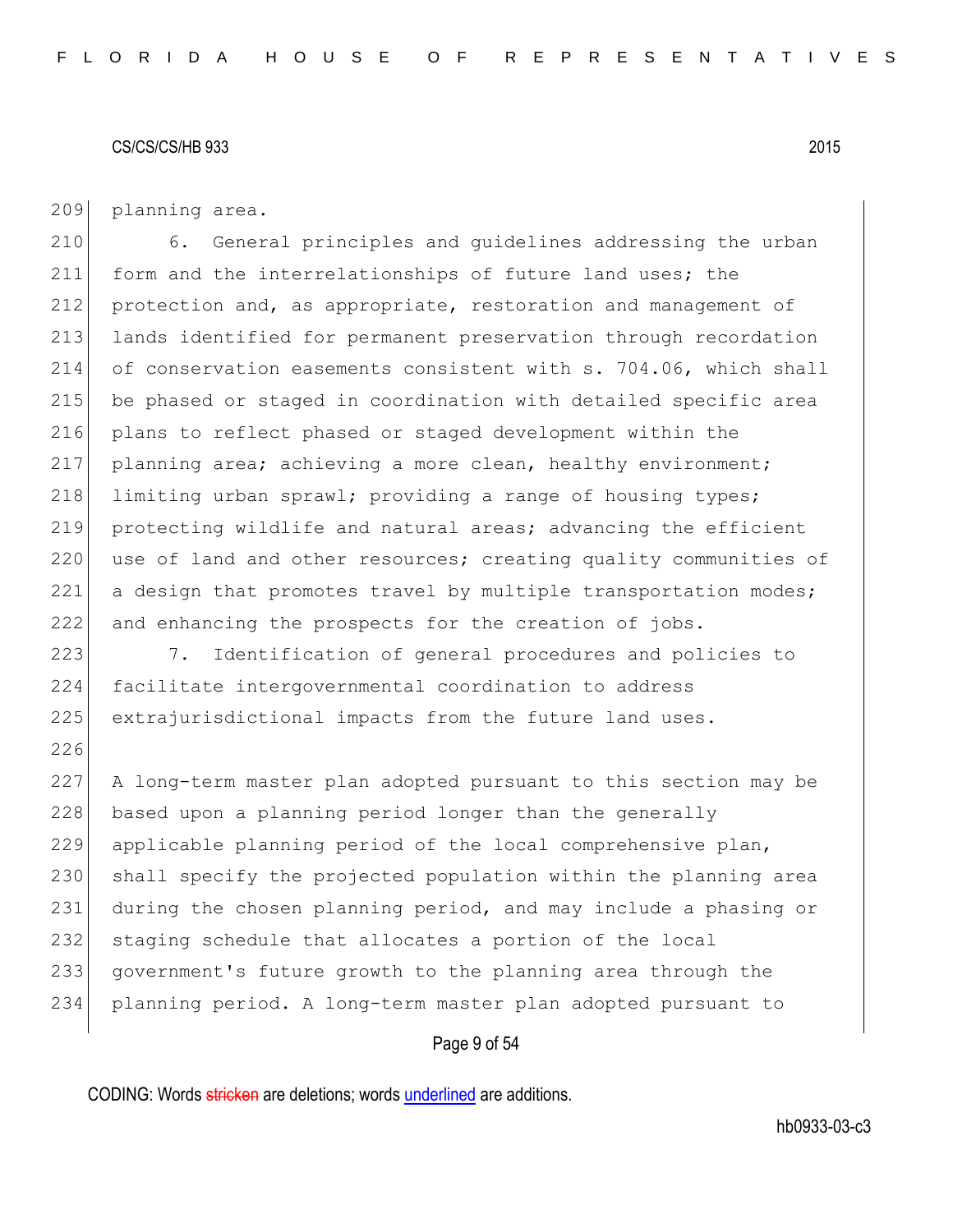235 this section is not required to demonstrate need based upon 236 projected population growth or on any other basis.

237 (b) In addition to the other requirements of this chapter, 238 except for those that are inconsistent with or superseded by the 239 planning standards of this paragraph, the detailed specific area 240 plans shall be consistent with the long-term master plan and 241 must include conditions and commitments that provide for:

242 1. Development or conservation of an area of at least 243 1,000 acres consistent with the long-term master plan. The local 244 government may approve detailed specific area plans of less than 245 1,000 acres based on local circumstances if it is determined 246 that the detailed specific area plan furthers the purposes of 247 this part and part I of chapter 380.

248 2. Detailed identification and analysis of the maximum and 249 minimum densities and intensities of use and the distribution, 250 extent, and location of future land uses.

251 3. Detailed identification of water resource development 252 and water supply development projects and related infrastructure 253 and water conservation measures to address water needs of 254 development in the detailed specific area plan.

255 4. Detailed identification of the transportation 256 facilities to serve the future land uses in the detailed 257 specific area plan.

258 5. Detailed identification of other regionally significant 259 public facilities, including public facilities outside the 260 jurisdiction of the host local government, impacts of future

## Page 10 of 54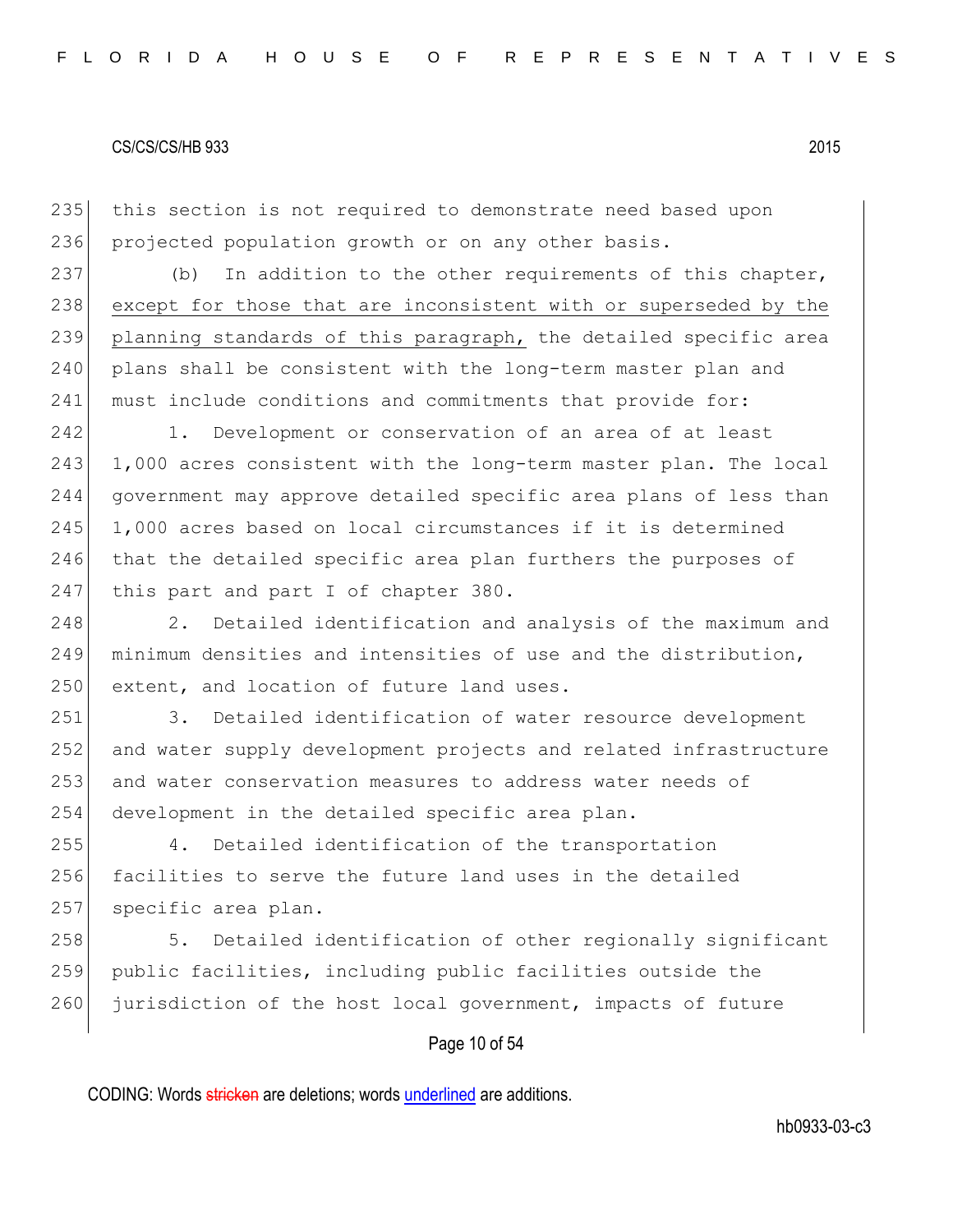261 land uses on those facilities, and required improvements 262 consistent with the long-term master plan.

263 6. Public facilities necessary to serve development in the 264 detailed specific area plan, including developer contributions 265 in a 5-year capital improvement schedule of the affected local 266 government.

267 7. Detailed analysis and identification of specific 268 measures to ensure the protection and, as appropriate, 269 restoration and management of lands within the boundary of the 270 detailed specific area plan identified for permanent 271 preservation through recordation of conservation easements 272 consistent with s. 704.06, which easements shall be effective 273 before or concurrent with the effective date of the detailed 274 specific area plan and other important resources both within and 275 outside the host jurisdiction. Any such conservation easement 276 may be based on digital orthophotography prepared by a surveyor 277 and mapper licensed under chapter 472 and may authorize the 278 grantor to modify portions of the area protected by a 279 conservation easement and to substitute other lands in their 280 place if the lands to be substituted contain no less gross 281 acreage than the lands to be removed; have equivalent values in 282 the proportion and quality of wetlands, uplands, and wildlife 283 habitat; and are contiguous to other lands protected by the 284 conservation easement. Substitution is accomplished upon the 285 recording of an amendment to the conservation easement as 286 accepted by and with the consent of the grantee, whose consent

Page 11 of 54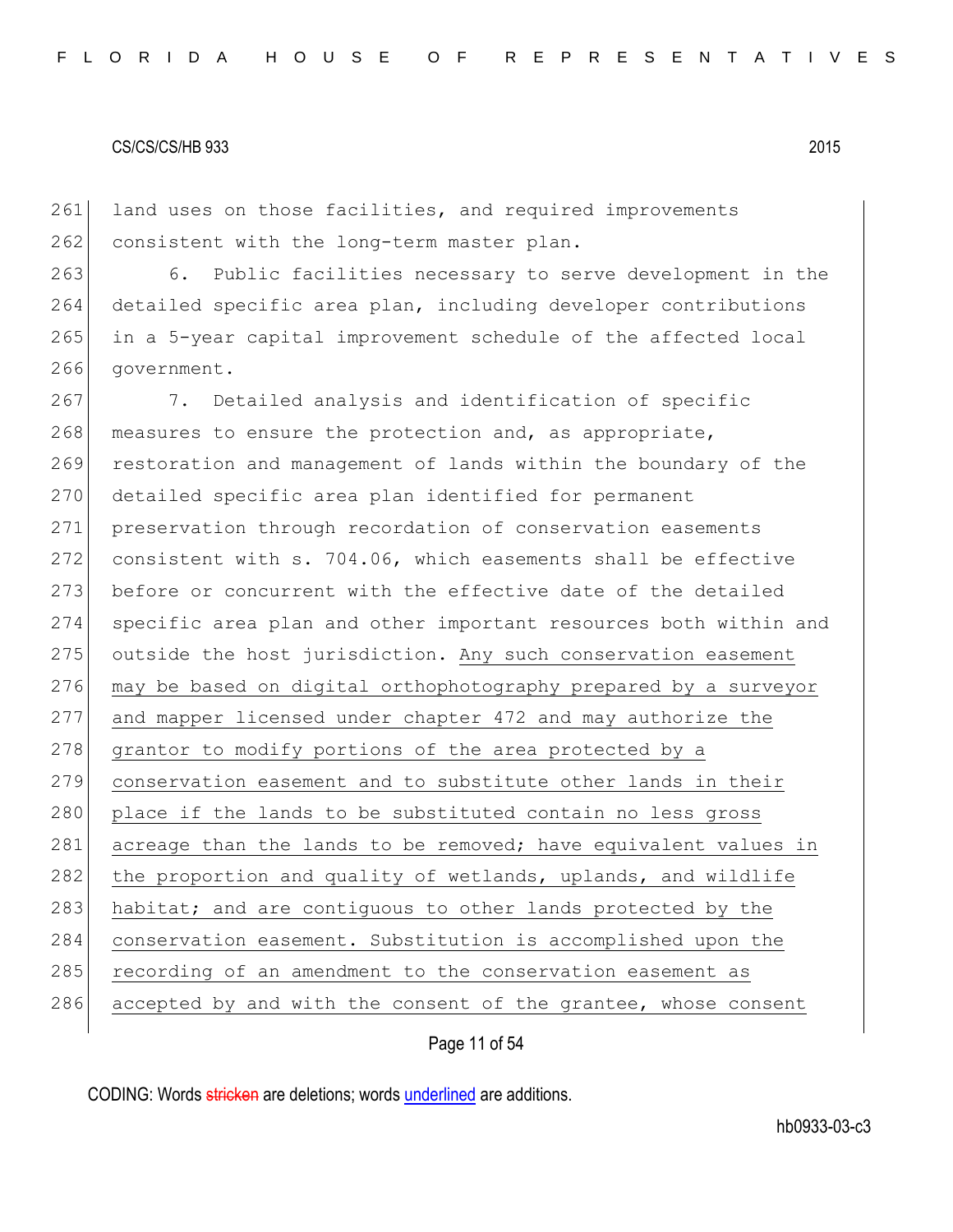299

### 287 may not be unreasonably withheld.

288 8. Detailed principles and quidelines addressing the urban 289 form and the interrelationships of future land uses; achieving a 290 more clean, healthy environment; limiting urban sprawl; 291 providing a range of housing types; protecting wildlife and 292 natural areas; advancing the efficient use of land and other 293 resources; creating quality communities of a design that 294 promotes travel by multiple transportation modes; and enhancing 295 the prospects for the creation of jobs.

296 9. Identification of specific procedures to facilitate 297 intergovernmental coordination to address extrajurisdictional 298 impacts from the detailed specific area plan.

 A detailed specific area plan adopted by local development order pursuant to this section may be based upon a planning period longer than the generally applicable planning period of the local comprehensive plan and shall specify the projected population within the specific planning area during the chosen planning period. A detailed specific area plan adopted pursuant to this section is not required to demonstrate need based upon projected population growth or on any other basis. All lands identified in the long-term master plan for permanent preservation shall be subject to a recorded conservation easement consistent with s. 704.06 before or concurrent with the effective date of the final detailed specific area plan to be approved within the planning area. Any such conservation

## Page 12 of 54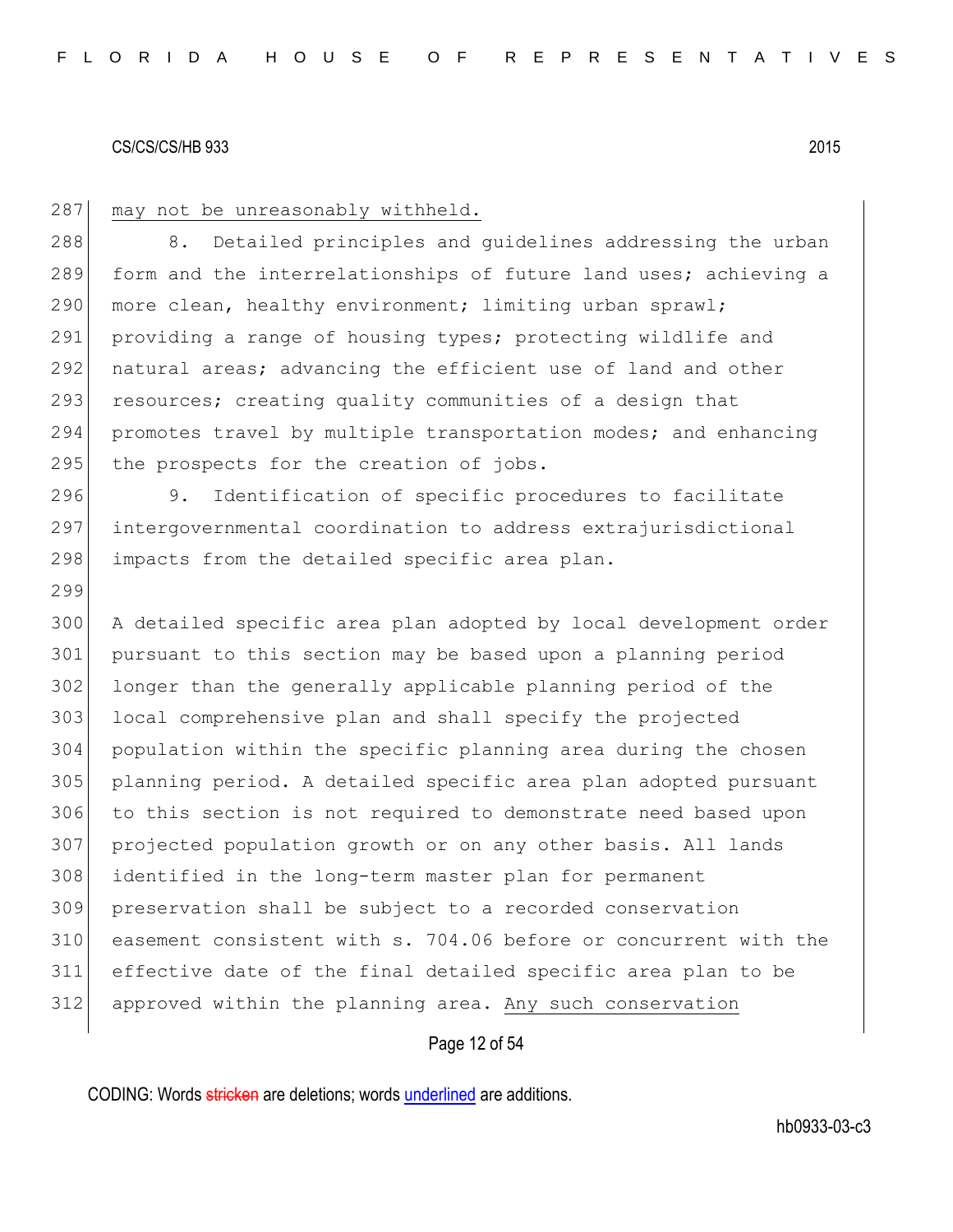easement may be based on digital orthophotography prepared by a surveyor and mapper licensed under chapter 472 and may authorize 315 the grantor to modify portions of the area protected by a conservation easement and to substitute other lands in their place if the lands to be substituted contain no less gross acreage than the lands to be removed; have equivalent values in the proportion and quality of wetlands, uplands, and wildlife 320 habitat; and are contiguous to other lands protected by the conservation easement. Substitution is accomplished upon the recording of an amendment to the conservation easement as 323 accepted by and with the consent of the grantee, whose consent may not be unreasonably withheld.

 (c) In its review of a long-term master plan, the state land planning agency shall consult with the Department of Agriculture and Consumer Services, the Department of Environmental Protection, the Fish and Wildlife Conservation Commission, and the applicable water management district 330 regarding the design of areas for protection and conservation of regionally significant natural resources and for the protection and, as appropriate, restoration and management of lands identified for permanent preservation.

 (d) In its review of a long-term master plan, the state land planning agency shall consult with the Department of Transportation, the applicable metropolitan planning organization, and any urban transit agency regarding the 338 location, capacity, design, and phasing or staging of major

## Page 13 of 54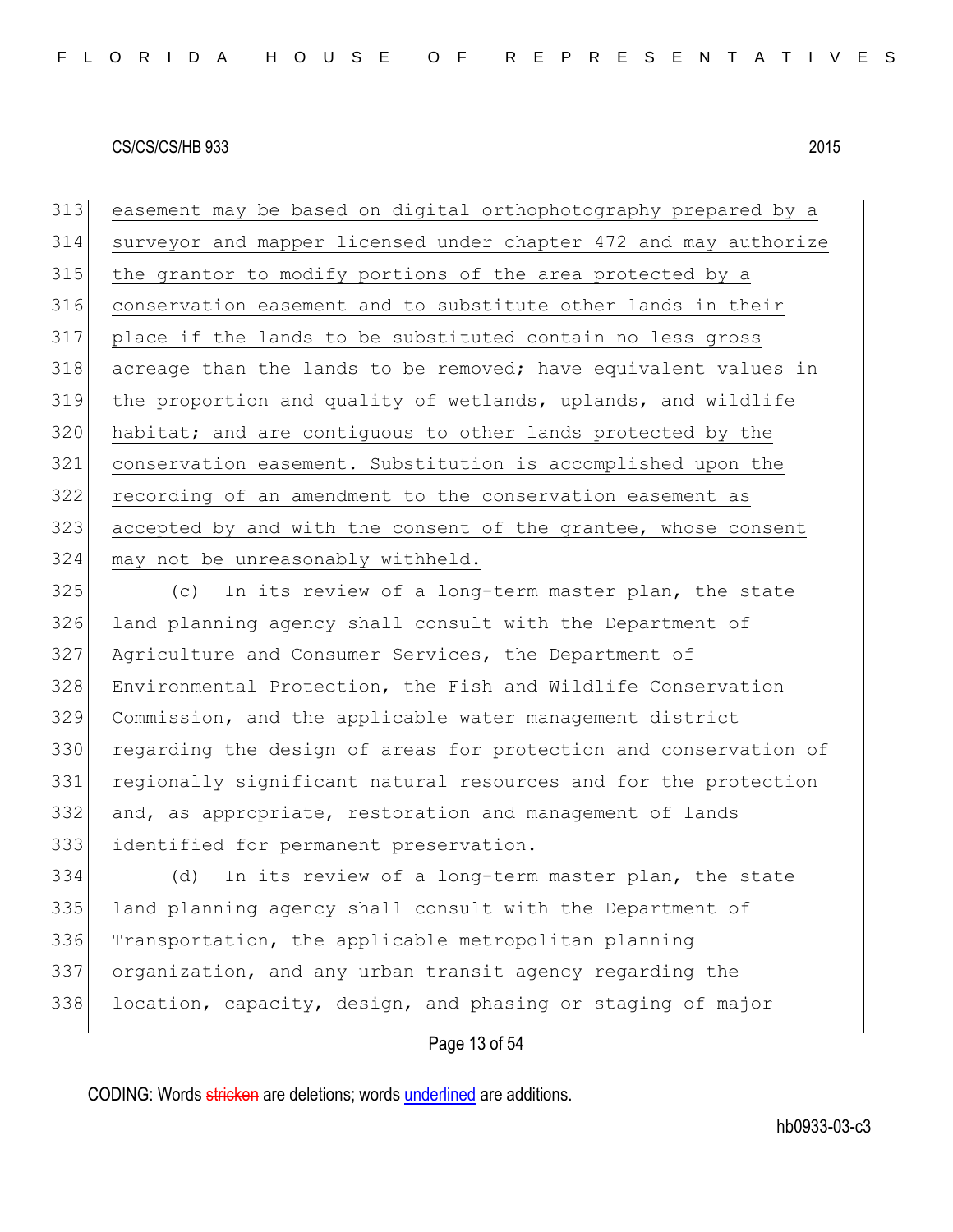transportation facilities in the planning area.

 (e) Whenever a local government issues a development order approving a detailed specific area plan, a copy of such order shall be rendered to the state land planning agency and the 343 owner or developer of the property affected by such order, as prescribed by rules of the state land planning agency for a development order for a development of regional impact. Within 45 days after the order is rendered, the owner, the developer, or the state land planning agency may appeal the order to the Florida Land and Water Adjudicatory Commission by filing a petition alleging that the detailed specific area plan is not consistent with the comprehensive plan or with the long-term master plan adopted pursuant to this section. The appellant 352 shall furnish a copy of the petition to the opposing party, as the case may be, and to the local government that issued the order. The filing of the petition stays the effectiveness of the order until after completion of the appeal process. However, if a development order approving a detailed specific area plan has been challenged by an aggrieved or adversely affected party in a judicial proceeding pursuant to s. 163.3215, and a party to such proceeding serves notice to the state land planning agency, the state land planning agency shall dismiss its appeal to the commission and shall have the right to intervene in the pending judicial proceeding pursuant to s. 163.3215. Proceedings for administrative review of an order approving a detailed specific area plan shall be conducted consistent with s. 380.07(6). The

## Page 14 of 54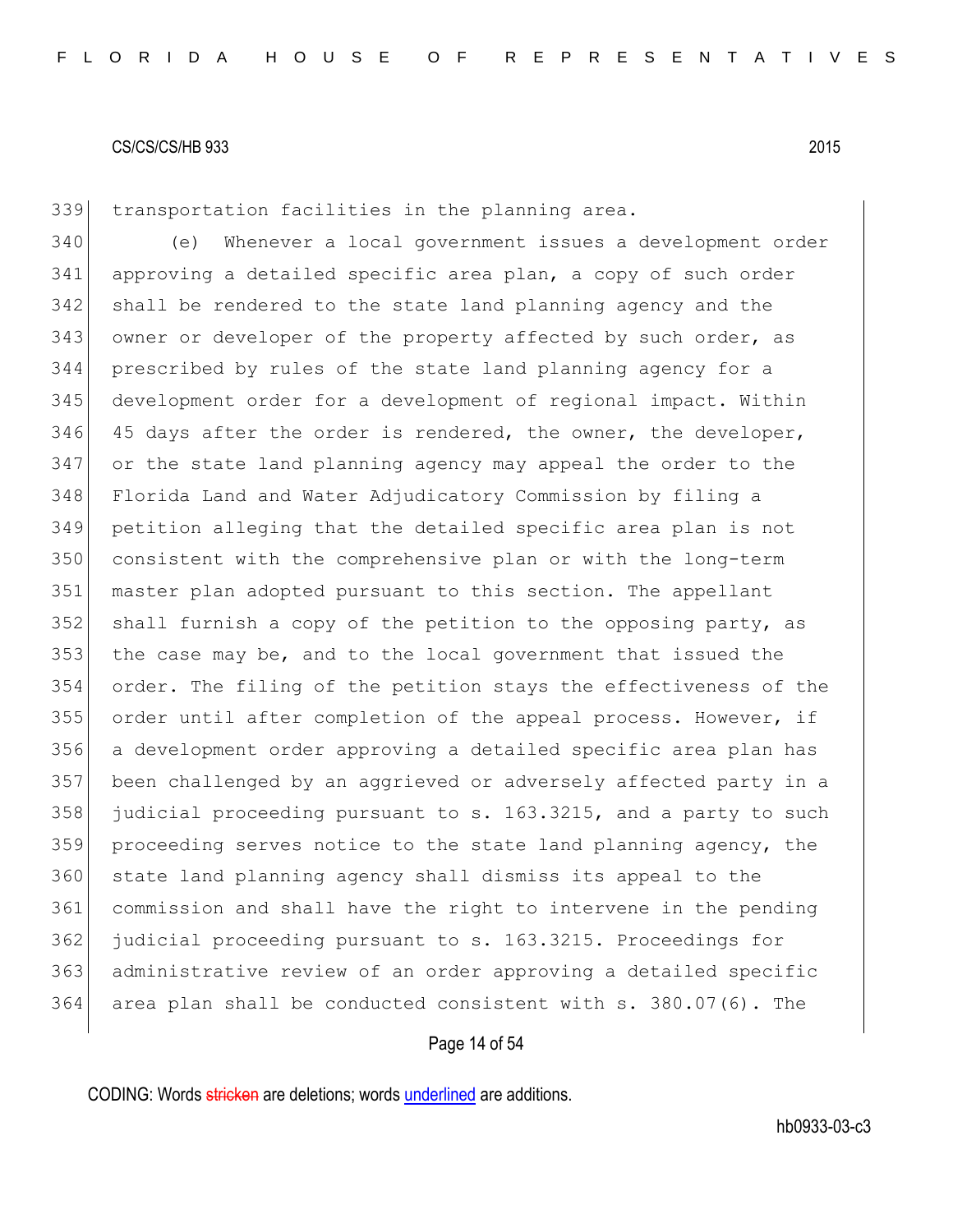commission shall issue a decision granting or denying permission to develop pursuant to the long-term master plan and the standards of this part and may attach conditions or restrictions to its decisions.

 (f) The applicant for a detailed specific area plan shall transmit copies of the application to the reviewing agencies 371 specified in s. 163.3184(1)(c), or their successor agencies, for review and comment as to whether the detailed specific area plan is consistent with the comprehensive plan and the long-term master plan. Any comments from the reviewing agencies shall be submitted in writing to the local government with jurisdiction and to the state land planning agency within 30 days after the applicant's transmittal of the application.

378  $(g)$   $(f)$  This subsection does not prevent preparation and approval of the sector plan and detailed specific area plan 380 concurrently or in the same submission.

 (h) If an applicant seeks to use wetland or upland preservation that is achieved by granting a conservation easement required under this section as compensatory mitigation 384 for permitting purposes under chapter 373 or chapter 379, the Department of Environmental Protection, the Fish and Wildlife Conservation Commission, or the water management district may accept such mitigation using the criteria established in the 388 uniform assessment method required by s. 373.414, or pursuant to chapter 379, as applicable, without considering the fact that a 390 conservation easement encumbering the same real property was

Page 15 of 54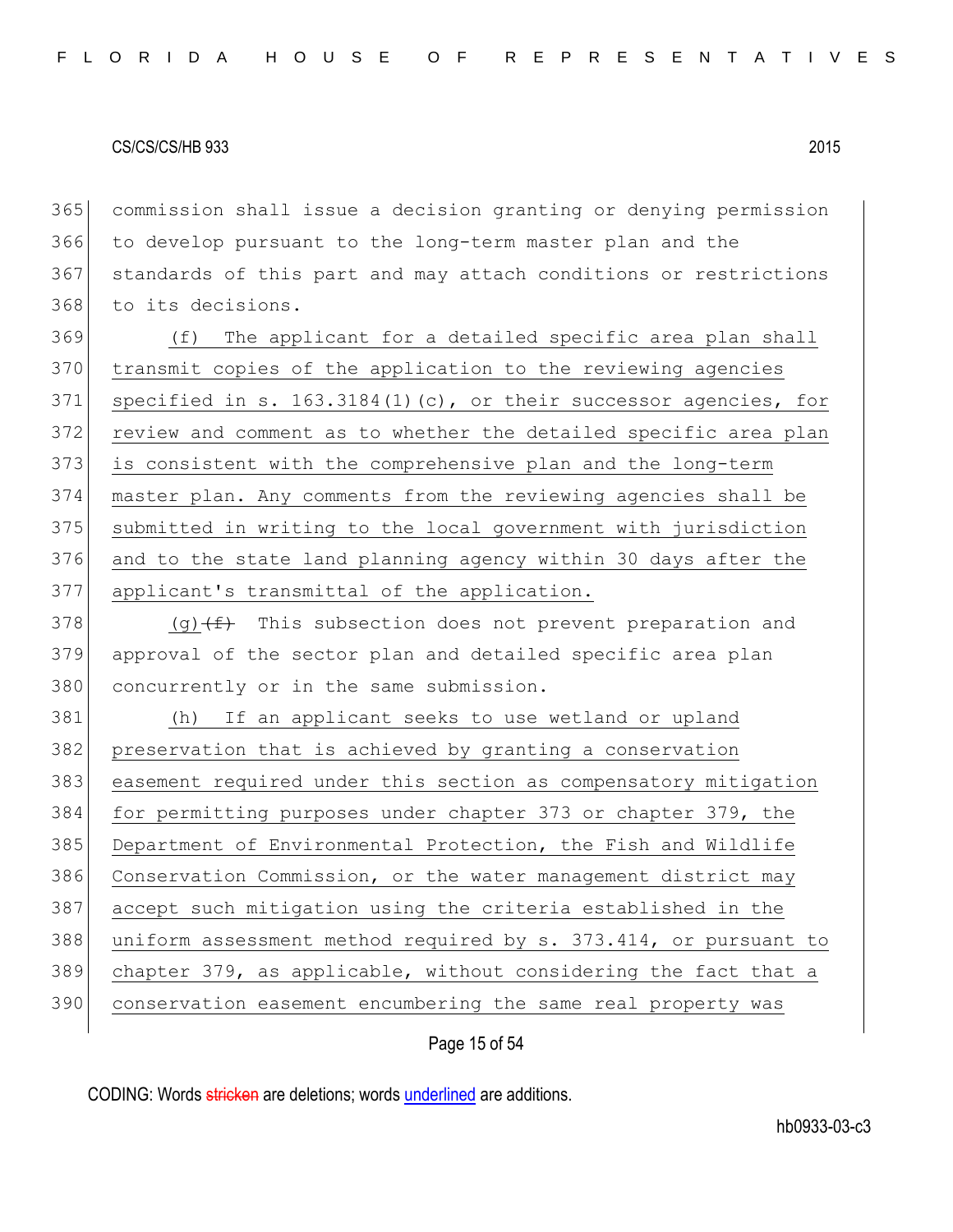| 391 | previously recorded pursuant to paragraph (b).                   |
|-----|------------------------------------------------------------------|
| 392 | The adoption of a long-term master plan or a detailed<br>(9)     |
| 393 | specific area plan pursuant to this section does not limit the   |
| 394 | right to continue existing agricultural or silvicultural uses or |
| 395 | other natural resource-based operations or to establish similar  |
| 396 | new agricultural or silvicultural uses that are consistent with  |
| 397 | the plans approved pursuant to this section.                     |
| 398 | (13) An applicant with an approved master development            |
| 399 | order may request that the applicable water management district  |
| 400 | issue a consumptive use permit as set forth in s. 373.236(8) for |
| 401 | the same period of time as the approved master development       |
| 402 | order.                                                           |
| 403 | The more specific provisions of this section shall<br>(15)       |
| 404 | supersede the generally applicable provisions of this chapter    |
| 405 | that otherwise would apply. This section does not preclude a     |
| 406 | local government from requiring data and analysis beyond the     |
| 407 | minimum criteria established in this section.                    |
| 408 | Section 5. Subsection (8) is added to section 373.236,           |
| 409 | Florida Statutes, to read:                                       |
| 410 | 373.236 Duration of permits; compliance reports.-                |
| 411 | A water management district may issue to an applicant,<br>(8)    |
| 412 | as set forth in s. 163.3245(13), a permit for the same period of |
| 413 | time as the applicant's approved master development order if the |
| 414 | master development order was issued under s. 380.06(21) by a     |
| 415 | county which, at the time the order was issued, was designated   |
| 416 | as a rural area of opportunity under s. 288.0656, was not        |
|     |                                                                  |

Page 16 of 54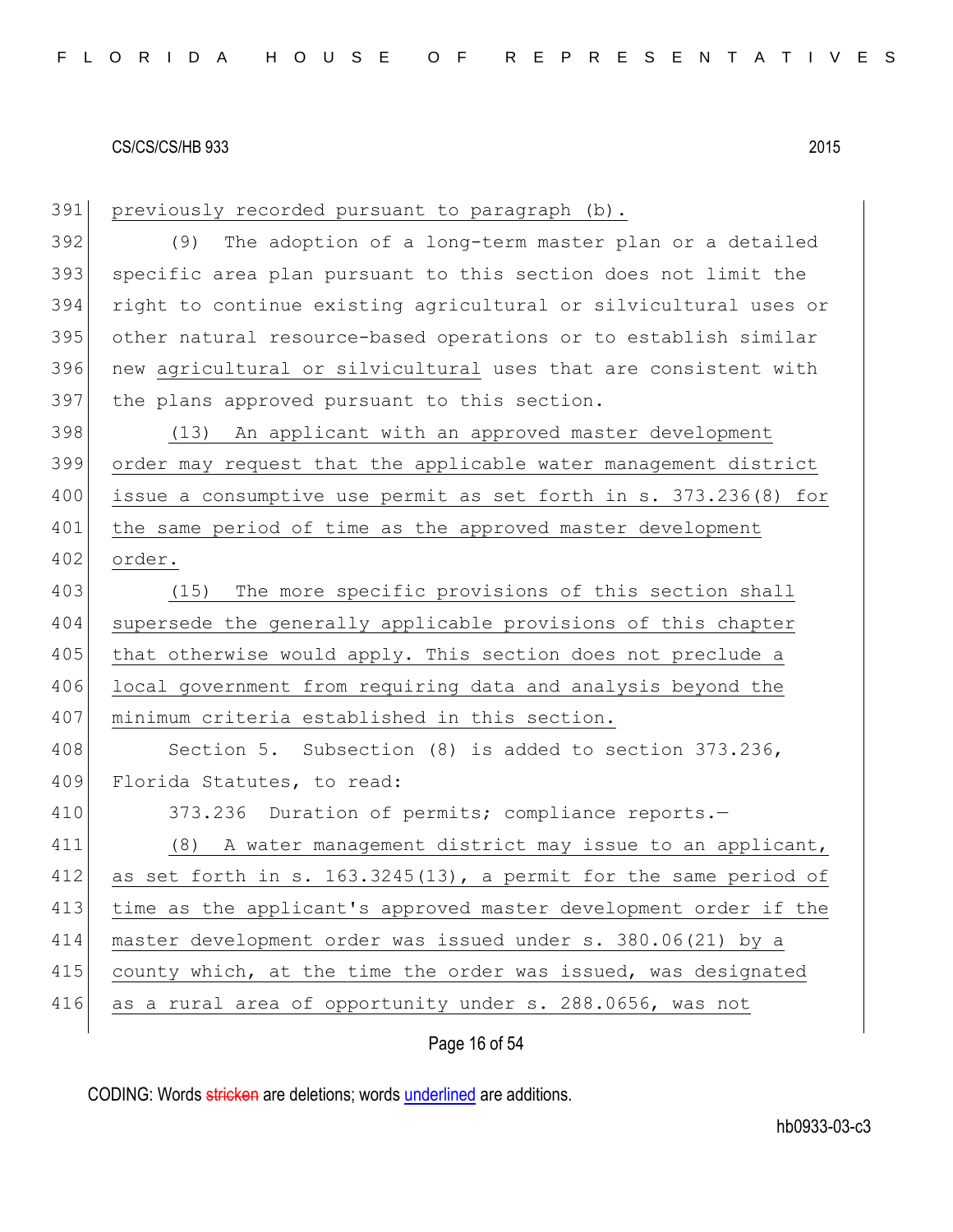Page 17 of 54 417 located in an area encompassed by a regional water supply plan 418 as set forth in s.  $373.709(1)$ , and was not located within the 419 basin management action plan of a first magnitude spring. In 420 reviewing the permit application and determining the permit 421 duration, the water management district shall apply s.  $422$  163.3245(4)(b). 423 Section 6. Subsection (11) of section 163.3246, Florida 424 Statutes, is amended to read: 425 163.3246 Local government comprehensive planning 426 certification program.-427 (11) If the local government of an area described in 428 subsection (10) does not request that the state land planning 429 agency review the developments of regional impact that are 430 proposed within the certified area, an application for approval 431 of a development order within the certified area shall be exempt 432 from review under s. 380.06, subject to the following: 433 (a) Concurrent with filing an application for development 434 approval with the local government, a developer proposing a 435 project that would have been subject to review pursuant to s. 436 380.06 shall notify in writing the regional planning council 437 with jurisdiction. 438 (b) The regional planning council shall coordinate with 439 the developer and the local government to ensure that all 440 concurrency requirements as well as federal, state, and local 441 environmental permit requirements are met. 442 Section 7. Subsection (4) of section 163.3248, Florida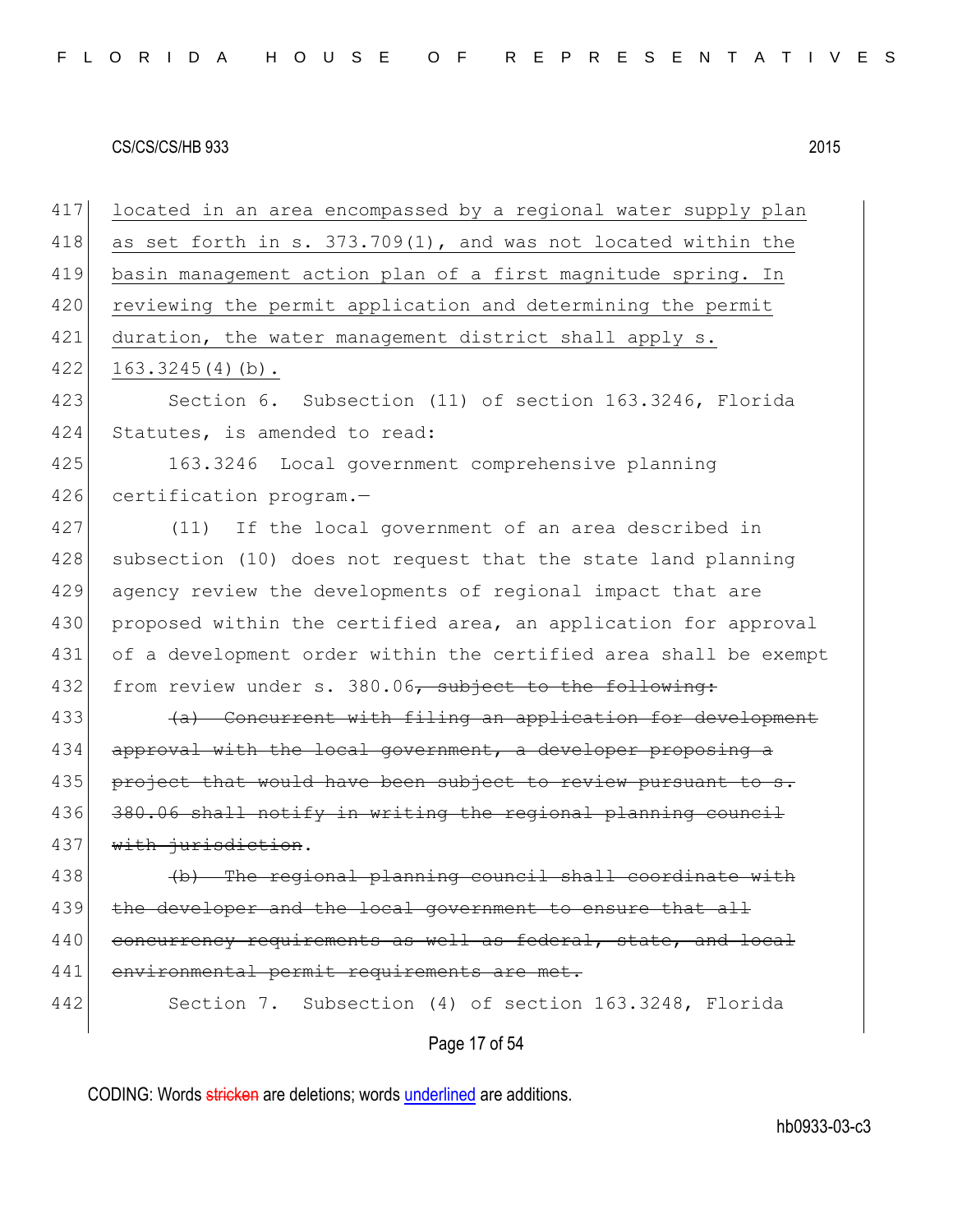| 443 | Statutes, is amended to read:                                    |
|-----|------------------------------------------------------------------|
| 444 | 163.3248 Rural land stewardship areas.-                          |
| 445 | A local government or one or more property owners may<br>(4)     |
| 446 | request assistance and participation in the development of a     |
| 447 | plan for the rural land stewardship area from the state land     |
| 448 | planning agency, the Department of Agriculture and Consumer      |
| 449 | Services, the Fish and Wildlife Conservation Commission, the     |
| 450 | Department of Environmental Protection, the appropriate water    |
| 451 | management district, the Department of Transportation, the       |
| 452 | regional planning council, private land owners, and              |
| 453 | stakeholders.                                                    |
| 454 | Section 8. Section 186.504, Florida Statutes, is amended         |
| 455 | to read:                                                         |
| 456 | 186.504 Regional planning councils; ereation; membership.-       |
| 457 | (1) A regional planning council shall be created in each         |
| 458 | of the several comprehensive planning districts of the state.    |
| 459 | Only one agency shall exercise the responsibilities granted      |
| 460 | herein within the geographic boundaries of any one comprehensive |
| 461 | planning district.                                               |
| 462 | $(1)$ +2+ Membership on a the regional planning council shall    |
| 463 | be consistent with s. 186.512 and be as follows:                 |
| 464 | (a) Representatives appointed by each of the member              |
| 465 | counties in the geographic area covered by the regional planning |
| 466 | council.                                                         |
| 467 | Representatives from other member local general-<br>(b)          |
| 468 | purpose governments in the geographic area covered by the        |
|     | Page 18 of 54                                                    |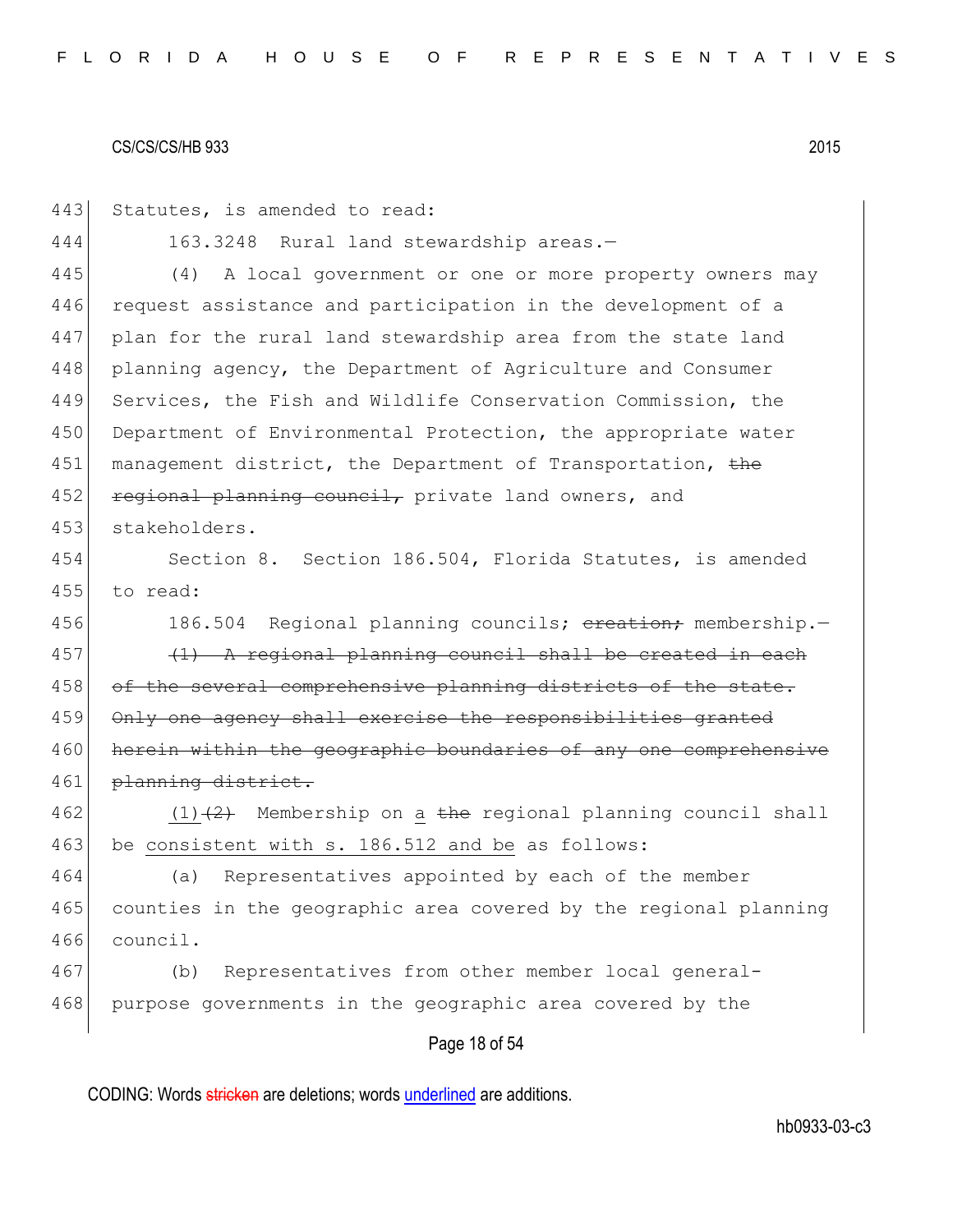469 regional planning council.

470 (c) Representatives appointed by the Governor from the 471 geographic area covered by the regional planning council, 472 including an elected school board member from the geographic 473 area covered by the regional planning council, to be nominated 474 by the Florida School Board Association.

475  $(2)$   $(3)$  Not less than two-thirds of the representatives 476 serving as voting members on the governing bodies of such 477 regional planning councils shall be elected officials of local 478 general-purpose governments chosen by the cities and counties of 479 the applicable regional planning council region, provided each 480 county shall have at least one vote. The remaining one-third of 481 the voting members on the governing board shall be appointed by 482 the Governor, to include one elected school board member, 483 subject to confirmation by the Senate, and shall reside within 484 the applicable regional planning council in the region. No two 485 appointees of the Governor shall have their places of residence 486 in the same county until each county within the regional 487 planning council region is represented by a Governor's appointee 488 to the governing board. Nothing contained in This section does 489 not shall deny to local governing bodies or the Governor the 490 option of appointing either locally elected officials or lay 491 citizens provided at least two-thirds of the governing body of 492 the regional planning council is composed of locally elected 493 officials.

494 (3) $(4)$  In addition to voting members appointed pursuant to

### Page 19 of 54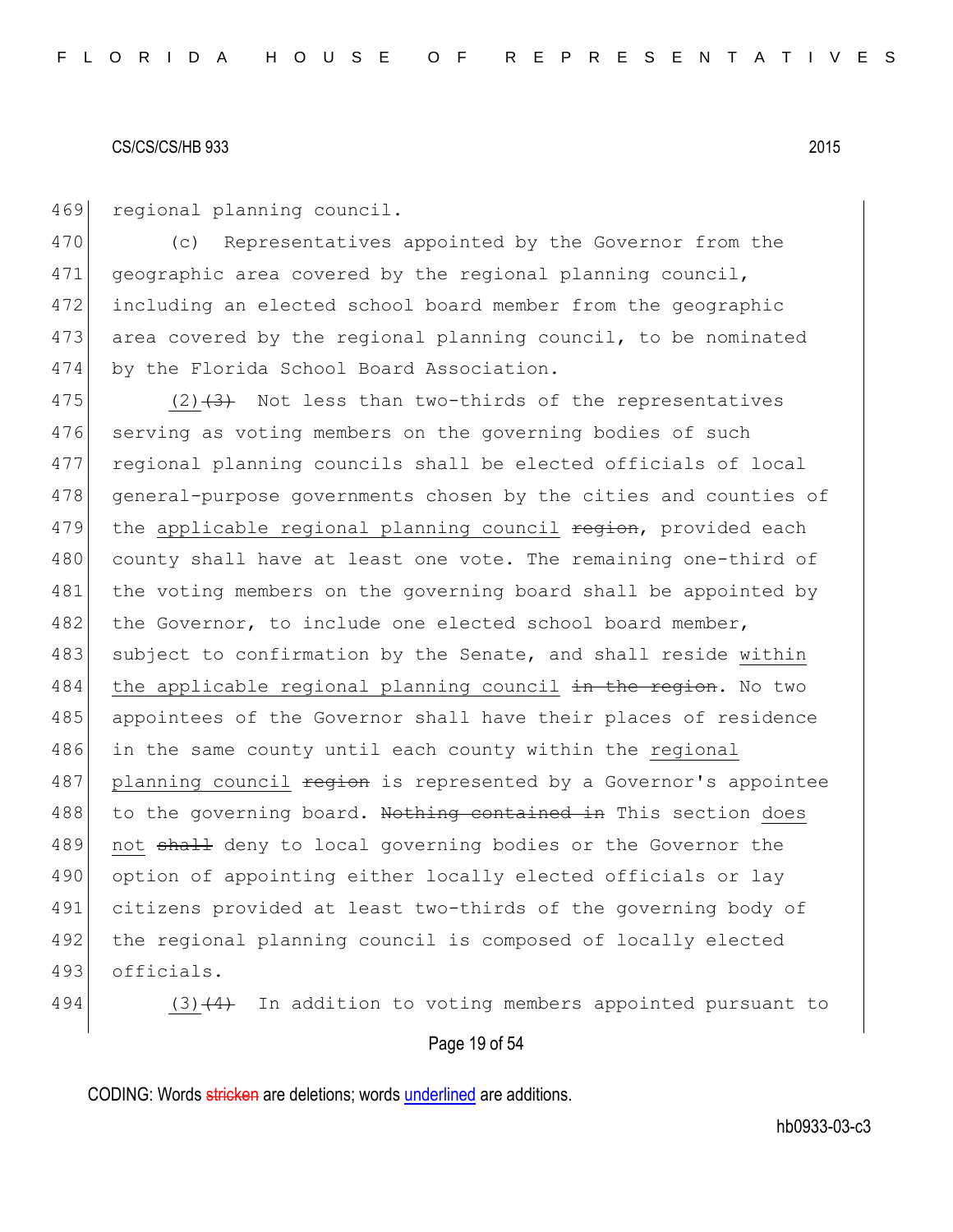495 paragraph (1)(c)  $(2)$  (e), the Governor shall appoint the 496 following ex officio nonvoting members to each regional planning 497 council: 498 (a) A representative of the Department of Transportation. 499 (b) A representative of the Department of Environmental 500 Protection. 501 (c) A representative nominated by the Department of 502 Economic Opportunity. 503 (d) A representative of the appropriate water management 504 district or districts. 505 506 The Governor may also appoint ex officio nonvoting members 507 representing appropriate metropolitan planning organizations and 508 regional water supply authorities.  $509$  (4)<del>(5) Nothing contained in</del> This act does not shall be 510 construed to mandate municipal government membership or 511 participation in a regional planning council. However, each 512 county shall be a member of the regional planning council 513 created within the comprehensive planning district encompassing 514 the county. 515  $(5)$  (6) The existing regional planning council in each of 516 the several comprehensive planning districts shall be designated 517 as the regional planning council specified under subsections 518 (1)-(4)  $(1)$ - $(5)$ , provided the council agrees to meet the 519 membership criteria specified therein and is a regional planning 520 council organized under either s. 163.01 or s. 163.02 or ss.

## Page 20 of 54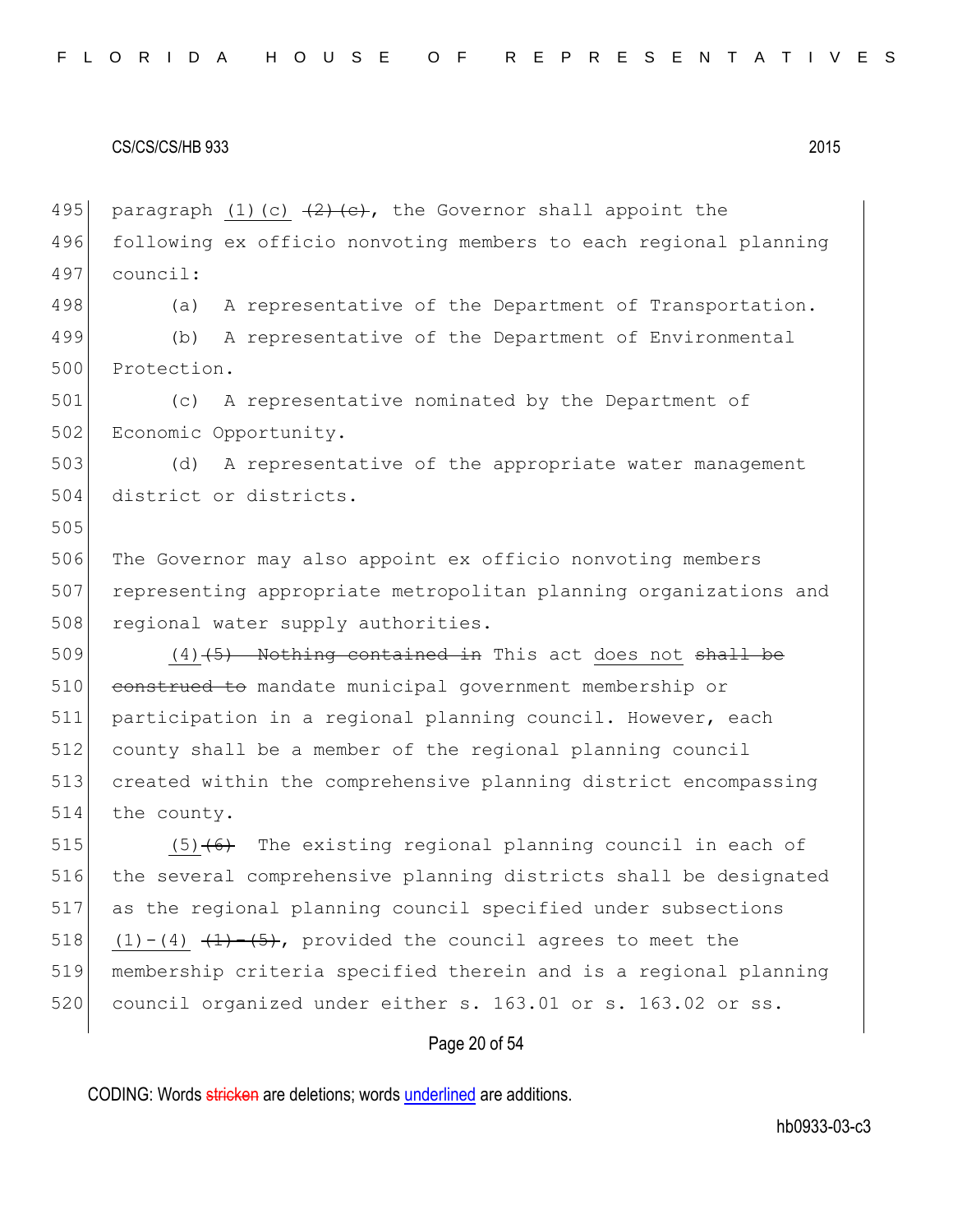521 186.501-186.515.

522 Section 9. Subsection (22) of section 186.505, Florida 523 Statutes, is amended to read:

524 186.505 Regional planning councils; powers and duties.—Any 525 regional planning council created hereunder shall have the 526 following powers:

527 (22) To establish and conduct a cross-acceptance 528 negotiation process with local governments intended to resolve 529 inconsistencies between applicable local and regional plans, 530 with participation by local governments being voluntary.

531 Section 10. Section 186.512, Florida Statutes, is created 532 to read:

533 186.512 Regional planning council identification; 534 transition provisions.-

535 (1) The territorial area of the state is subdivided into 536 the following districts for the purpose of regional 537 comprehensive planning. The name and geographic area of each 538 respective district shall accord with the following:

 (a) West Florida Regional Planning Council: Bay, Escambia, 540 Holmes, Okaloosa, Santa Rosa, Walton, and Washington Counties. (b) Apalachee Regional Planning Council: Calhoun, Franklin, Gadsden, Gulf, Jackson, Jefferson, Leon, Liberty, and 543 Wakulla Counties. (c) North Central Florida Regional Planning Council: Alachua, Bradford, Columbia, Dixie, Gilchrist, Hamilton,

546 Lafayette, Levy, Madison, Marion, Suwannee, Taylor, and Union

Page 21 of 54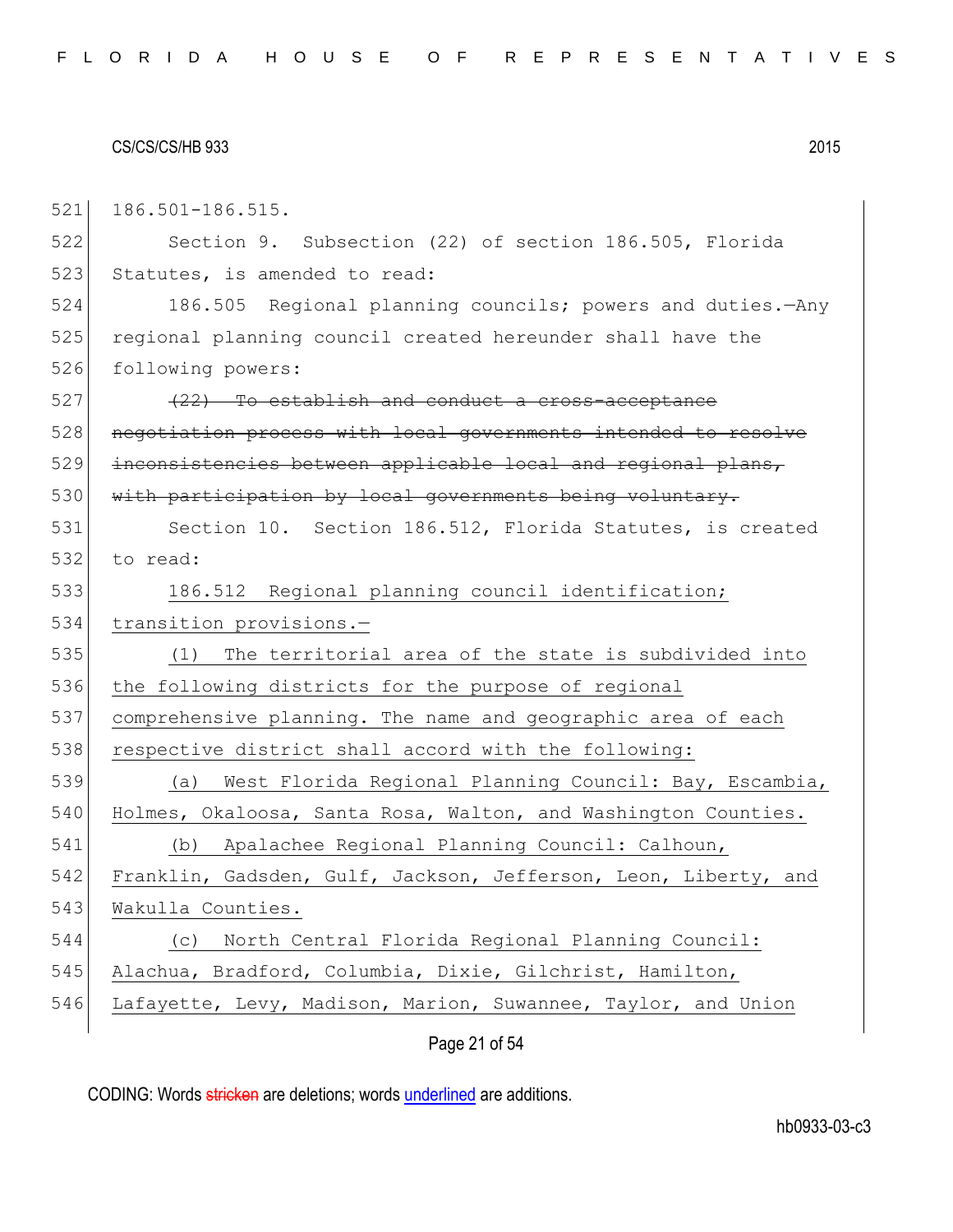Page 22 of 54 Counties. (d) Northeast Florida Regional Planning Council: Baker, 549 Clay, Duval, Flagler, Nassau, Putnam, and St. Johns Counties. (e) East Central Florida Regional Planning Council: 551 Brevard, Lake, Orange, Osceola, Seminole, Sumter, and Volusia Counties. (f) Central Florida Regional Planning Council: DeSoto, 554 Hardee, Highlands, Okeechobee, and Polk Counties. (g) Tampa Bay Regional Planning Council: Citrus, Hernando, Hillsborough, Manatee, Pasco, and Pinellas Counties. (h) Southwest Florida Regional Planning Council: 558 Charlotte, Collier, Glades, Hendry, Lee, and Sarasota Counties. (i) Treasure Coast Regional Planning Council: Indian 560 River, Martin, Palm Beach, and St. Lucie Counties. (j) South Florida Regional Planning Council: Broward, 562 Miami-Dade, and Monroe Counties. (2) Beginning January 1, 2016, the Governor may review and update the district boundaries of the regional planning councils pursuant to his or her authority under s. 186.506(4). (3) For purposes of transitioning from one regional 567 planning council to another, a successor regional planning council shall apply the prior strategic regional policy plan to a county until the successor regional planning council amends 570 its plan pursuant to this chapter to include the affected county 571 within the new policy plan. Section 11. Section 186.513, Florida Statutes, is amended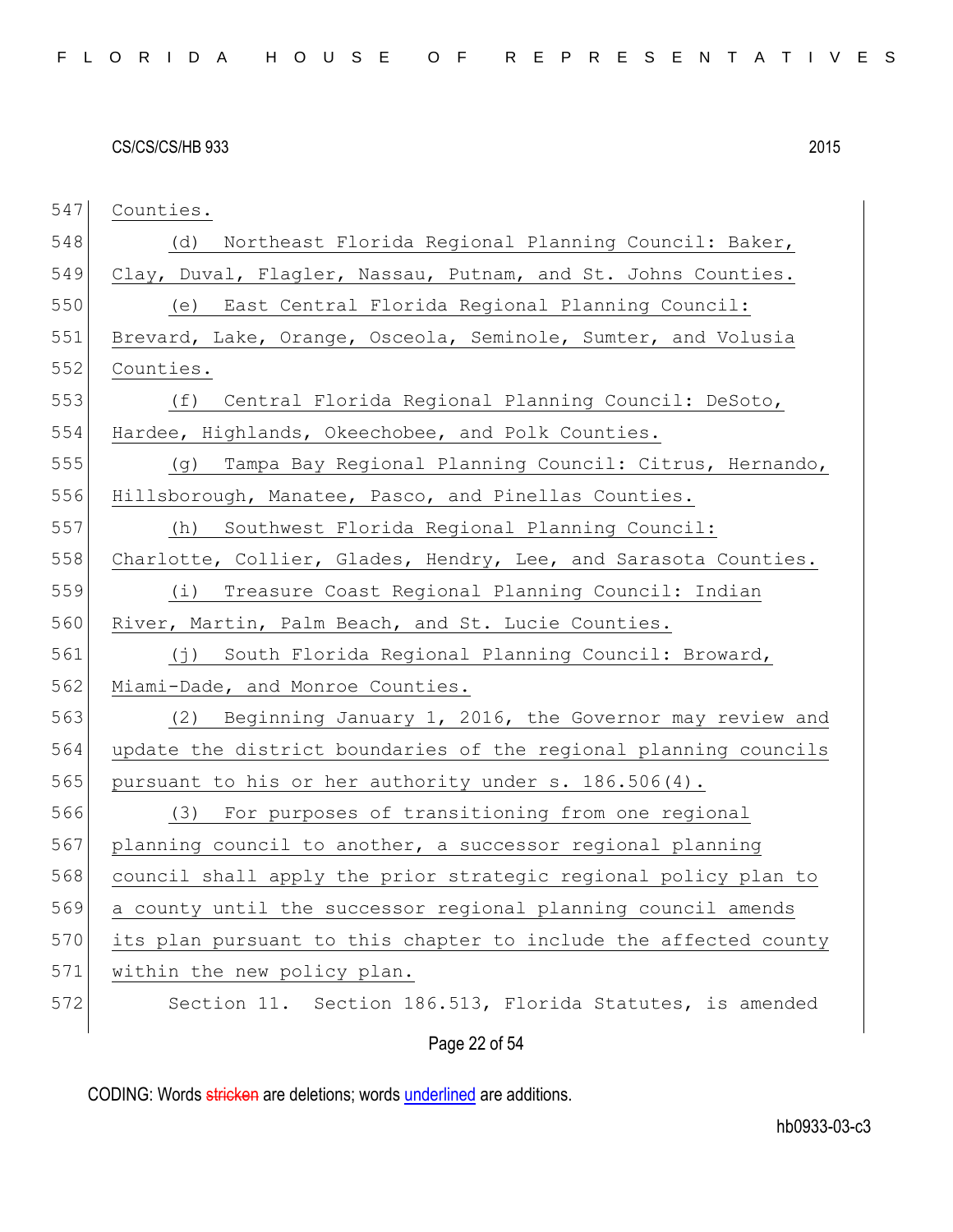|     | Page 23 of 54                                                   |
|-----|-----------------------------------------------------------------|
| 598 | This definition does not include a municipality or legal entity |
| 597 |                                                                 |
| 596 | 582 and s. 186.512 186.504.                                     |
| 595 | units; and each entity described in chapters 163, 373, 380, and |
| 594 | governing board is comprised of nonelected persons; educational |
| 593 | multicounty special district, but only if a majority of its     |
| 592 | regional water supply authority; a regional planning agency; a  |
| 591 | Ethics; the Fish and Wildlife Conservation Commission; a        |
| 590 | Governors of the State University System; the Commission on     |
| 589 | and each departmental unit described in s. 20.04; the Board of  |
| 588 | The Governor; each state officer and state department,<br>(a)   |
| 587 | from the constitution:                                          |
| 586 | entities if acting pursuant to powers other than those derived  |
| 585 | (1) "Agency" means the following officers or governmental       |
| 584 | 120.52 Definitions. - As used in this act:                      |
| 583 | 120.52, Florida Statutes, is amended to read:                   |
| 582 | Section 12. Paragraph (a) of subsection (1) of section          |
| 581 | committees.                                                     |
| 580 | joint report and recommendations to appropriate legislative     |
| 579 | interested person. The regional planning councils shall make a  |
| 578 | upon payment as may be established by the council, to any       |
| 577 | local general-purpose governments within its boundaries and,    |
| 576 | state land planning agency as defined in s. 163.3164 and the    |
| 575 | prepare and furnish an annual report on its activities to the   |
| 574 | 186.513 Reports.-Each regional planning council shall           |
| 573 | to read:                                                        |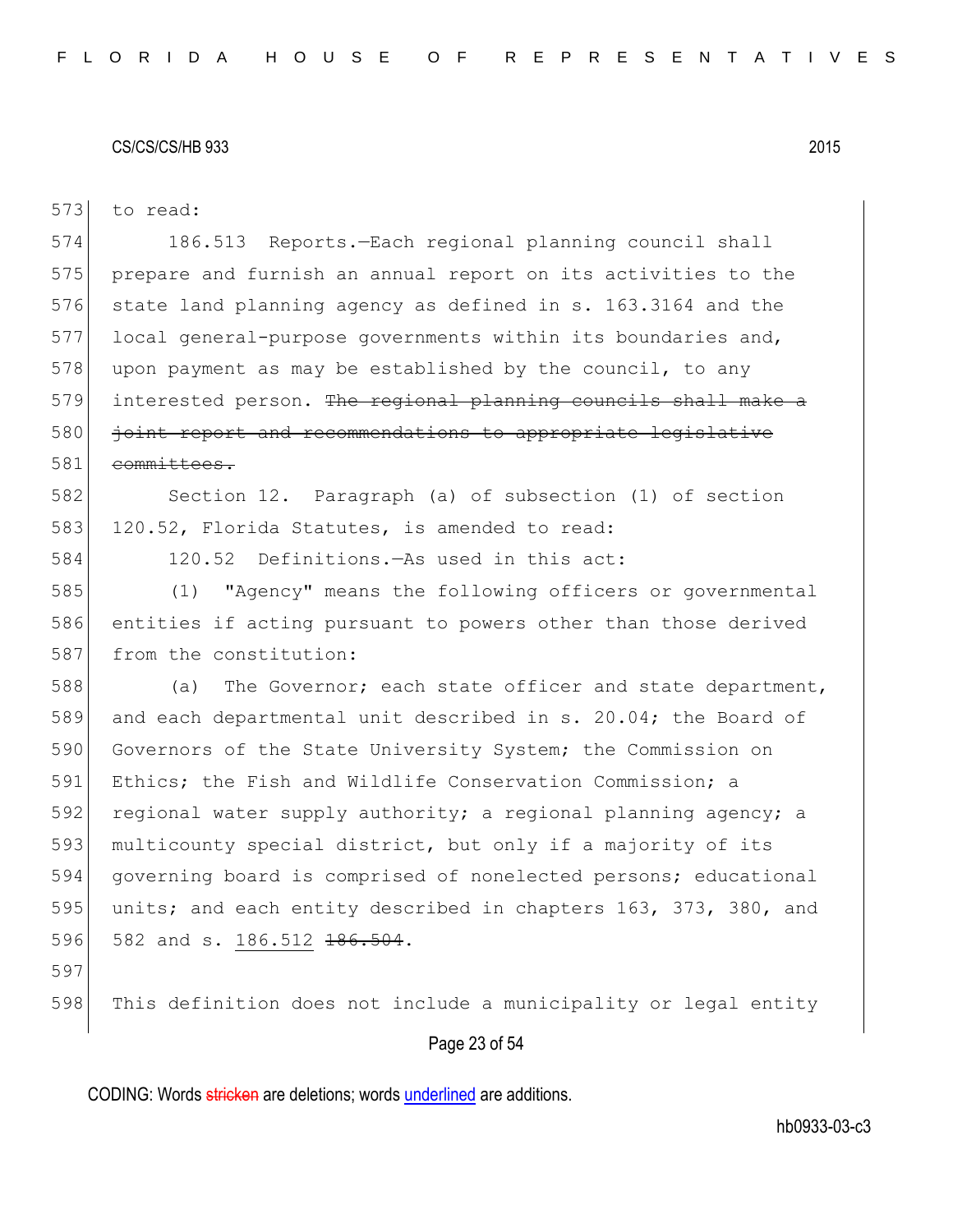599 created solely by a municipality; a legal entity or agency 600 created in whole or in part pursuant to part II of chapter  $361$ ; 601 a metropolitan planning organization created pursuant to s. 602 339.175; a separate legal or administrative entity created 603 pursuant to s. 339.175 of which a metropolitan planning 604 organization is a member; an expressway authority pursuant to 605 chapter 348 or any transportation authority or commission under 606 chapter 343 or chapter 349; or a legal or administrative entity 607 created by an interlocal agreement pursuant to s. 163.01(7), 608 unless any party to such agreement is otherwise an agency as 609 defined in this subsection.

610 Section 13. Paragraph (c) of subsection (1) of section 611 218.32, Florida Statutes, is amended to read:

612 218.32 Annual financial reports; local governmental 613 entities.—

614 (1)

 (c) Each regional planning council as set forth in s. 616 186.512  $e$ reated under s. 186.504, each local government finance commission, board, or council, and each municipal power corporation created as a separate legal or administrative entity by interlocal agreement under s. 163.01(7) shall submit to the department a copy of its audit report and an annual financial report for the previous fiscal year in a format prescribed by the department.

623 Section 14. Section 253.7828, Florida Statutes, is amended 624 to read:

## Page 24 of 54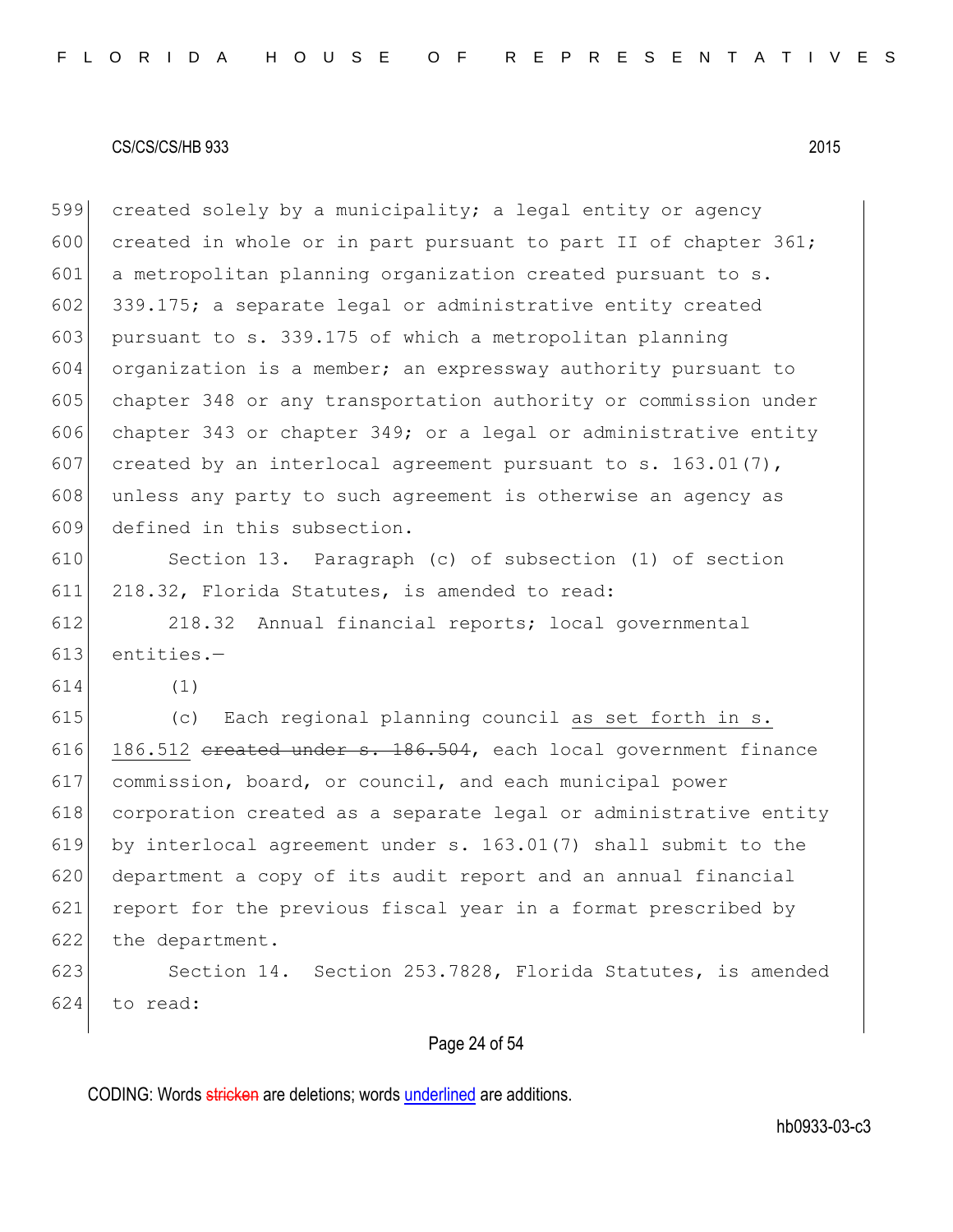| 643 | support the state's economic regions, or that have been         |
|-----|-----------------------------------------------------------------|
| 642 | eligible projects. Preference shall be given to projects that   |
| 641 | provide up to 75 percent of project costs for production-ready  |
| 640 | significant transportation projects. Funds may be used to       |
| 639 | appropriated funds to pay the costs of strategic and regionally |
|     |                                                                 |
| 638 | fiscal year only, the department may use up to \$15 million of  |
| 637 | (i) Notwithstanding paragraph (a) and for the 2014-2015         |
| 636 | (4)<br>FUNDING AND DEVELOPING A TENTATIVE WORK PROGRAM.-        |
| 635 | definitions; preparation, adoption, execution, and amendment.-  |
| 634 | Work program; legislative budget request;<br>339.135            |
| 633 | 339.135, Florida Statutes, is amended to read:                  |
| 632 | Section 15. Paragraph (j) of subsection (4) of section          |
| 631 | that which will impair its use and conservation.                |
| 630 | Recreation and Conservation Area and shall not take any action  |
| 629 | designated by the state as the Cross Florida Greenways State    |
| 628 | shall recognize the special character of the lands and waters   |
| 627 | councils, water management districts, and local governments     |
| 626 | prohibited.-All agencies of the state, regional planning        |
| 625 | 253.7828<br>Impairment of use or conservation by agencies       |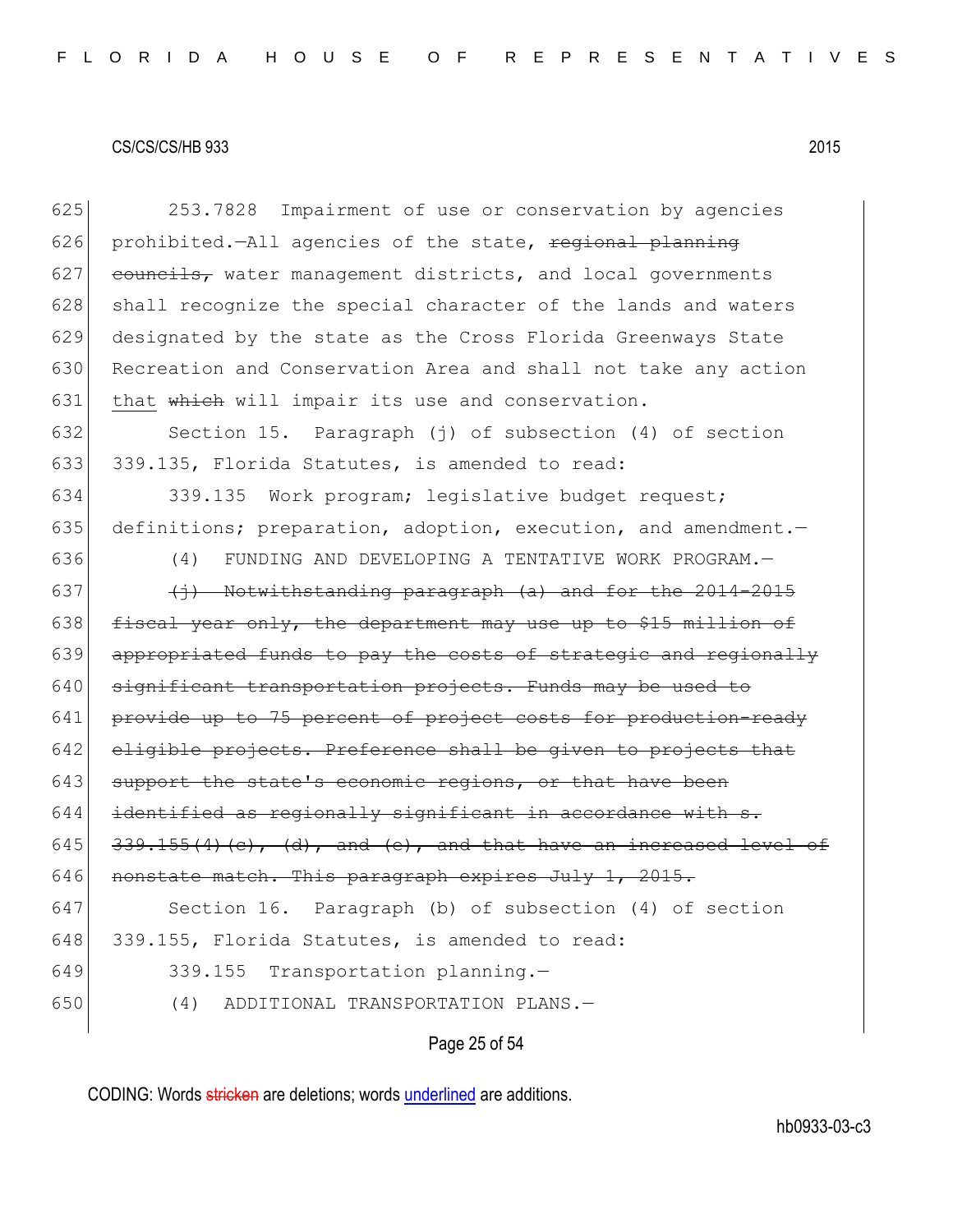651 (b) Each regional planning council, as provided for in s. 652 186.512  $\pm 86.504$ , or any successor agency thereto, shall develop, 653 as an element of its strategic regional policy plan, 654 transportation goals and policies. The transportation goals and 655 policies must be prioritized to comply with the prevailing 656 principles provided in subsection (1) and s. 334.046(1). The 657  $\vert$  transportation goals and policies shall be consistent, to the 658 maximum extent feasible, with the goals and policies of the 659 metropolitan planning organization and the Florida 660 Transportation Plan. The transportation goals and policies of 661 the regional planning council will be advisory only and shall be 662 submitted to the department and any affected metropolitan 663 planning organization for their consideration and comments. 664 Metropolitan planning organization plans and other local 665 transportation plans shall be developed consistent, to the 666 maximum extent feasible, with the regional transportation goals  $667$  and policies. The regional planning council shall review 668 urbanized area transportation plans and any other planning 669 products stipulated in s. 339.175 and provide the department and 670 respective metropolitan planning organizations with written 671 recommendations, which the department and the metropolitan 672 planning organizations shall take under advisement. Further, the 673 regional planning councils shall directly assist local 674 governments that are not part of a metropolitan area 675 transportation planning process in the development of the 676 transportation element of their comprehensive plans as required

Page 26 of 54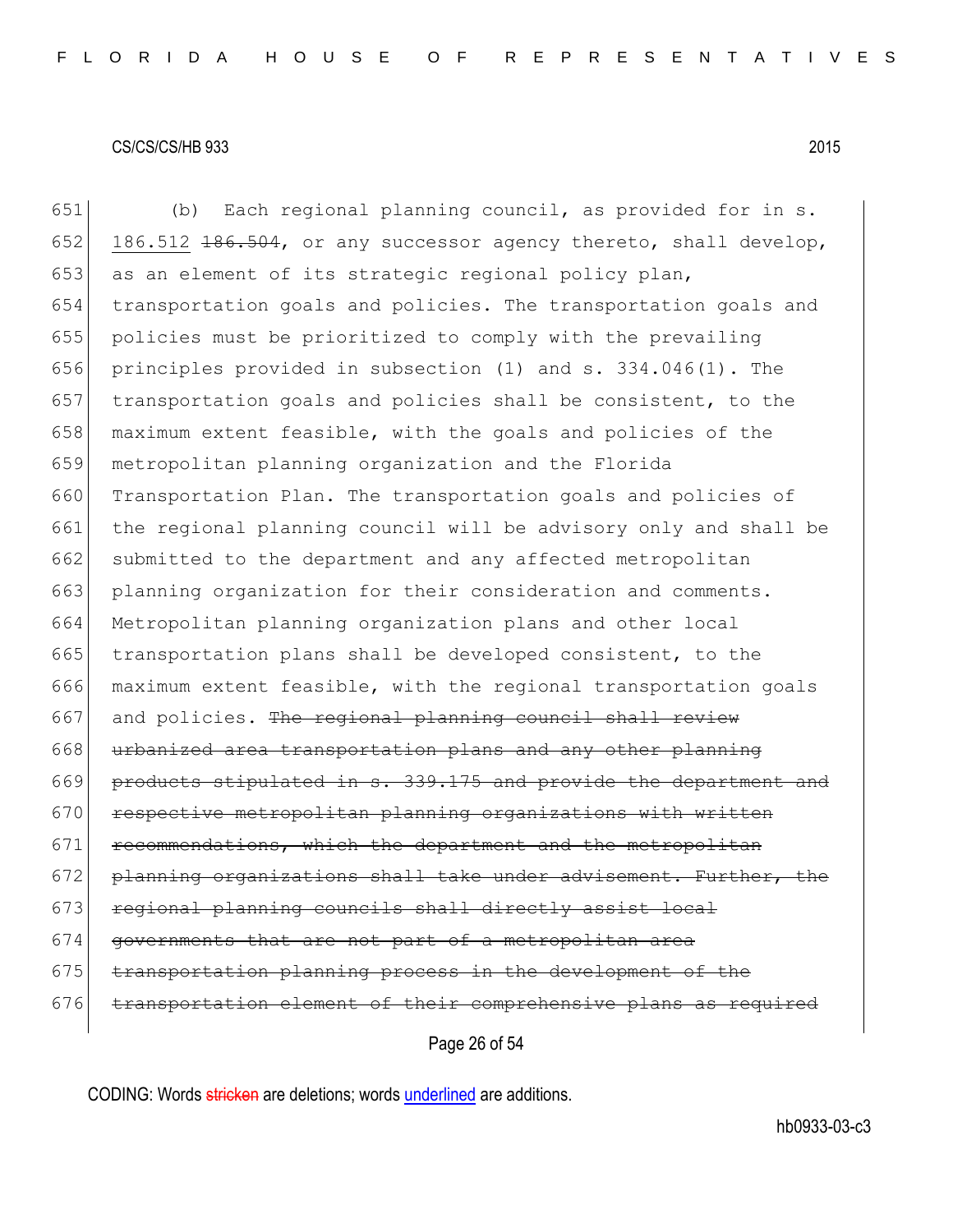677 by  $s. 163.3177.$ 

678 Section 17. Subsection (18) of section 380.06, Florida 679 Statutes, is amended to read:

680 380.06 Developments of regional impact.-

681 (18) BIENNIAL REPORTS.—The developer shall submit a 682 biennial report on the development of regional impact to the 683 local government, the regional planning agency, the state land 684 planning agency, and all affected permit agencies in alternate 685 years on the date specified in the development order, unless the 686 development order by its terms requires more frequent 687 monitoring. If the report is not received, the regional planning  $688$  agency or the state land planning agency shall notify the local 689 government. If the local government does not receive the report 690 or receives notification that the regional planning agency or 691 the state land planning agency has not received the report, the 692 local government shall request in writing that the developer 693 submit the report within 30 days. The failure to submit the 694 report after 30 days shall result in the temporary suspension of 695 the development order by the local government. If no additional 696 development pursuant to the development order has occurred since 697 the submission of the previous report, then a letter from the 698 developer stating that no development has occurred shall satisfy 699 the requirement for a report. Development orders that require 700 annual reports may be amended to require biennial reports at the 701 option of the local government.

702 Section 18. Subsections (2) and (3) of section 403.50663,

### Page 27 of 54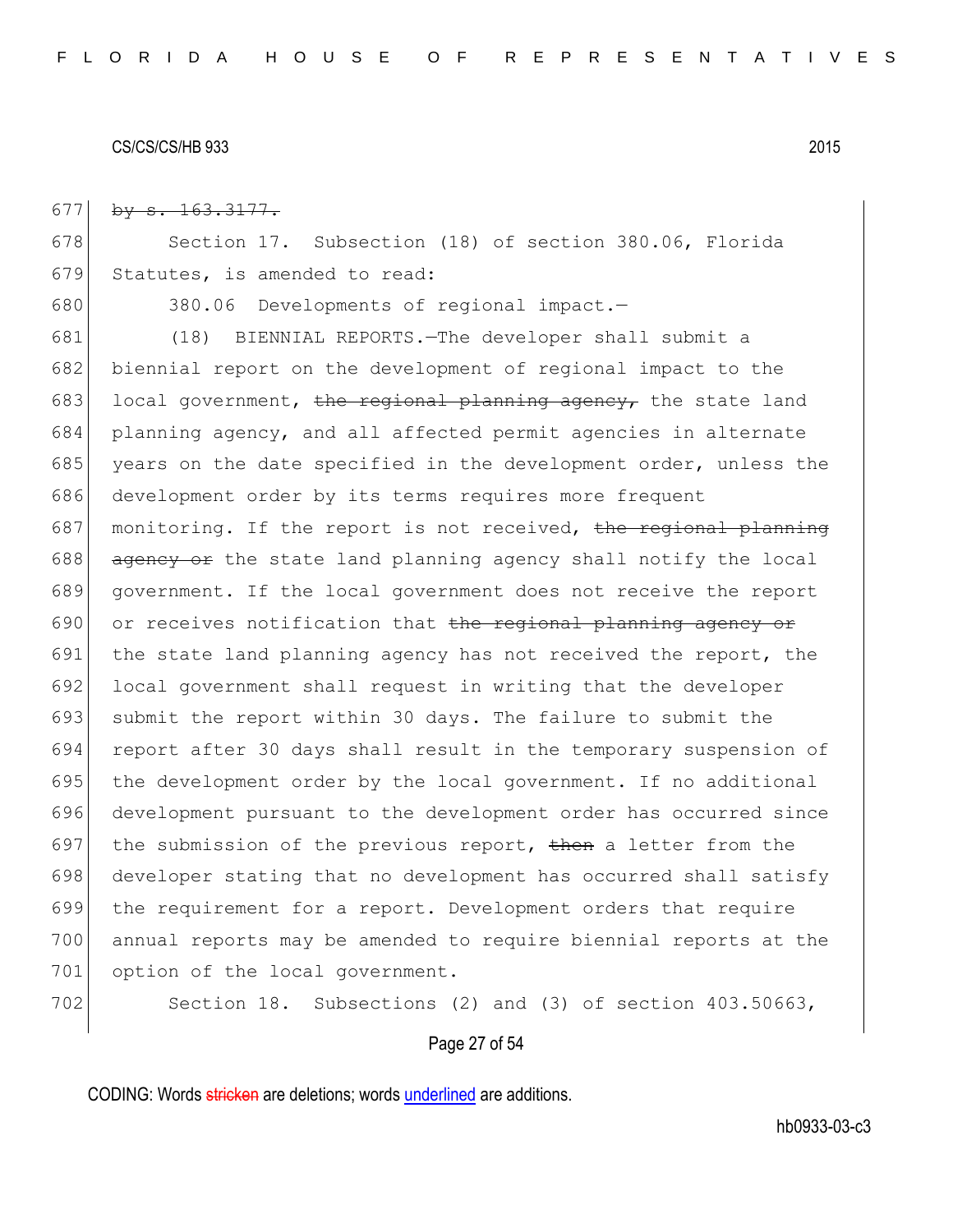703 Florida Statutes, are amended to read: 704 403.50663 Informational public meetings.— 705 (2) Informational public meetings shall be held solely at 706 the option of each local government or regional planning council  $707$  if a public meeting is not held by the local government. It is  $708$  the legislative intent that local governments  $\overline{or}$  regional 709 planning councils attempt to hold such public meetings. Parties 710 to the proceedings under this act shall be encouraged to attend; 711 however, no party other than the applicant and the department 712 shall be required to attend such informational public meetings.

713  $(3)$  A local government or regional planning council that 714 intends to conduct an informational public meeting must provide 715 notice of the meeting to all parties not less than 5 days before 716 prior to the meeting and to the general public in accordance 717 with s. 403.5115(5). The expense for such notice is eligible for 718 reimbursement under s. 403.518(2)(c)1.

719 Section 19. Paragraph (a) of subsection (2) of section 720 403.507, Florida Statutes, is amended to read:

721 403.507 Preliminary statements of issues, reports, project 722 analyses, and studies.-

723 (2)(a) No later than 100 days after the certification 724 application has been determined complete, the following agencies 725 shall prepare reports as provided below and shall submit them to 726 the department and the applicant, unless a final order denying 727 the determination of need has been issued under s. 403.519: 728 1. The Department of Economic Opportunity shall prepare a

### Page 28 of 54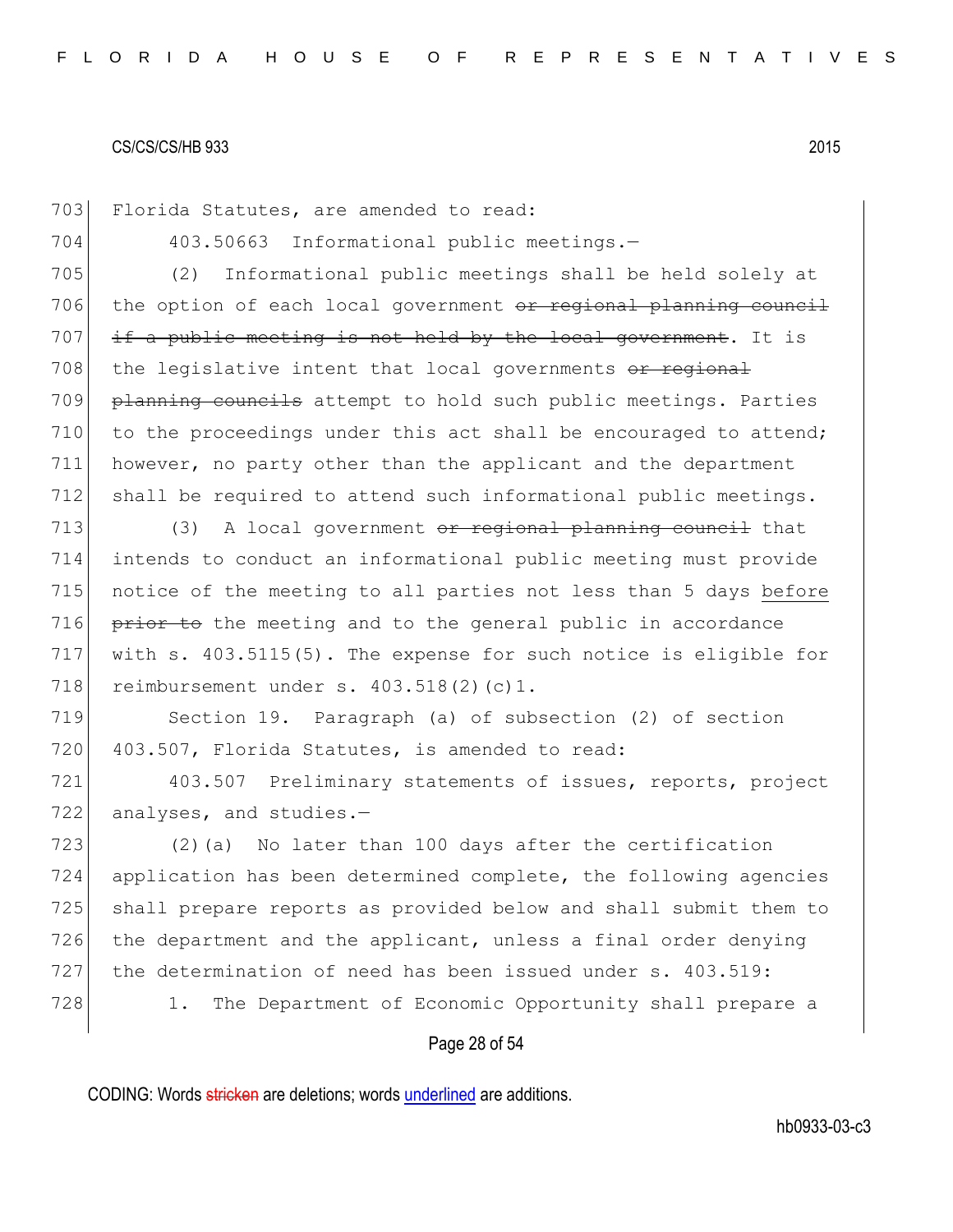729 report containing recommendations which address the impact upon 730 the public of the proposed electrical power plant, based on the 731 degree to which the electrical power plant is consistent with 732 the applicable portions of the state comprehensive plan, 733 emergency management, and other such matters within its 734 jurisdiction. The Department of Economic Opportunity may also 735 comment on the consistency of the proposed electrical power 736 plant with applicable strategic regional policy plans or local 737 comprehensive plans and land development regulations.

738 2. The water management district shall prepare a report as 739 to matters within its jurisdiction, including but not limited 740 to, the impact of the proposed electrical power plant on water 741 resources, regional water supply planning, and district-owned 742 lands and works.

743 3. Each local government in whose jurisdiction the 744 proposed electrical power plant is to be located shall prepare a 745 report as to the consistency of the proposed electrical power 746 plant with all applicable local ordinances, requlations, 747 standards, or criteria that apply to the proposed electrical 748 power plant, including any applicable local environmental 749 regulations adopted pursuant to s. 403.182 or by other means.

750 4. The Fish and Wildlife Conservation Commission shall 751 prepare a report as to matters within its jurisdiction.

752 5. Each regional planning council shall prepare a report 753 containing recommendations that address the impact upon the 754 public of the proposed electrical power plant, based on the

Page 29 of 54

CODING: Words stricken are deletions; words underlined are additions.

hb0933-03-c3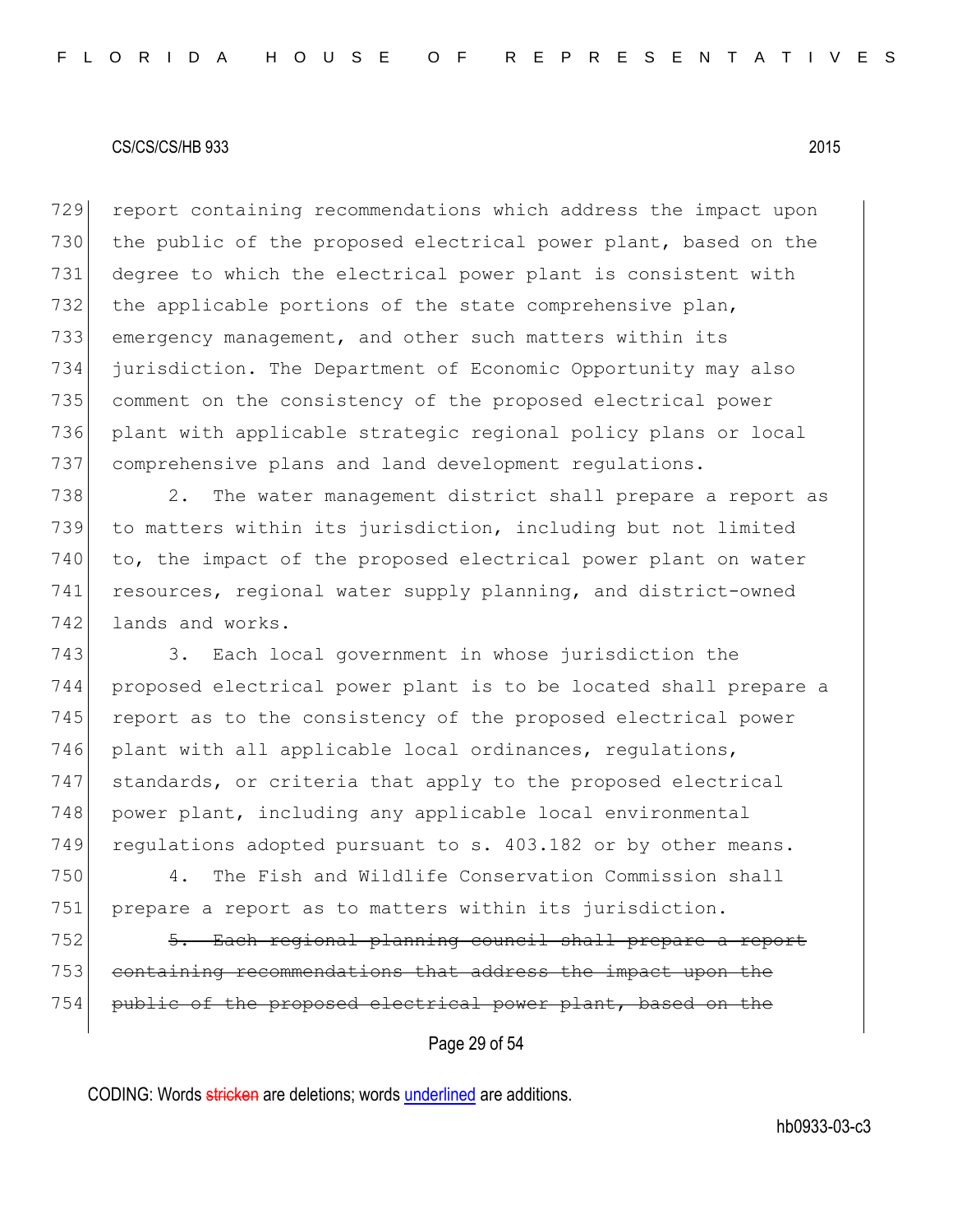755 degree to which the electrical power plant is consistent with 756 the applicable provisions of the strategic regional policy plan 757 adopted pursuant to chapter 186 and other matters within its 758 *jurisdiction.* 759 5.6. The Department of Transportation shall address the 760 impact of the proposed electrical power plant on matters within 761 its jurisdiction. 762 Section 20. Paragraph (a) of subsection (3) and paragraph 763 (a) of subsection (4) of section 403.508, Florida Statutes, are 764 amended to read: 765 403.508 Land use and certification hearings, parties, 766 participants.— 767 (3) (a) Parties to the proceeding shall include: 768 1. The applicant. 769 2. The Public Service Commission. 770 3. The Department of Economic Opportunity. 771 4. The Fish and Wildlife Conservation Commission. 772 5. The water management district. 773 6. The department. 774 7. The regional planning council. 775  $\sim$  7.8. The local government. 776 8.9. The Department of Transportation. 777 (4)(a) The order of presentation at the certification 778 hearing, unless otherwise changed by the administrative law 779 judge to ensure the orderly presentation of witnesses and 780 evidence, shall be:

# Page 30 of 54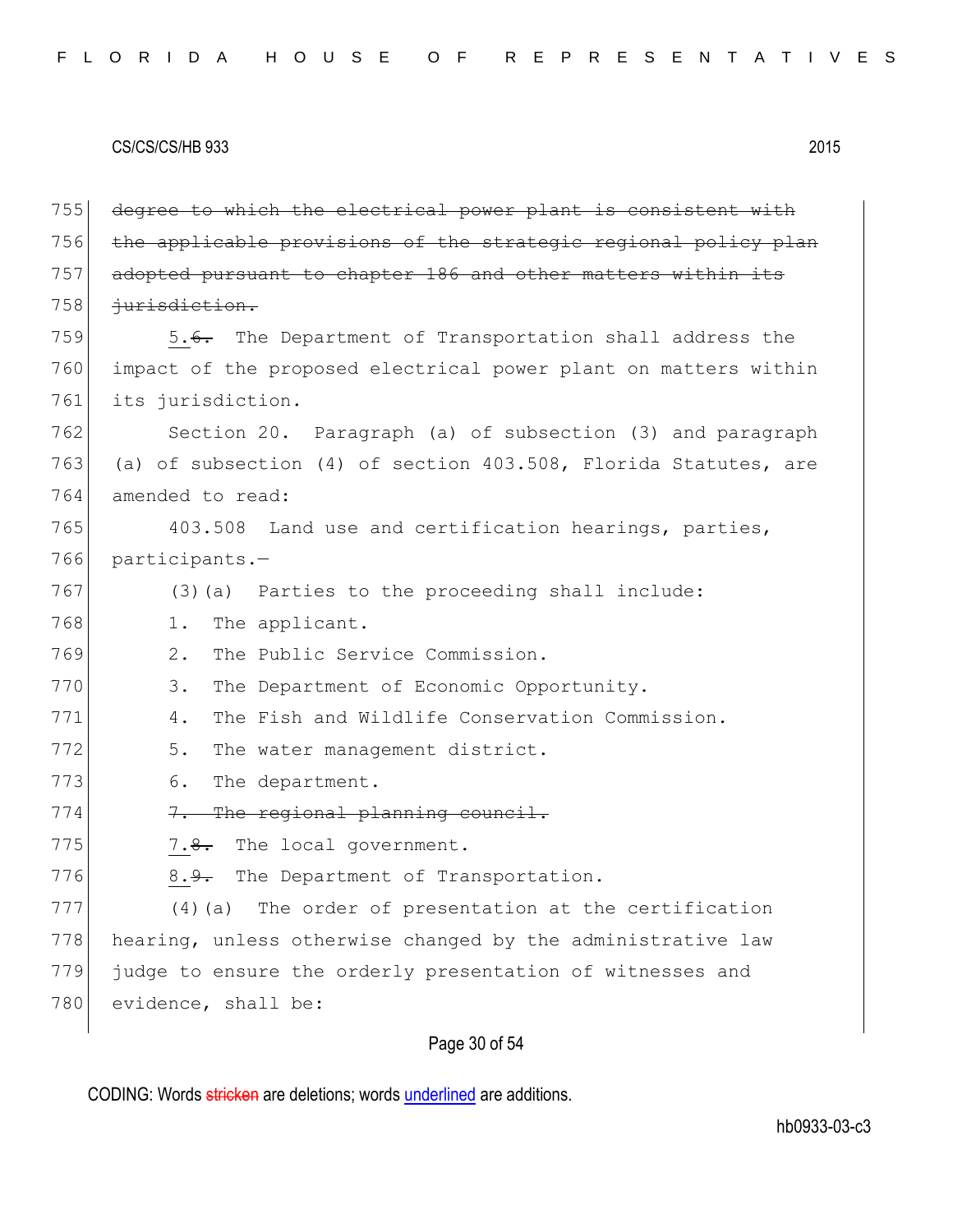Page 31 of 54 781 1. The applicant. 782 2. The department. 783 3. State agencies. 784 4. Regional agencies, including <del>regional planning councils</del> 785 and water management districts. 786 5. Local governments. 787 6. Other parties. 788 Section 21. Subsection (5) of section 403.5115, Florida 789 Statutes, is amended to read: 790 403.5115 Public notice.- $791$  (5) A local government or regional planning council that 792 proposes to conduct an informational public meeting pursuant to 793 s. 403.50663 must publish notice of the meeting in a newspaper 794 of general circulation within the county or counties in which 795 the proposed electrical power plant will be located no later 796 than 7 days before prior to the meeting. A newspaper of general 797 circulation shall be the newspaper that has the largest daily 798 circulation in that county and has its principal office in that 799 county. If the newspaper with the largest daily circulation has 800 its principal office outside the county, the notices shall 801 appear in both the newspaper having the largest circulation in 802 that county and in a newspaper authorized to publish legal 803 notices in that county. 804 Section 22. Paragraph (a) of subsection (2) of section 805 403.526, Florida Statutes, is amended to read: 806 403.526 Preliminary statements of issues, reports, and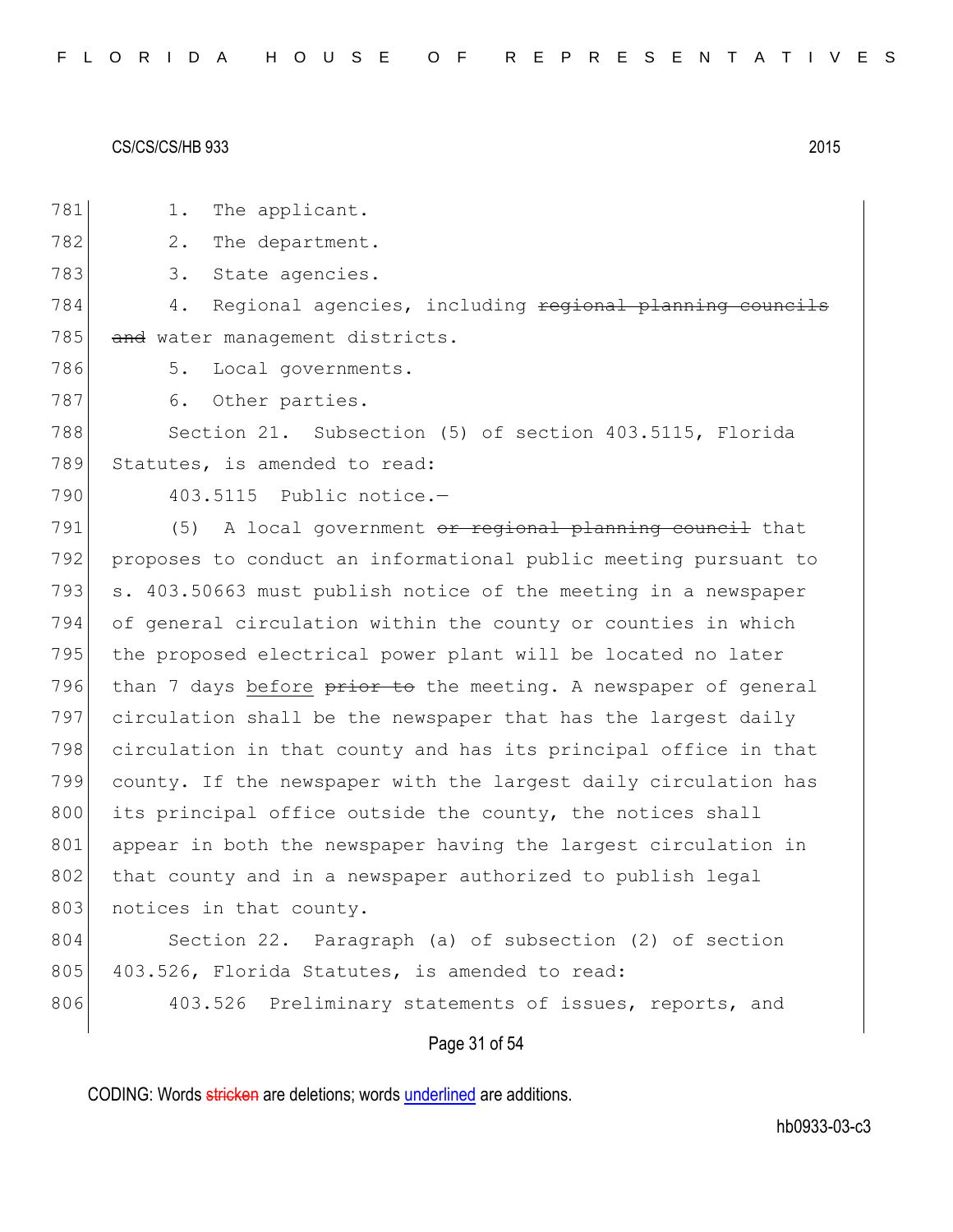807 project analyses; studies.-

808 (2)(a) No later than 90 days after the filing of the 809 application, the following agencies shall prepare reports as 810 provided below, unless a final order denying the determination 811 of need has been issued under s. 403.537:

812 1. The department shall prepare a report as to the impact 813 of each proposed transmission line or corridor as it relates to 814 matters within its jurisdiction.

815 2. Each water management district in the jurisdiction of 816 which a proposed transmission line or corridor is to be located 817 shall prepare a report as to the impact on water resources and 818 other matters within its jurisdiction.

819 3. The Department of Economic Opportunity shall prepare a 820 report containing recommendations which address the impact upon 821 the public of the proposed transmission line or corridor, based 822 on the degree to which the proposed transmission line or 823 corridor is consistent with the applicable portions of the state 824 comprehensive plan, emergency management, and other matters 825 within its jurisdiction. The Department of Economic Opportunity 826 may also comment on the consistency of the proposed transmission 827 line or corridor with applicable strategic regional policy plans 828 or local comprehensive plans and land development regulations.

829 4. The Fish and Wildlife Conservation Commission shall 830 prepare a report as to the impact of each proposed transmission 831 line or corridor on fish and wildlife resources and other 832 matters within its jurisdiction.

### Page 32 of 54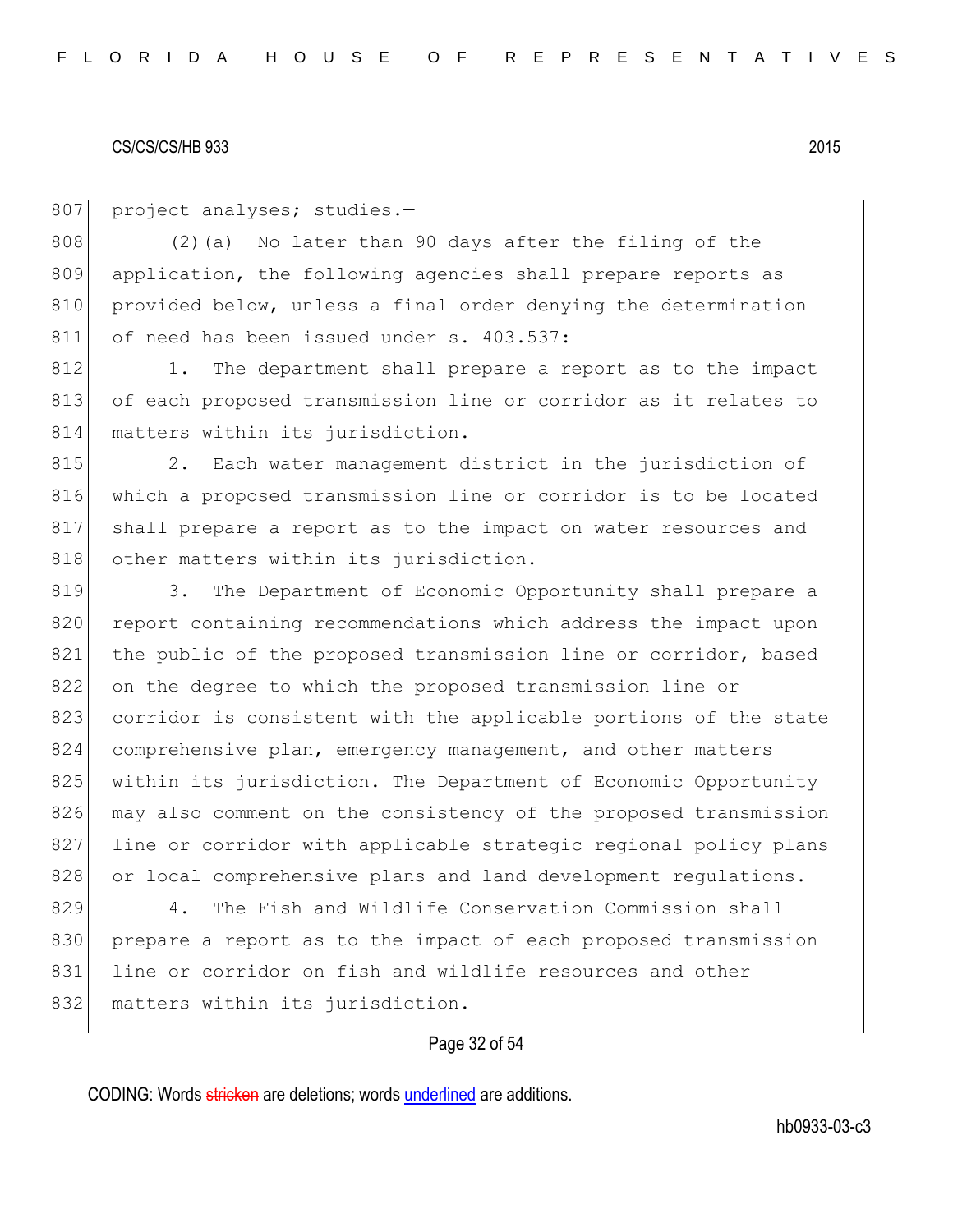833 5. Each local government shall prepare a report as to the 834 impact of each proposed transmission line or corridor on matters 835 within its jurisdiction, including the consistency of the 836 proposed transmission line or corridor with all applicable local 837 ordinances, regulations, standards, or criteria that apply to 838 the proposed transmission line or corridor, including local 839 comprehensive plans, zoning regulations, land development 840 regulations, and any applicable local environmental regulations 841 adopted pursuant to s. 403.182 or by other means. A change by 842 the responsible local government or local agency in local 843 comprehensive plans, zoning ordinances, or other regulations 844 made after the date required for the filing of the local 845 government's report required by this section is not applicable 846 to the certification of the proposed transmission line or 847 corridor unless the certification is denied or the application 848 is withdrawn.

849 6. Each regional planning council shall present a report 850 containing recommendations that address the impact upon the 851 public of the proposed transmission line or corridor based on 852 the degree to which the transmission line or corridor is 853 consistent with the applicable provisions of the strategic 854 regional policy plan adopted under chapter 186 and other impacts 855 of each proposed transmission line or corridor on matters within 856 its jurisdiction.

 $857$  6.7. The Department of Transportation shall prepare a 858 report as to the impact of the proposed transmission line or

Page 33 of 54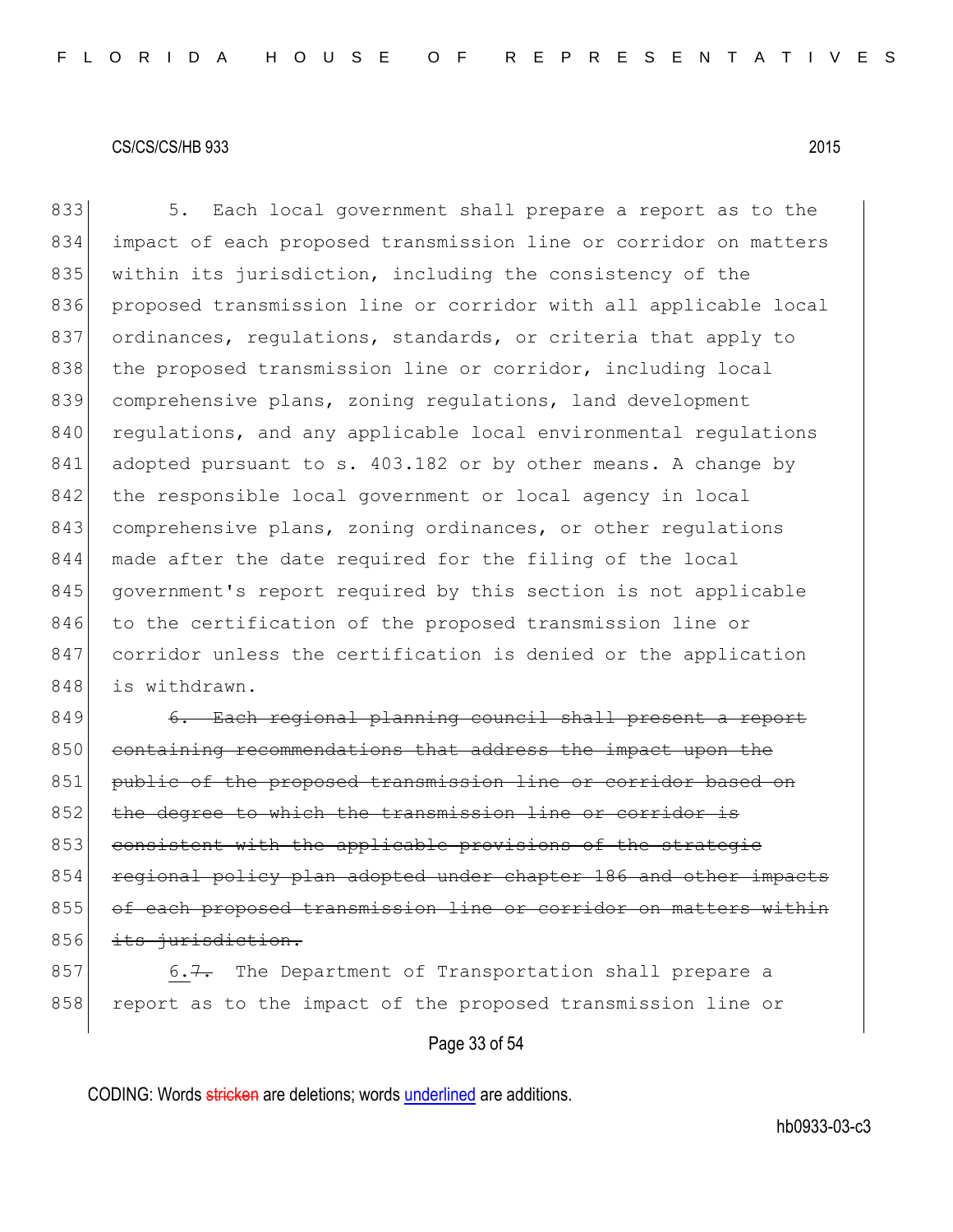| 859 | corridor on state roads, railroads, airports, aeronautics,      |
|-----|-----------------------------------------------------------------|
| 860 | seaports, and other matters within its jurisdiction.            |
| 861 | 7.8. The commission shall prepare a report containing its       |
| 862 | determination under s. 403.537, and the report may include the  |
| 863 | comments from the commission with respect to any other subject  |
| 864 | within its jurisdiction.                                        |
| 865 | $8.9$ . Any other agency, if requested by the department,       |
| 866 | shall also perform studies or prepare reports as to subjects    |
| 867 | within the jurisdiction of the agency which may potentially be  |
| 868 | affected by the proposed transmission line.                     |
| 869 | Section 23. Paragraph (a) of subsection (2) and paragraph       |
| 870 | (a) of subsection (3) of section 403.527, Florida Statutes, are |
| 871 | amended to read:                                                |
| 872 | 403.527 Certification hearing, parties, participants.-          |
| 873 | (2) (a) Parties to the proceeding shall be:                     |
| 874 | The applicant.<br>$1$ .                                         |
| 875 | 2.<br>The department.                                           |
| 876 | The commission.<br>3.                                           |
| 877 | The Department of Economic Opportunity.<br>4.                   |
| 878 | 5.<br>The Fish and Wildlife Conservation Commission.            |
| 879 | The Department of Transportation.<br>6.                         |
| 880 | 7.<br>Each water management district in the jurisdiction of     |
| 881 | which the proposed transmission line or corridor is to be       |
| 882 | located.                                                        |
| 883 | 8.<br>The local government.                                     |
| 884 | The regional planning council.<br><u>g.</u>                     |
|     | Page 34 of 54                                                   |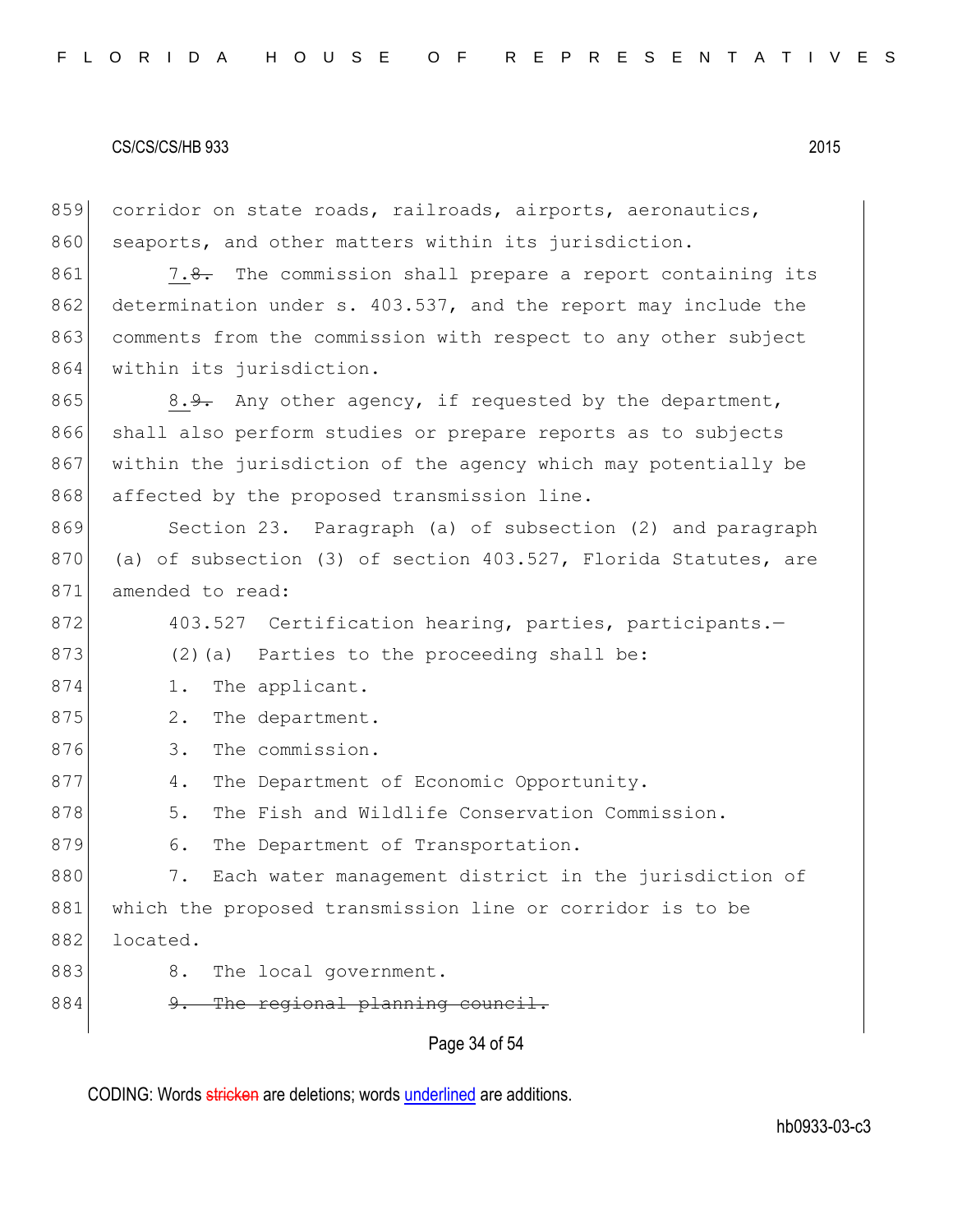885 (3) (a) The order of presentation at the certification 886 hearing, unless otherwise changed by the administrative law 887 judge to ensure the orderly presentation of witnesses and 888 evidence, shall be: 889 1. The applicant. 890 2. The department. 891 3. State agencies. 892 4. Regional agencies, including regional planning councils 893 and water management districts. 894 5. Local governments. 895 6. Other parties. 896 Section 24. Subsections (2) and (3) of section 403.5272, 897 Florida Statutes, are amended to read: 898 403.5272 Informational public meetings.-899 (2) Informational public meetings shall be held solely at 900 the option of each local government or regional planning 901 council. It is the legislative intent that local governments  $\Theta$ r  $902$  regional planning councils attempt to hold such public meetings. 903 Parties to the proceedings under this act shall be encouraged to 904 attend; however, a party other than the applicant and the 905 department is not required to attend the informational public 906 meetings. 907 (3) A local government  $\sigma$ r regional planning council that 908 intends to conduct an informational public meeting must provide 909 notice of the meeting, with notice sent to all parties listed in 910 s.  $403.527(2)(a)$ , not less than 15 days before the meeting and

### Page 35 of 54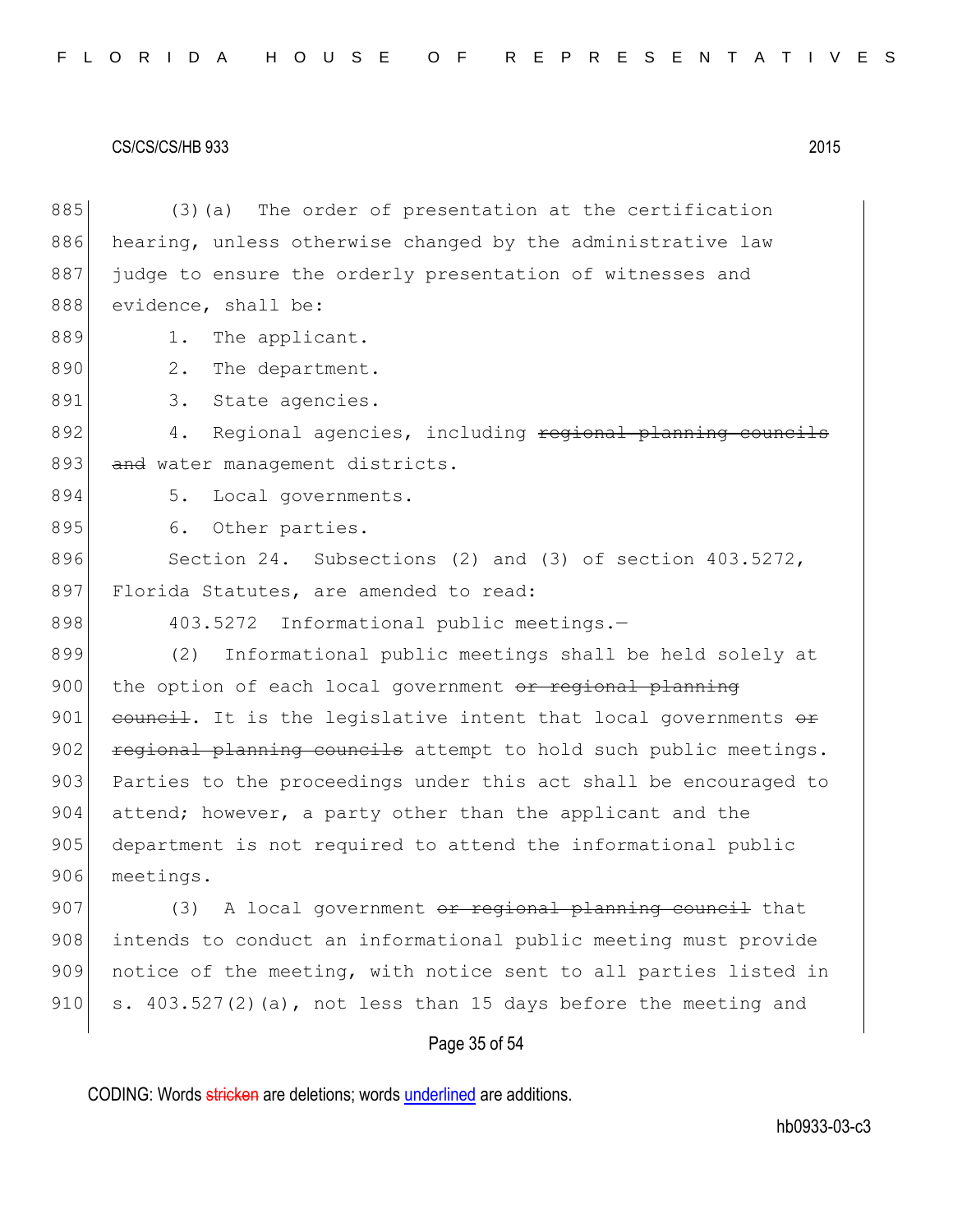911 to the general public in accordance with s. 403.5363(4). 912 Section 25. Subsection (4) of section 403.7264, Florida 913 Statutes, is amended to read:

914 403.7264 Amnesty days for purging small quantities of 915 hazardous wastes.—Amnesty days are authorized by the state for 916 the purpose of purging small quantities of hazardous waste, free 917 of charge, from the possession of homeowners, farmers, schools, 918 state agencies, and small businesses. These entities have no 919 appropriate economically feasible mechanism for disposing of 920 their hazardous wastes at the present time. In order to raise 921 public awareness on this issue, provide an educational process, 922 accommodate those entities which have a need to dispose of small 923 quantities of hazardous waste, and preserve the waters of the 924 state, amnesty days shall be carried out in the following 925 manner:

 $926$  (4) Regional planning councils shall assist the department 927 in site selection, public awareness, and program coordination. 928 However, the department shall retain full responsibility for the 929 state amnesty days program.

930 Section 26. Paragraph (a) of subsection (2) of section 931 403.941, Florida Statutes, is amended to read:

932 403.941 Preliminary statements of issues, reports, and 933 studies.-

934 (2)(a) The affected agencies shall prepare reports as 935 provided in this paragraph and shall submit them to the 936 department and the applicant within 60 days after the

## Page 36 of 54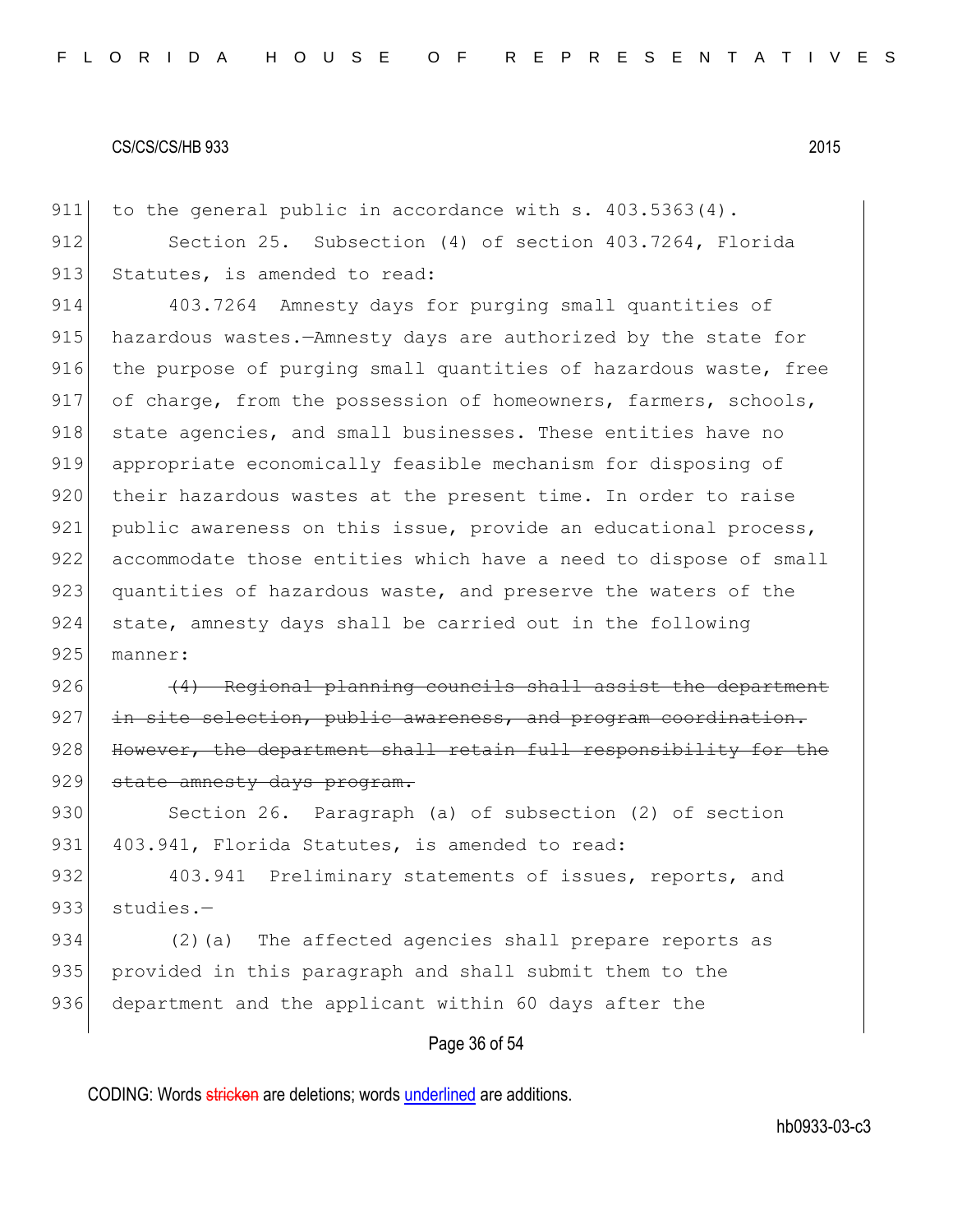937 application is determined sufficient: 938 1. The department shall prepare a report as to the impact 939 of each proposed natural gas transmission pipeline or corridor

940 as it relates to matters within its jurisdiction.

941 2. Each water management district in the jurisdiction of 942 which a proposed natural gas transmission pipeline or corridor 943 is to be located shall prepare a report as to the impact on 944 water resources and other matters within its jurisdiction.

945 3. The Department of Economic Opportunity shall prepare a 946 report containing recommendations which address the impact upon 947 the public of the proposed natural gas transmission pipeline or 948 corridor, based on the degree to which the proposed natural gas 949 transmission pipeline or corridor is consistent with the 950 applicable portions of the state comprehensive plan and other 951 matters within its jurisdiction. The Department of Economic 952 Opportunity may also comment on the consistency of the proposed 953 natural gas transmission pipeline or corridor with applicable 954 strategic regional policy plans or local comprehensive plans and 955 land development regulations.

956 4. The Fish and Wildlife Conservation Commission shall 957 prepare a report as to the impact of each proposed natural gas 958 transmission pipeline or corridor on fish and wildlife resources 959 and other matters within its jurisdiction.

960 5. Each local government in which the natural gas 961 transmission pipeline or natural gas transmission pipeline 962 corridor will be located shall prepare a report as to the impact

## Page 37 of 54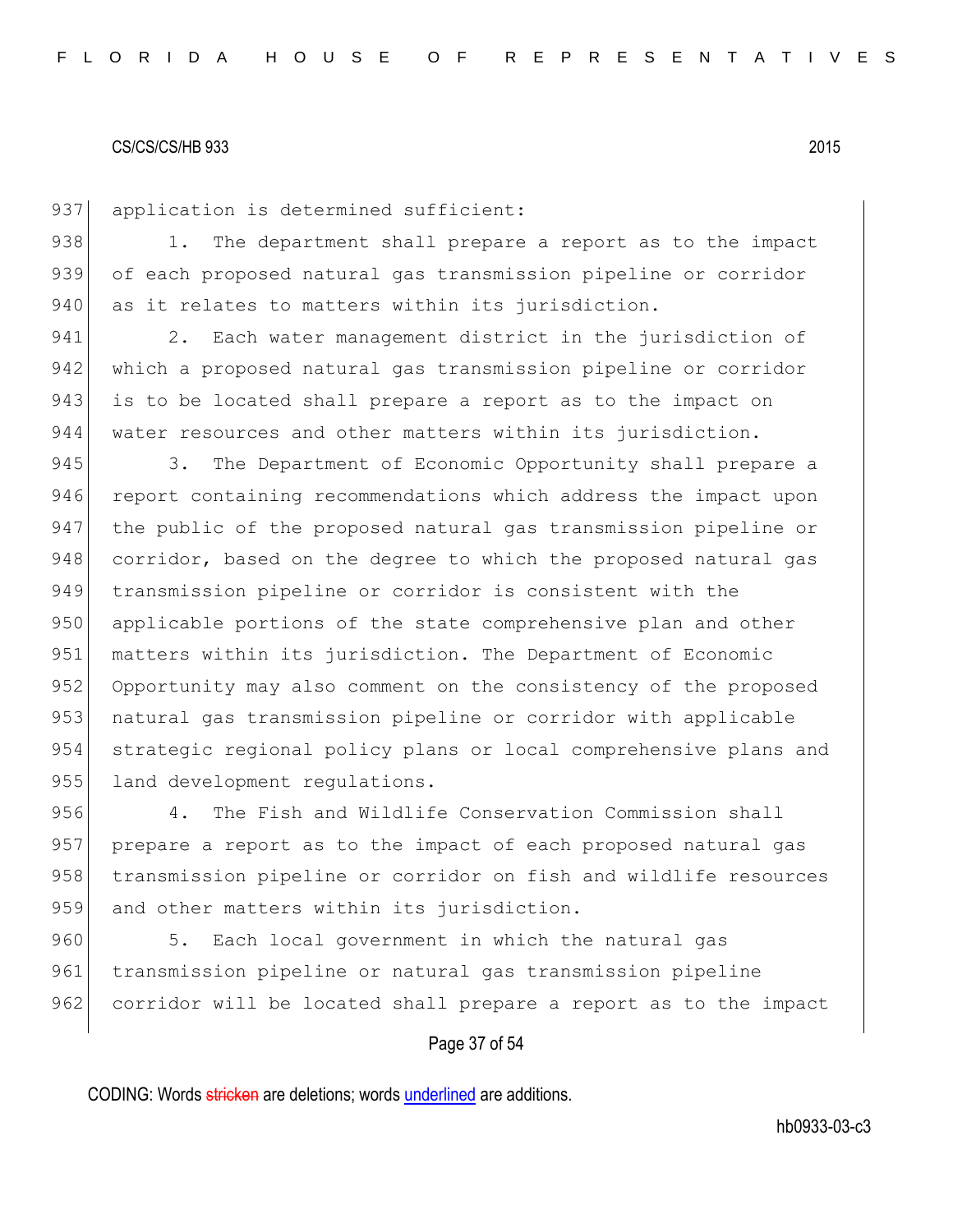963 of each proposed natural gas transmission pipeline or corridor 964 on matters within its jurisdiction, including the consistency of 965 the proposed natural gas transmission pipeline or corridor with 966 all applicable local ordinances, regulations, standards, or 967 criteria that apply to the proposed natural gas transmission 968 pipeline or corridor, including local comprehensive plans, 969 zoning regulations, land development regulations, and any 970 applicable local environmental regulations adopted pursuant to 971 s. 403.182 or by other means. No change by the responsible local 972 government or local agency in local comprehensive plans, zoning 973 ordinances, or other regulations made after the date required 974 for the filing of the local government's report required by this 975 section shall be applicable to the certification of the proposed 976 natural gas transmission pipeline or corridor unless the 977 certification is denied or the application is withdrawn.

978 6. Each regional planning council in which the natural gas 979 transmission pipeline or natural gas transmission pipeline 980 corridor will be located shall present a report containing 981 recommendations that address the impact upon the public of the 982 proposed natural gas transmission pipeline or corridor, based on 983 the degree to which the natural gas transmission pipeline or 984 corridor is consistent with the applicable provisions of the 985 strategic regional policy plan adopted pursuant to chapter 186 986 and other impacts of each proposed natural gas transmission 987 pipeline or corridor on matters within its jurisdiction. 988 6.7. The Department of Transportation shall prepare a

Page 38 of 54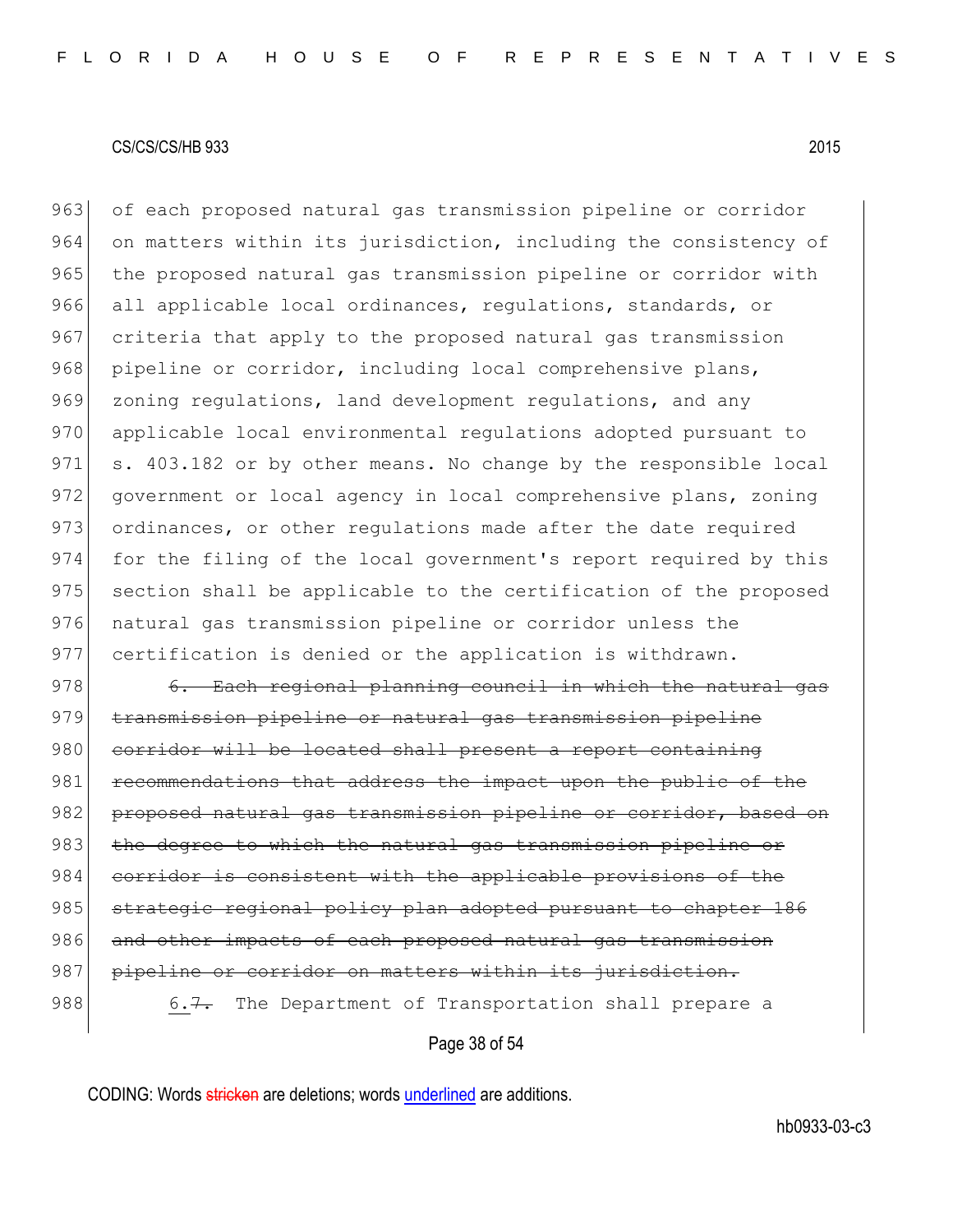989 report on the effect of the natural gas transmission pipeline or 990 natural gas transmission pipeline corridor on matters within its 991 jurisdiction, including roadway crossings by the pipeline. The 992 report shall contain at a minimum:

993 a. A report by the applicant to the department stating 994 that all requirements of the department's utilities 995 accommodation guide have been or will be met in regard to the 996 proposed pipeline or pipeline corridor; and

997 b. A statement by the department as to the adequacy of the 998 report to the department by the applicant.

999 7.8. The Department of State, Division of Historical 1000 Resources, shall prepare a report on the impact of the natural 1001 gas transmission pipeline or natural gas transmission pipeline 1002 corridor on matters within its jurisdiction.

1003 8.9. The commission shall prepare a report addressing 1004 matters within its jurisdiction. The commission's report shall 1005 include its determination of need issued pursuant to s. 1006 403.9422.

1007 Section 27. Paragraph (a) of subsection (4) and subsection 1008 (6) of section 403.9411, Florida Statutes, are amended to read: 1009 403.9411 Notice; proceedings; parties and participants.-1010 (4)(a) Parties to the proceeding shall be: 1011 1. The applicant. 1012 2. The department. 1013 3. The commission. 1014 4. The Department of Economic Opportunity.

### Page 39 of 54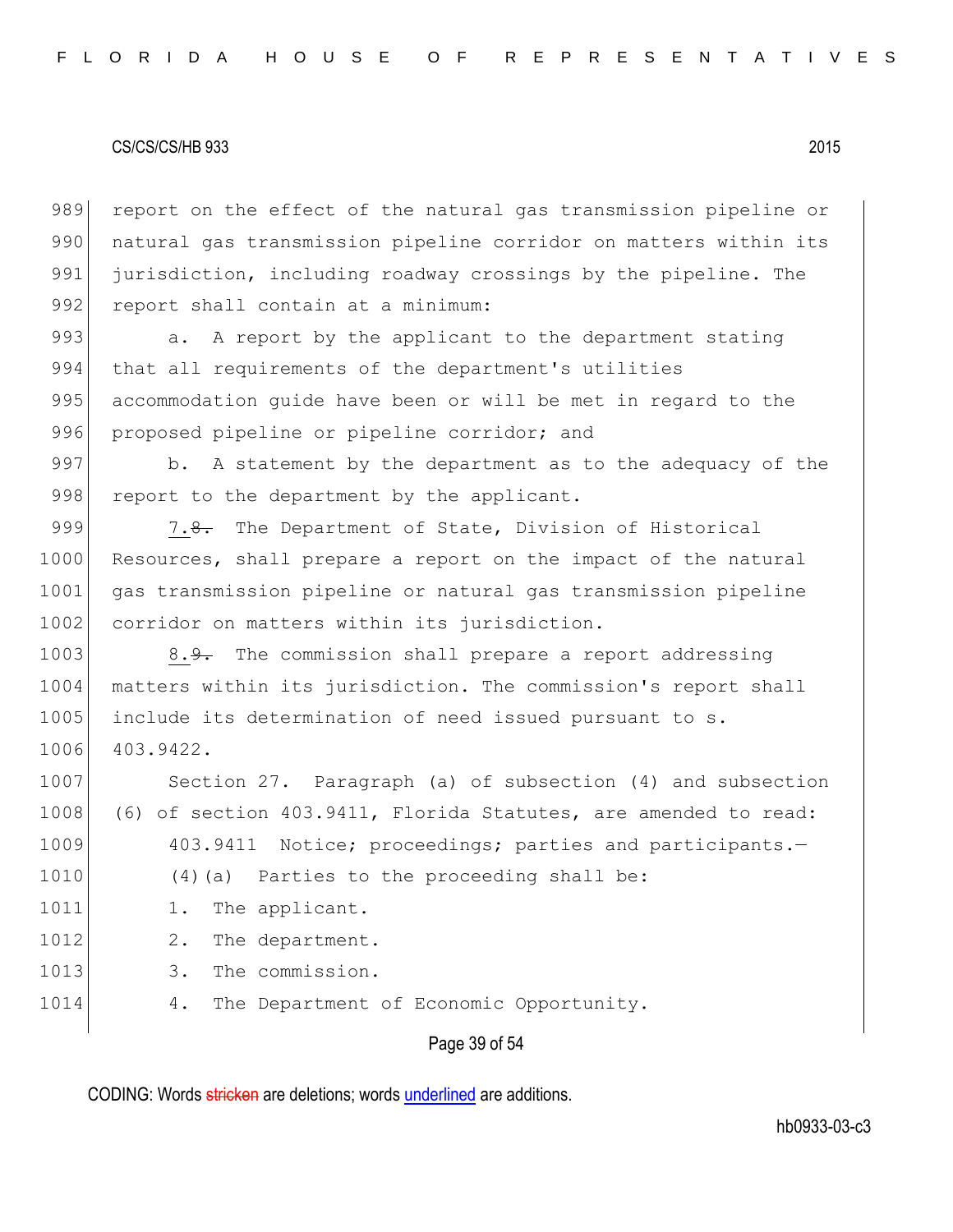| 1015 | The Fish and Wildlife Conservation Commission.<br>5.             |
|------|------------------------------------------------------------------|
| 1016 | Each water management district in the jurisdiction of<br>6.      |
| 1017 | which the proposed natural gas transmission pipeline or corridor |
| 1018 | is to be located.                                                |
| 1019 | 7.<br>The local government.                                      |
| 1020 | 8. The regional planning council.                                |
| 1021 | The Department of Transportation.<br>8. <del>9.</del>            |
| 1022 | 9.10. The Department of State, Division of Historical            |
| 1023 | Resources.                                                       |
| 1024 | The order of presentation at the certification<br>(6)            |
| 1025 | hearing, unless otherwise changed by the administrative law      |
| 1026 | judge to ensure the orderly presentation of witnesses and        |
| 1027 | evidence, shall be:                                              |
| 1028 | The applicant.<br>(a)                                            |
| 1029 | (b) The department.                                              |
| 1030 | State agencies.<br>(C)                                           |
| 1031 | Regional agencies, including regional planning<br>(d)            |
| 1032 | councils and water management districts.                         |
| 1033 | (e)<br>Local governments.                                        |
| 1034 | (f)<br>Other parties.                                            |
| 1035 | Section 28. Subsection (6) of section 419.001, Florida           |
| 1036 | Statutes, is amended to read:                                    |
| 1037 | 419.001 Site selection of community residential homes.-          |
| 1038 | (6)<br>If agreed to by both the local government and the         |
| 1039 | sponsoring agency, a conflict may be resolved through informal   |
| 1040 | mediation. The local government shall arrange for the services   |
|      | Page 40 of 54                                                    |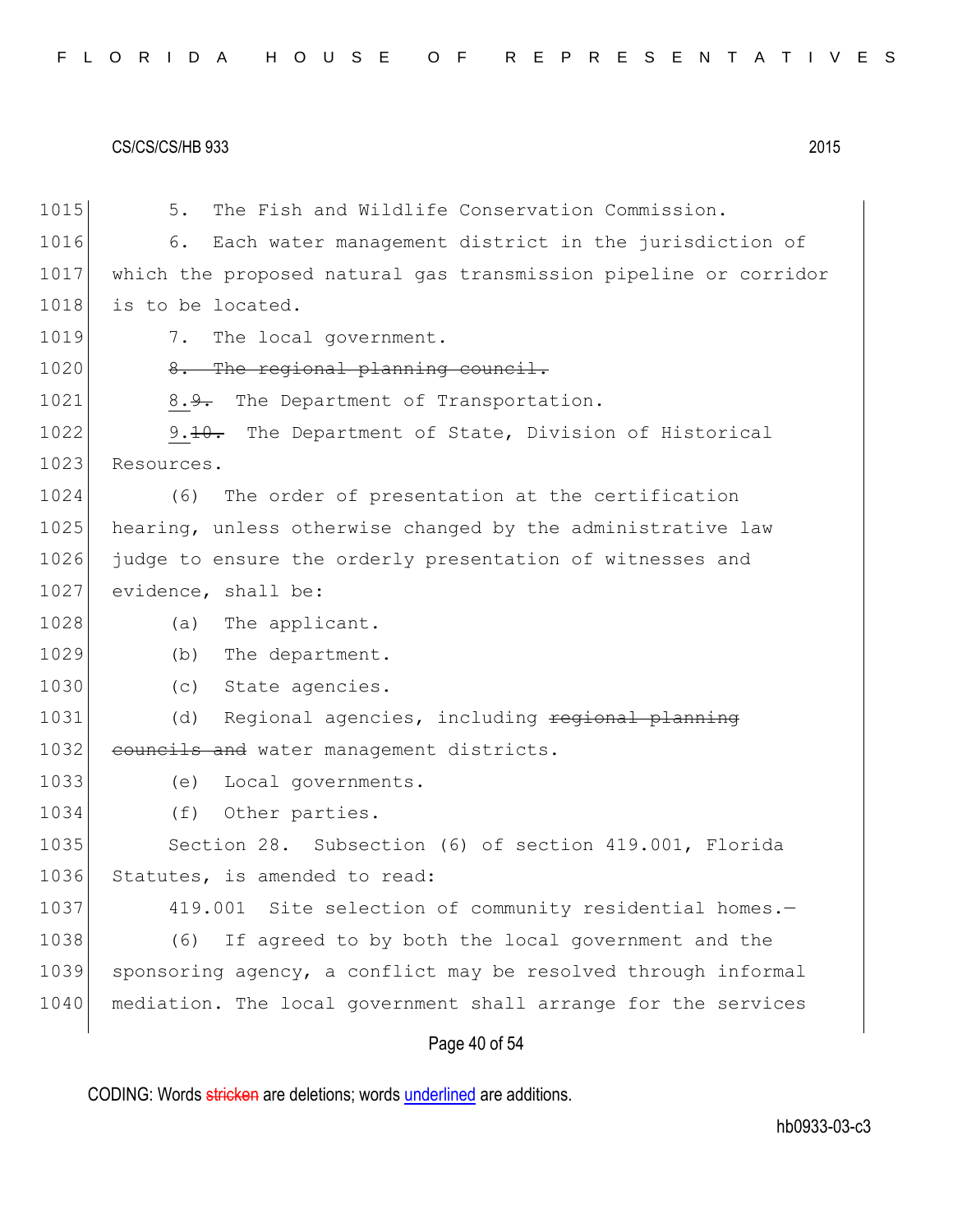1041 of an independent mediator or may utilize the dispute resolution 1042 process established by a regional planning council pursuant to 1043  $\sigma$ . 186.509. Mediation shall be concluded within 45 days after  $\sigma$ 1044 a request therefor. The resolution of any issue through the 1045 mediation process shall not alter any person's right to a 1046 judicial determination of any issue if that person is entitled 1047 to such a determination under statutory or common law.

1048 Section 29. Subsection (4) of section 985.682, Florida 1049 Statutes, is amended to read:

1050 985.682 Siting of facilities; criteria.-

1051 (4) When the department requests such a modification and 1052 it is denied by the local government, the local government or 1053 the department shall initiate a  $t$ he dispute resolution process 1054 established under s. 186.509 to reconcile differences on the 1055 siting of correctional facilities between the department, local 1056 governments, and private citizens.  $\pm f$  the regional planning 1057 council has not established a dispute resolution process 1058 pursuant to s. 186.509, The department shall establish, by rule, 1059 procedures for dispute resolution. The dispute resolution 1060 process shall require the parties to commence meetings to 1061 reconcile their differences. If the parties fail to resolve 1062 their differences within 30 days after the denial, the parties 1063 shall engage in voluntary mediation or similar process. If the 1064 parties fail to resolve their differences by mediation within 60 1065 days after the denial, or if no action is taken on the 1066 department's request within 90 days after the request, the

## Page 41 of 54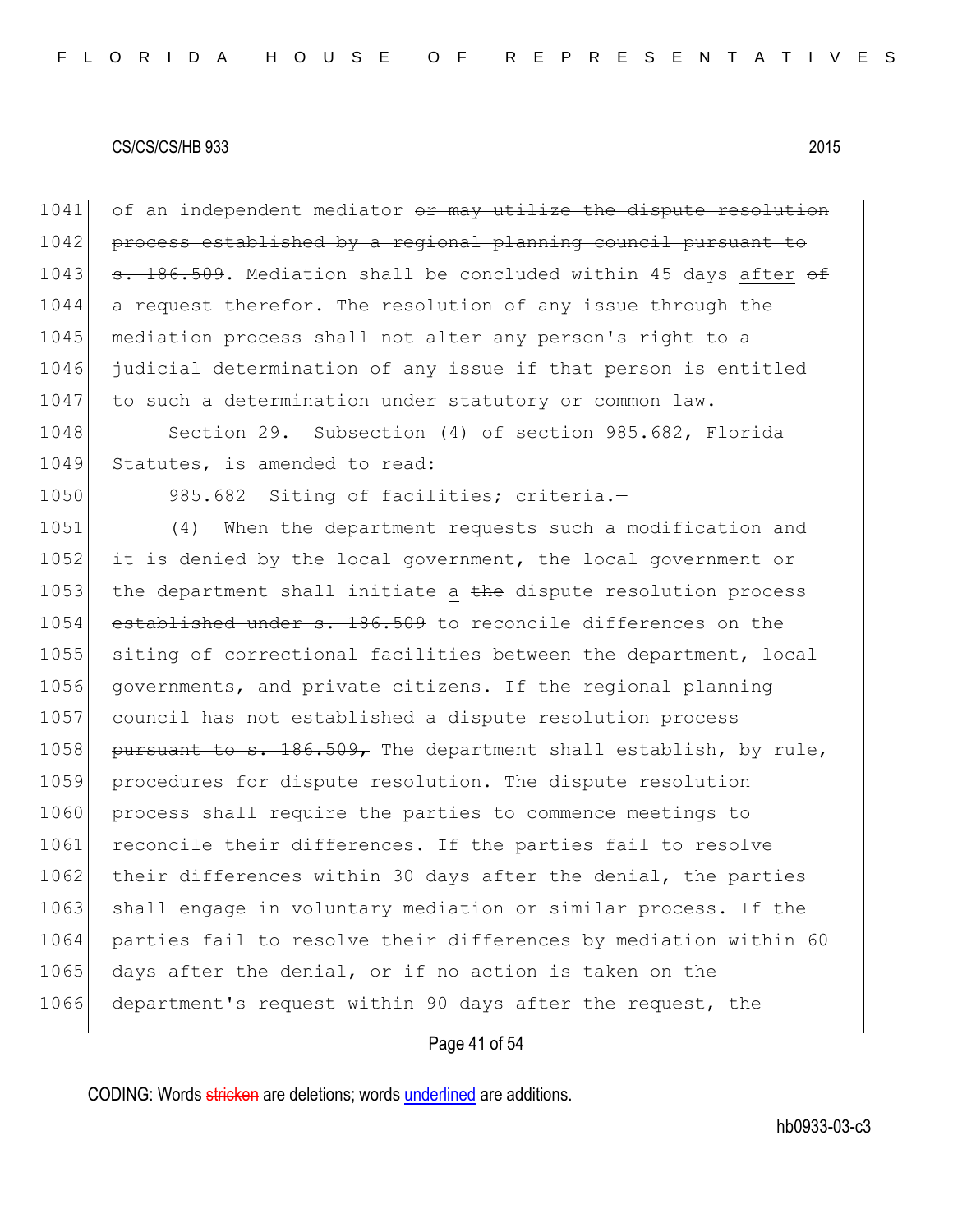1067 department must appeal the decision of the local government on 1068 the requested modification of local plans, ordinances, or 1069 regulations to the Governor and Cabinet. Any dispute resolution 1070 process initiated under this section must conform to the time 1071 limitations set forth herein. However, upon agreement of all 1072 parties, the time limits may be extended, but in no event may 1073 the dispute resolution process extend over 180 days. 1074 Section 30. Section 186.0201, Florida Statutes, is 1075 repealed. 1076 Section 31. Section 260.018, Florida Statutes, is 1077 repealed. 1078 Section 32. Subsection (14) is added to section 163.3246, 1079 Florida Statutes, to read: 1080 163.3246 Local government comprehensive planning 1081 certification program.-1082 (14) It is the intent of the Legislature to encourage the 1083 creation of connected-city corridors that facilitate the growth 1084 of high-technology industry and innovation through partnerships 1085 that support research, marketing, the workforce, and 1086 entrepreneurship. It is the intent of the Legislature to provide 1087 for a locally controlled, comprehensive plan amendment process  $1088$  for such projects that are designed to achieve a cleaner, 1089 healthier environment; limit urban sprawl by promoting diverse 1090 but interconnected communities; provide a range of 1091 intergenerational housing types; protect wildlife and natural 1092 areas; ensure the efficient use of land and other resources;

Page 42 of 54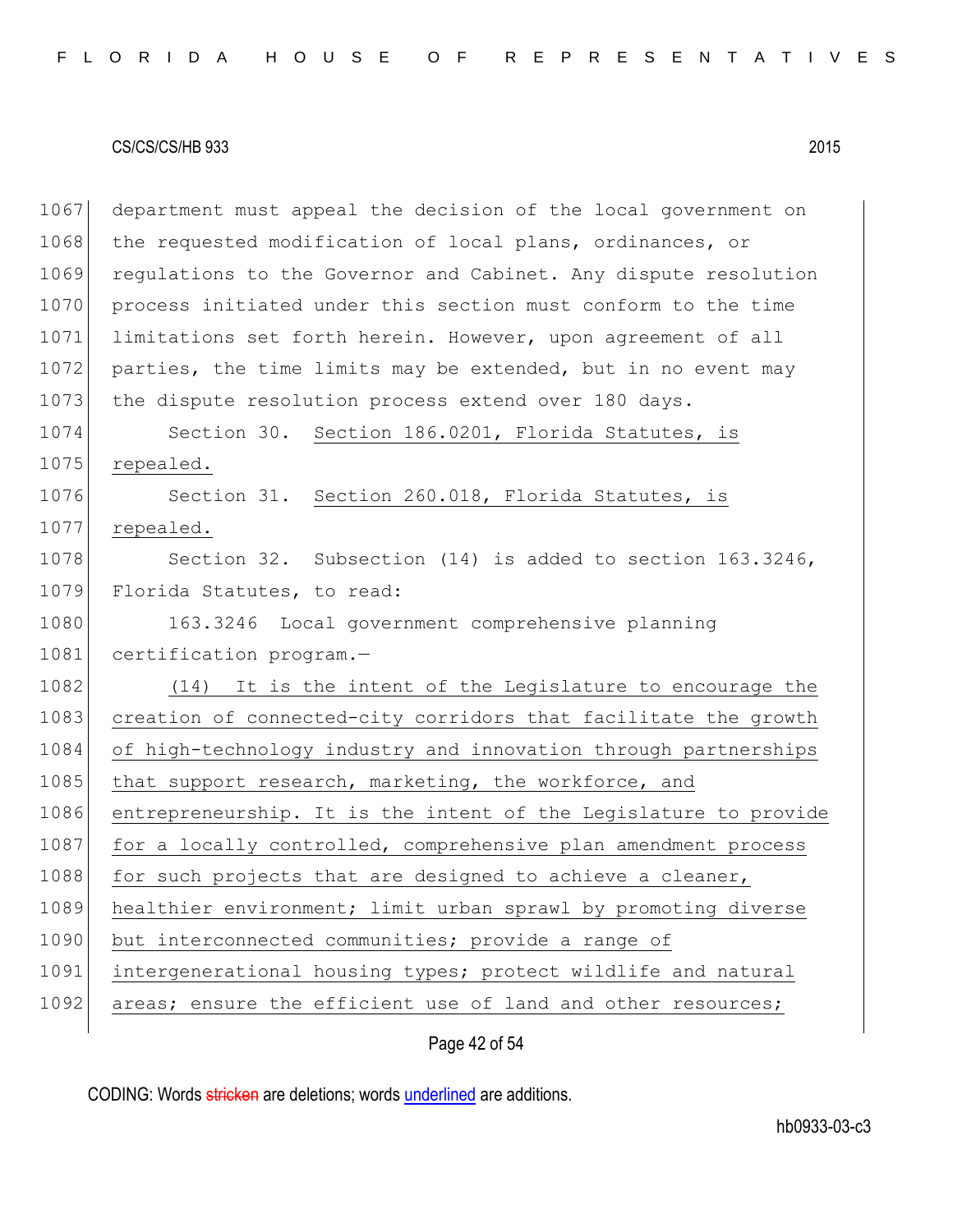| 1093 | create quality communities of a design that promotes alternative    |
|------|---------------------------------------------------------------------|
| 1094 | transportation networks and travel by multiple transportation       |
| 1095 | modes; and enhance the prospects for the creation of jobs. The      |
| 1096 | Legislature finds and declares that this state's connected-city     |
| 1097 | corridors require a reduced level of state and regional             |
| 1098 | oversight because of their high degree of urbanization and the      |
| 1099 | planning capabilities and resources of the local government.        |
| 1100 | (a) Notwithstanding subsections $(2)$ , $(4)$ , $(5)$ , $(6)$ , and |
| 1101 | (7), Pasco County is named a pilot community and is considered      |
| 1102 | certified for 10 years for connected-city corridor plan             |
| 1103 | amendments. The state land planning agency shall provide a          |
| 1104 | written notice of certification to Pasco County by July 15,         |
| 1105 | 2015, which shall be considered final agency action subject to      |
| 1106 | challenge under s. 120.569. The notice of certification must        |
| 1107 | include:                                                            |
| 1108 | The boundary of the connected-city corridor<br>1.                   |
| 1109 | certification area.                                                 |
| 1110 | 2. A requirement that Pasco County submit an annual or              |
| 1111 | biennial monitoring report to the state land planning agency        |
| 1112 | according to the schedule provided in the written notice. The       |
| 1113 | monitoring report shall, at a minimum, include the number of        |
| 1114 | amendments to the comprehensive plan adopted by Pasco County,       |
| 1115 | the number of plan amendments challenged by an affected person,     |
| 1116 | and the disposition of such challenges.                             |
| 1117 | A plan amendment adopted under this subsection may be<br>(b)        |
| 1118 | based on a planning period longer than the generally applicable     |
|      |                                                                     |

Page 43 of 54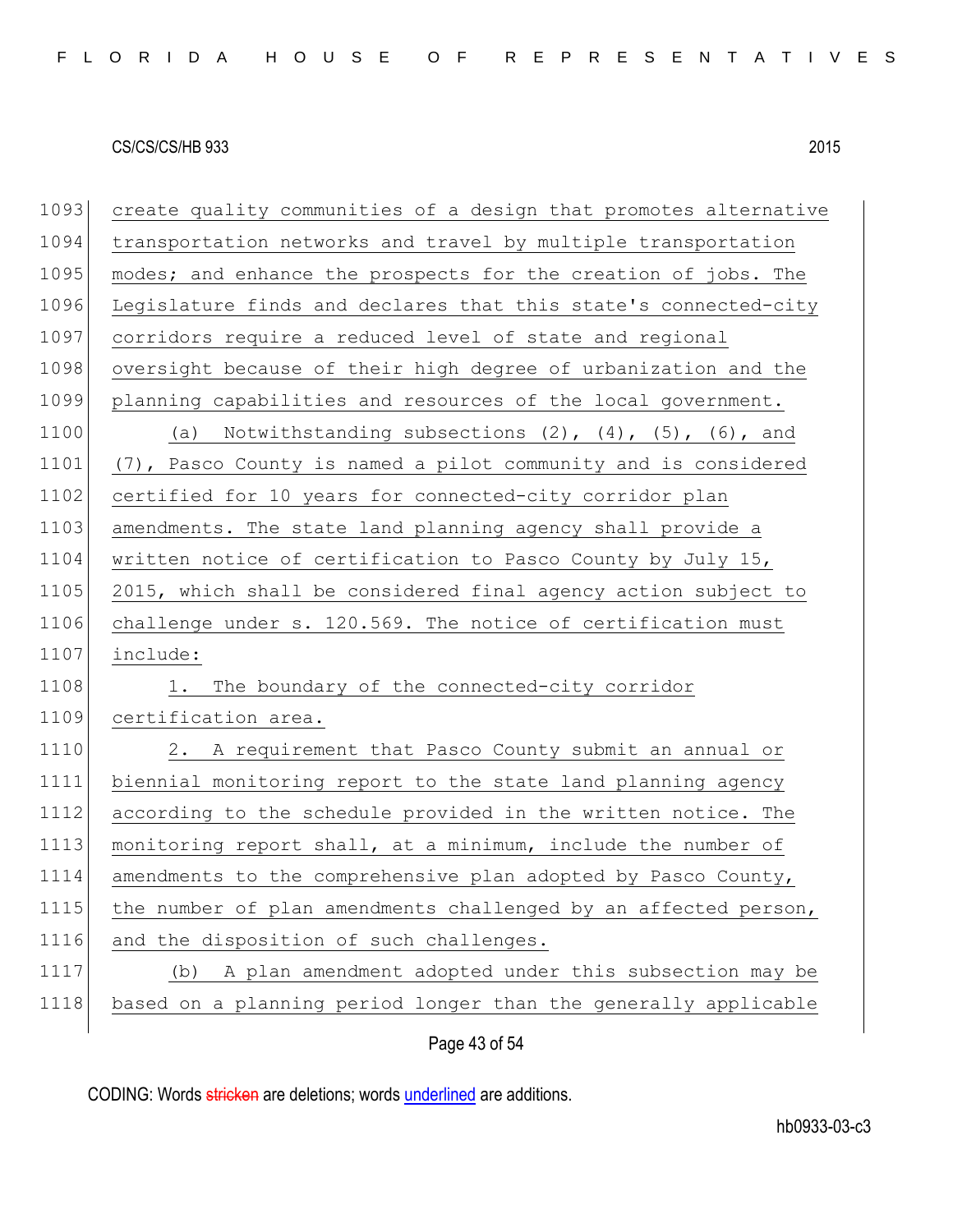planning period of the Pasco County local comprehensive plan, 1120 shall specify the projected population within the planning area during the chosen planning period, may include a phasing or staging schedule that allocates a portion of Pasco County's 1123 future growth to the planning area through the planning period, and may designate a priority zone or subarea within the 1125 connected-city corridor for initial implementation of the plan. A plan amendment adopted under this subsection is not required to demonstrate need based on projected population growth or on 1128 any other basis. (c) If Pasco County adopts a long-term transportation network plan and financial feasibility plan, and subject to compliance with the requirements of such a plan, the projects within the connected-city corridor are deemed to have satisfied all concurrency and other state agency or local government transportation mitigation requirements except for site-specific 1135 access management requirements. (d) If Pasco County does not request that the state land planning agency review the developments of regional impact that 1138 are proposed within the certified area, an application for approval of a development order within the certified area is 1140 exempt from review under s. 380.06. (e) The Office of Program Policy Analysis and Government Accountability (OPPAGA) shall submit to the Governor, the 1143 President of the Senate, and the Speaker of the House of 1144 Representatives by December 1, 2024, a report and

Page 44 of 54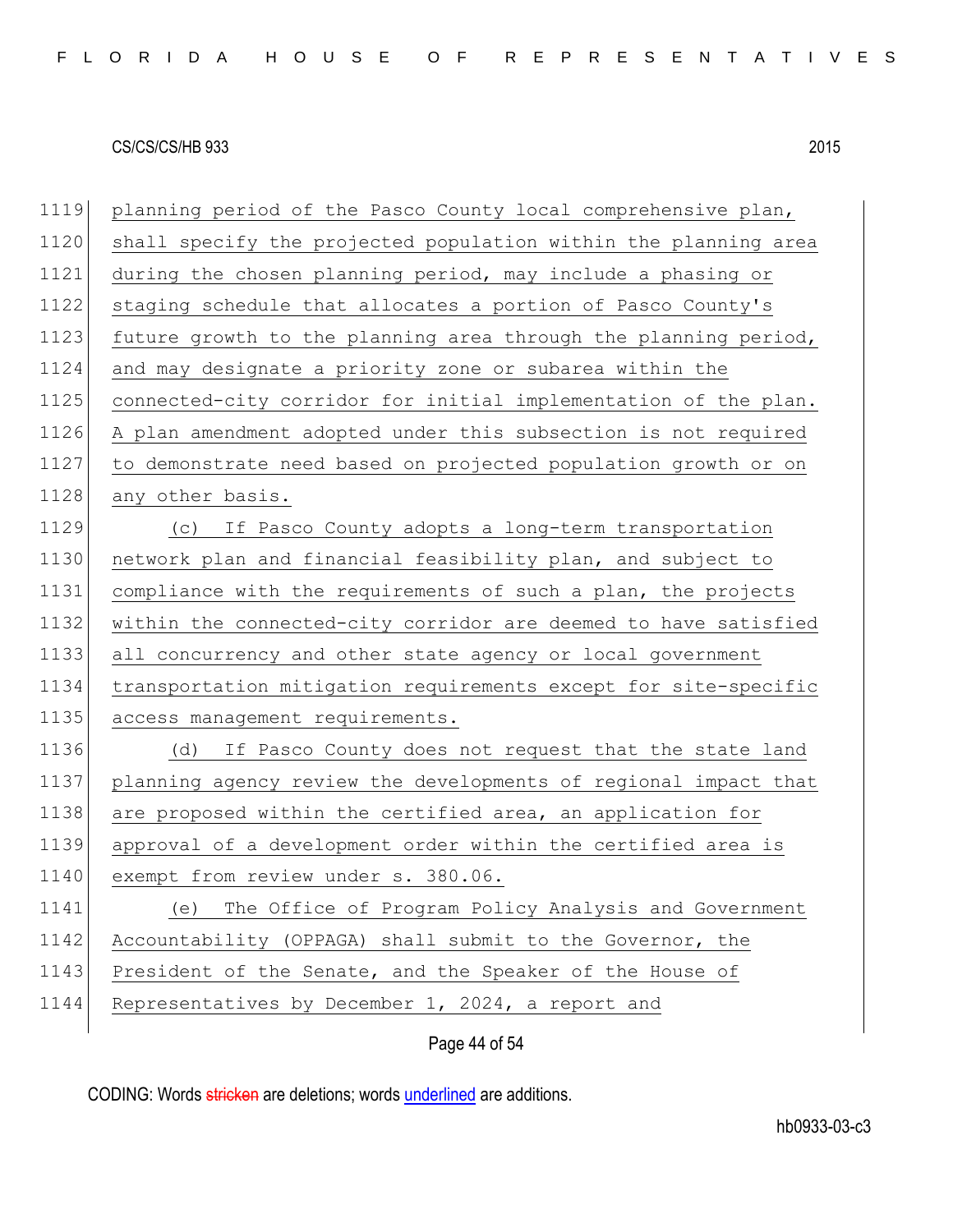1145 recommendations for implementing a statewide program that 1146 addresses the legislative findings in this subsection. In 1147 consultation with the state land planning agency, OPPAGA shall 1148 develop the report and recommendations with input from other 1149 state and regional agencies, local governments, and interest 1150 groups. OPPAGA shall also solicit citizen input in the 1151 potentially affected areas and consult with the affected local 1152 government and stakeholder groups. Additionally, OPPAGA shall 1153 review local and state actions and correspondence relating to 1154 the pilot program to identify issues of process and substance in 1155 recommending changes to the pilot program. At a minimum, the 1156 report and recommendations must include: 1157 1. Identification of local governments other than the 1158 local government participating in the pilot program which should 1159 be certified. The report may also recommend that a local 1160 government is no longer appropriate for certification. 1161 2. Changes to the certification pilot program. 1162 Section 33. Subsection (2) of section 190.005, Florida 1163 Statutes, is amended to read: 1164 190.005 Establishment of district.-1165 (2) The exclusive and uniform method for the establishment 1166 of a community development district of less than 1,000 acres in 1167 size or a community development district of up to 2,000 acres in 1168 size located within a connected-city corridor established 1169 pursuant to s. 163.3246(14) shall be pursuant to an ordinance 1170 adopted by the county commission of the county having

Page 45 of 54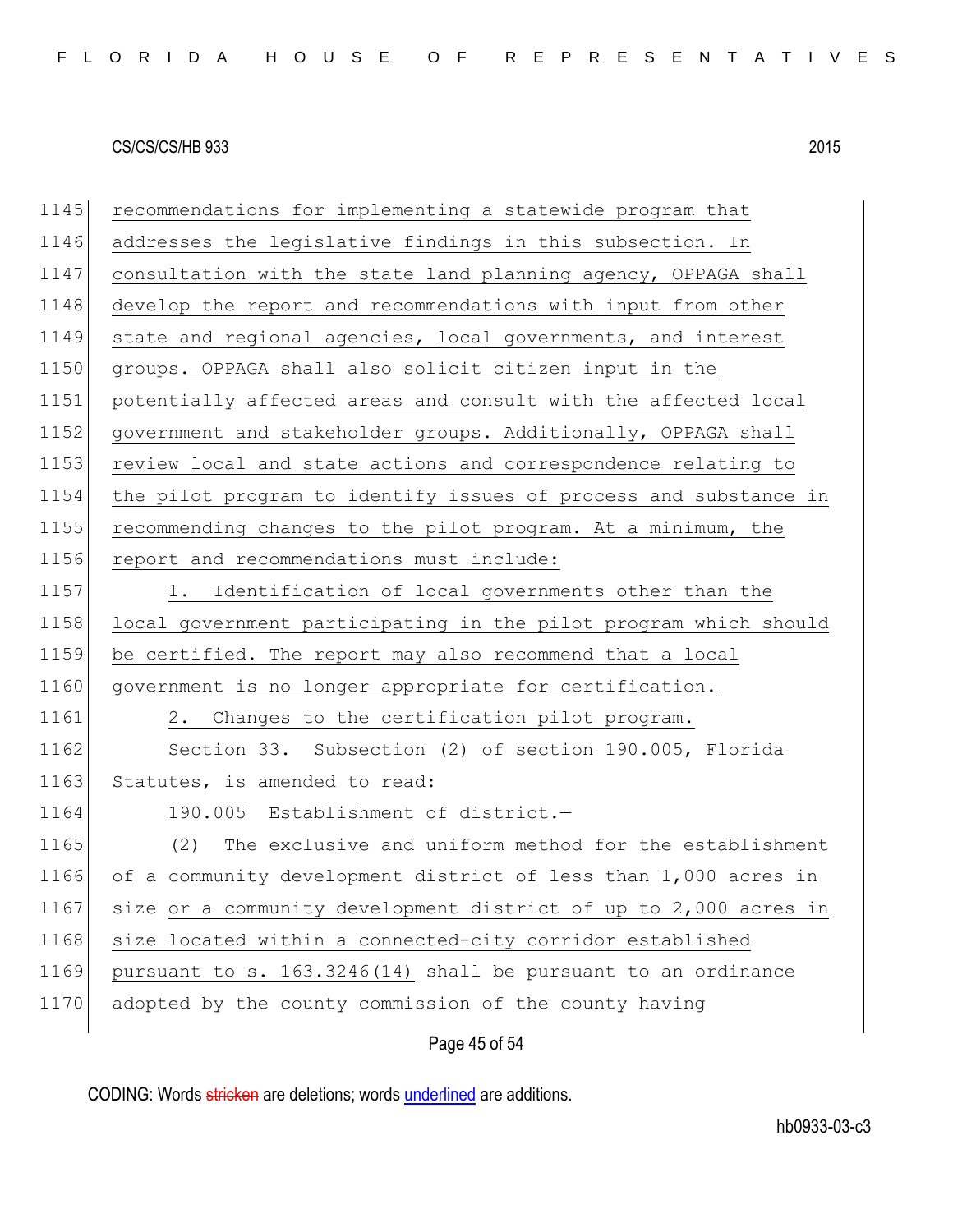1171 jurisdiction over the majority of land in the area in which the 1172 district is to be located granting a petition for the 1173 establishment of a community development district as follows:

 (a) A petition for the establishment of a community development district shall be filed by the petitioner with the county commission. The petition shall contain the same information as required in paragraph (1)(a).

1178 (b) A public hearing on the petition shall be conducted by 1179 the county commission in accordance with the requirements and 1180 procedures of paragraph (1)(d).

1181 (c) The county commission shall consider the record of the 1182 public hearing and the factors set forth in paragraph (1) (e) in 1183 making its determination to grant or deny a petition for the 1184 establishment of a community development district.

1185 (d) The county commission shall not adopt any ordinance 1186 which would expand, modify, or delete any provision of the 1187 uniform community development district charter as set forth in 1188  $\vert$  ss. 190.006-190.041. An ordinance establishing a community 1189 development district shall only include the matters provided for 1190 in paragraph (1)(f) unless the commission consents to any of the 1191 optional powers under s. 190.012(2) at the request of the 1192 petitioner.

 (e) If all of the land in the area for the proposed district is within the territorial jurisdiction of a municipal 1195 corporation, then the petition requesting establishment of a community development district under this act shall be filed by

### Page 46 of 54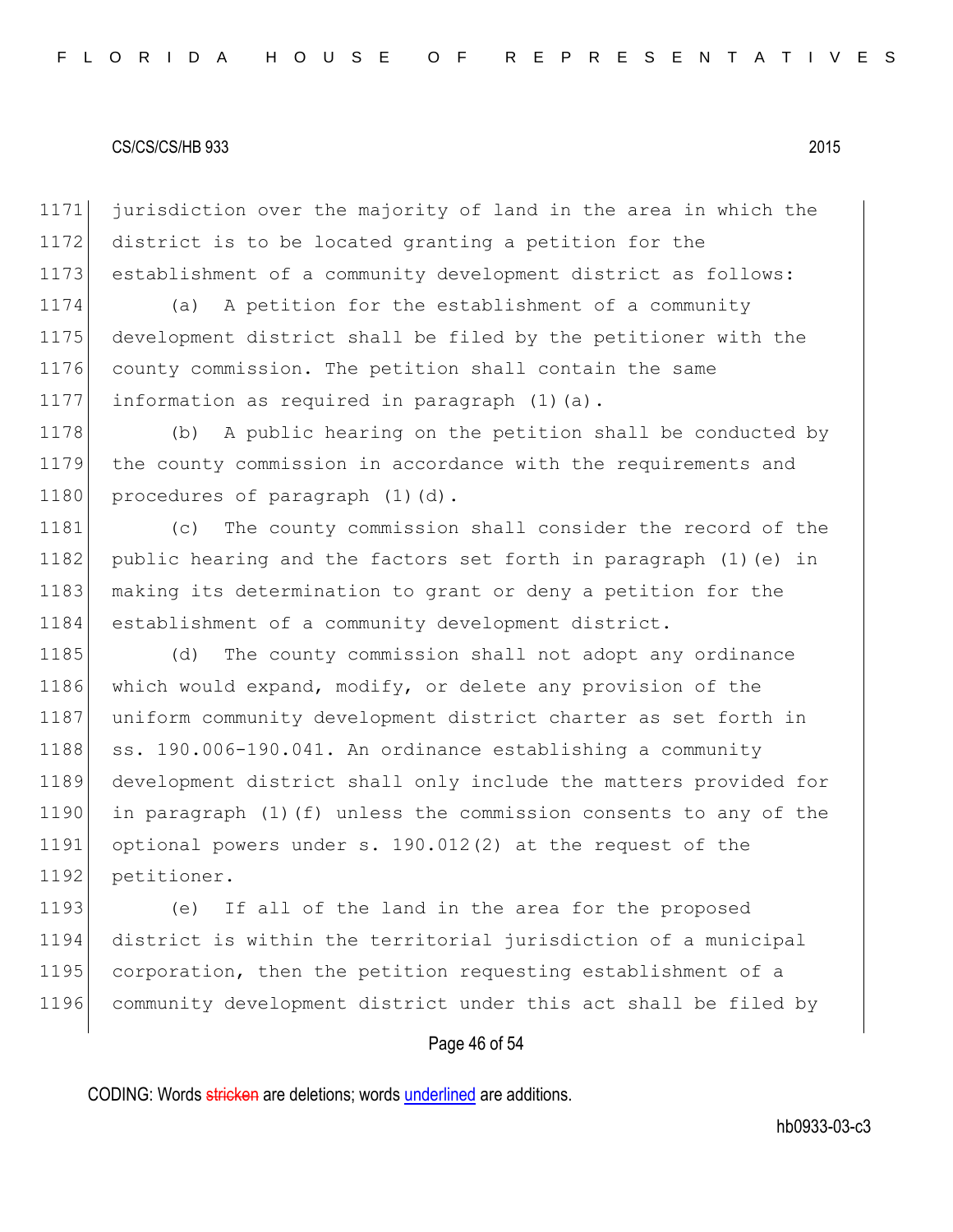1197 the petitioner with that particular municipal corporation. In 1198 such event, the duties of the county, hereinabove described, in 1199 action upon the petition shall be the duties of the municipal 1200 corporation. If any of the land area of a proposed district is 1201 within the land area of a municipality, the county commission 1202 may not create the district without municipal approval. If all 1203 of the land in the area for the proposed district, even if less 1204 than 1,000 acres, is within the territorial jurisdiction of two 1205 or more municipalities, except for a proposed district within a 1206 connected-city corridor established pursuant to s. 163.3246(14), 1207 the petition shall be filed with the Florida Land and Water 1208 Adjudicatory Commission and proceed in accordance with 1209 subsection (1).

1210 (f) Notwithstanding any other provision of this 1211 subsection, within 90 days after a petition for the 1212 establishment of a community development district has been filed 1213 pursuant to this subsection, the governing body of the county or 1214 municipal corporation may transfer the petition to the Florida 1215 Land and Water Adjudicatory Commission, which shall make the 1216 determination to grant or deny the petition as provided in 1217 subsection (1). A county or municipal corporation shall have no 1218 right or power to grant or deny a petition that has been 1219 transferred to the Florida Land and Water Adjudicatory 1220 Commission. 1221 Section 34. Subsection (9) of section 163.3167, Florida

### Page 47 of 54

CODING: Words stricken are deletions; words underlined are additions.

1222 Statutes, is amended to read: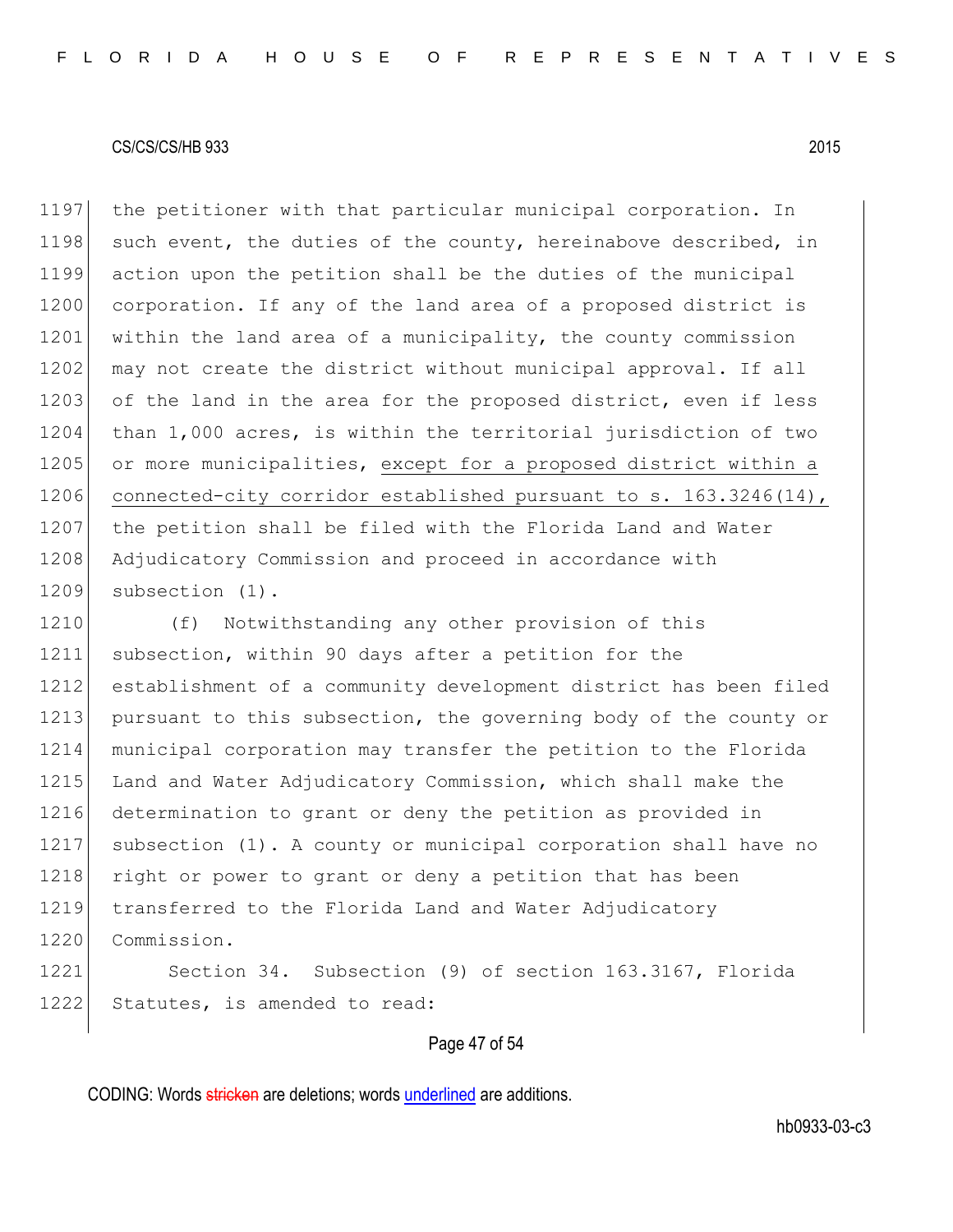| 1223 | 163.3167 Scope of act.-                                         |
|------|-----------------------------------------------------------------|
| 1224 | Each local government shall address in its<br>(9)               |
| 1225 | comprehensive plan, as enumerated in this chapter: $\tau$       |
| 1226 | (a) The water supply sources necessary to meet and achieve      |
| 1227 | the existing and projected water use demand for the established |
| 1228 | planning period, considering the applicable plan developed      |
| 1229 | pursuant to s. 373.709.                                         |
| 1230 | The protection of private property rights.<br>(b)               |
| 1231 | Section 35. Paragraph (c) of subsection (6) of section          |
| 1232 | 163.3177, Florida Statutes, is amended, and paragraph (i) is    |
| 1233 | added to that subsection, to read:                              |
| 1234 | 163.3177 Required and optional elements of comprehensive        |
| 1235 | plan; studies and surveys.-                                     |
| 1236 | (6) In addition to the requirements of subsections $(1)$ -      |
| 1237 | (5), the comprehensive plan shall include the following         |
| 1238 | elements:                                                       |
| 1239 | (c) A general sanitary sewer, solid waste, drainage,            |
| 1240 | potable water, and natural groundwater aquifer recharge element |
| 1241 | correlated to principles and guidelines for future land use,    |
| 1242 | indicating ways to provide for future potable water, drainage,  |
| 1243 | sanitary sewer, solid waste, and aquifer recharge protection    |
| 1244 | requirements for the area. The element may be a detailed        |
| 1245 | engineering plan including a topographic map depicting areas of |
| 1246 | prime groundwater recharge.                                     |
| 1247 | Each local government shall address in the data and<br>1.       |
| 1248 | analyses required by this section those facilities that provide |

# Page 48 of 54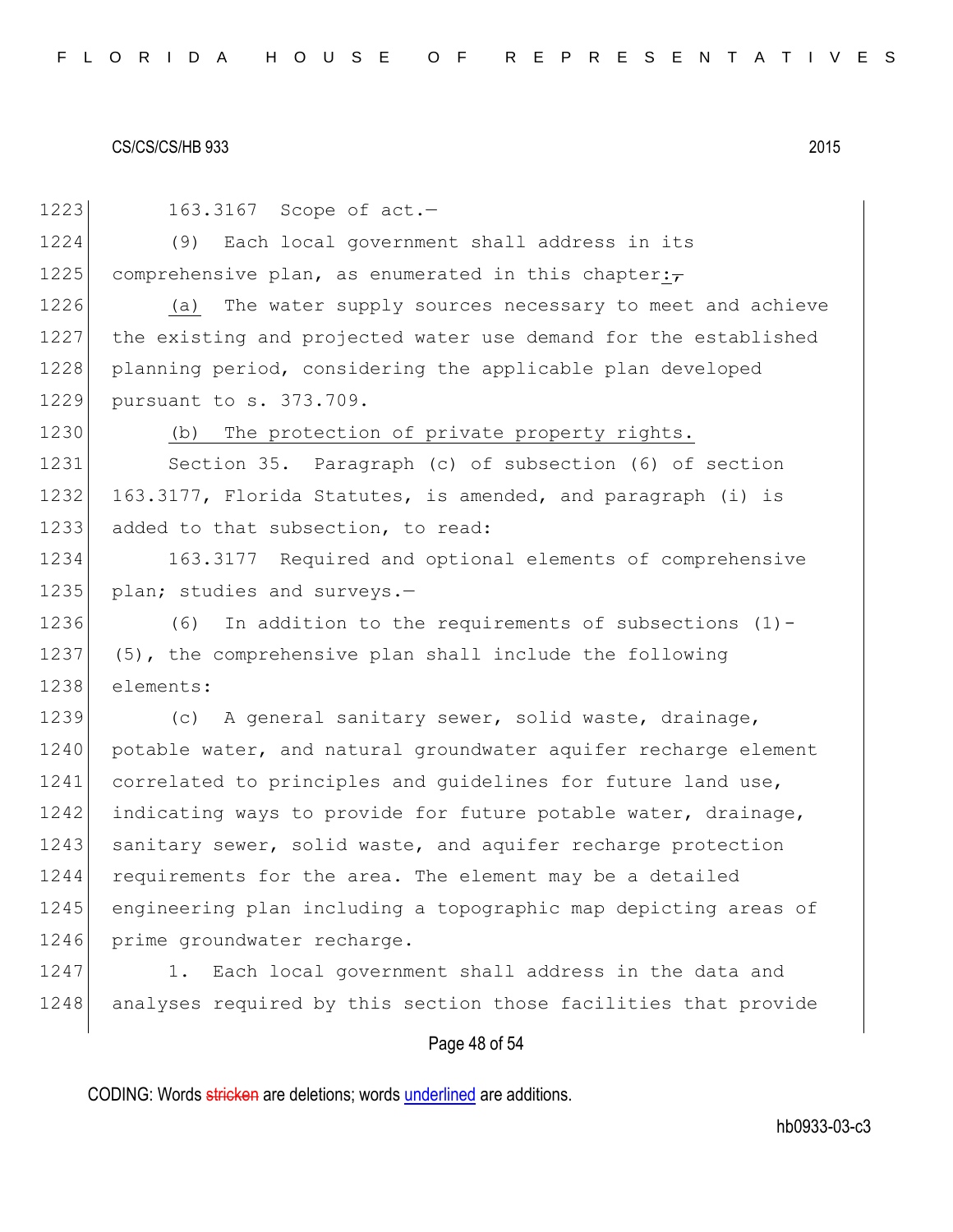1249 service within the local government's jurisdiction. Local 1250 governments that provide facilities to serve areas within other 1251 local government jurisdictions shall also address those 1252 facilities in the data and analyses required by this section, 1253 using data from the comprehensive plan for those areas for the 1254 purpose of projecting facility needs as required in this 1255 subsection. For shared facilities, each local government shall 1256 indicate the proportional capacity of the systems allocated to 1257 serve its jurisdiction.

1258 2. The element shall describe the problems and needs and 1259 the general facilities that will be required for solution of the 1260 problems and needs, including correcting existing facility 1261 deficiencies. The element shall address coordinating the 1262 extension of, or increase in the capacity of, facilities to meet 1263 future needs while maximizing the use of existing facilities and 1264 discouraging urban sprawl; conserving potable water resources; 1265 and protecting the functions of natural groundwater recharge 1266 areas and natural drainage features.

1267 3. Within 18 months after the governing board approves an 1268 updated regional water supply plan, the element must incorporate 1269 the alternative water supply project or projects selected by the 1270 local government from those identified in the regional water 1271 supply plan pursuant to s.  $373.709(2)$  (a) or proposed by the 1272 local government under s. 373.709(8)(b). If a local government 1273 is located within two water management districts, the local 1274 government shall adopt its comprehensive plan amendment within

### Page 49 of 54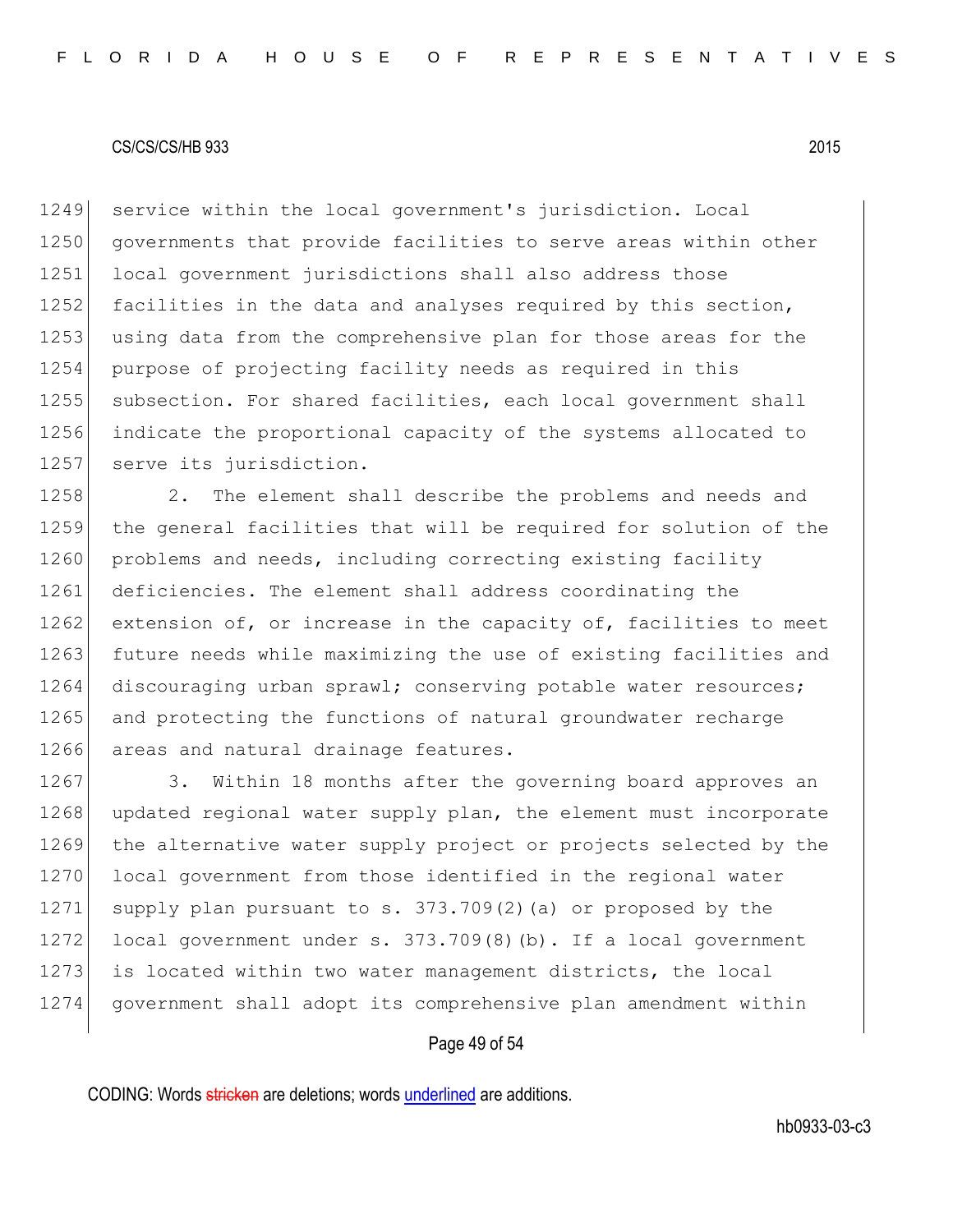1275 18 months after the later updated regional water supply plan. 1276 The element must identify such alternative water supply projects 1277 and traditional water supply projects and conservation and reuse 1278 necessary to meet the water needs identified in s. 373.709(2)(a) 1279 within the local government's jurisdiction and include a work 1280 plan, covering at least a 10-year planning period, for building 1281 public, private, and regional water supply facilities, including 1282 development of alternative water supplies, which are identified 1283 in the element as necessary to serve existing and new 1284 development. The work plan shall be updated, at a minimum, every 1285 5 years within 18 months after the governing board of a water 1286 management district approves an updated regional water supply 1287 plan. Local governments, public and private utilities, regional 1288 water supply authorities, special districts, and water 1289 management districts are encouraged to cooperatively plan for 1290 the development of multijurisdictional water supply facilities 1291 that are sufficient to meet projected demands for established 1292 planning periods, including the development of alternative water 1293 sources to supplement traditional sources of groundwater and 1294 surface water supplies. 1295 4. A local government that does not own, operate, or

1296 maintain its own water supply facilities, including, but not 1297 limited to, wells, treatment facilities, and distribution 1298 infrastructure, is not required to amend its comprehensive plan 1299 in response to an updated regional water supply plan or to 1300 maintain a work plan. However, any such local government must

Page 50 of 54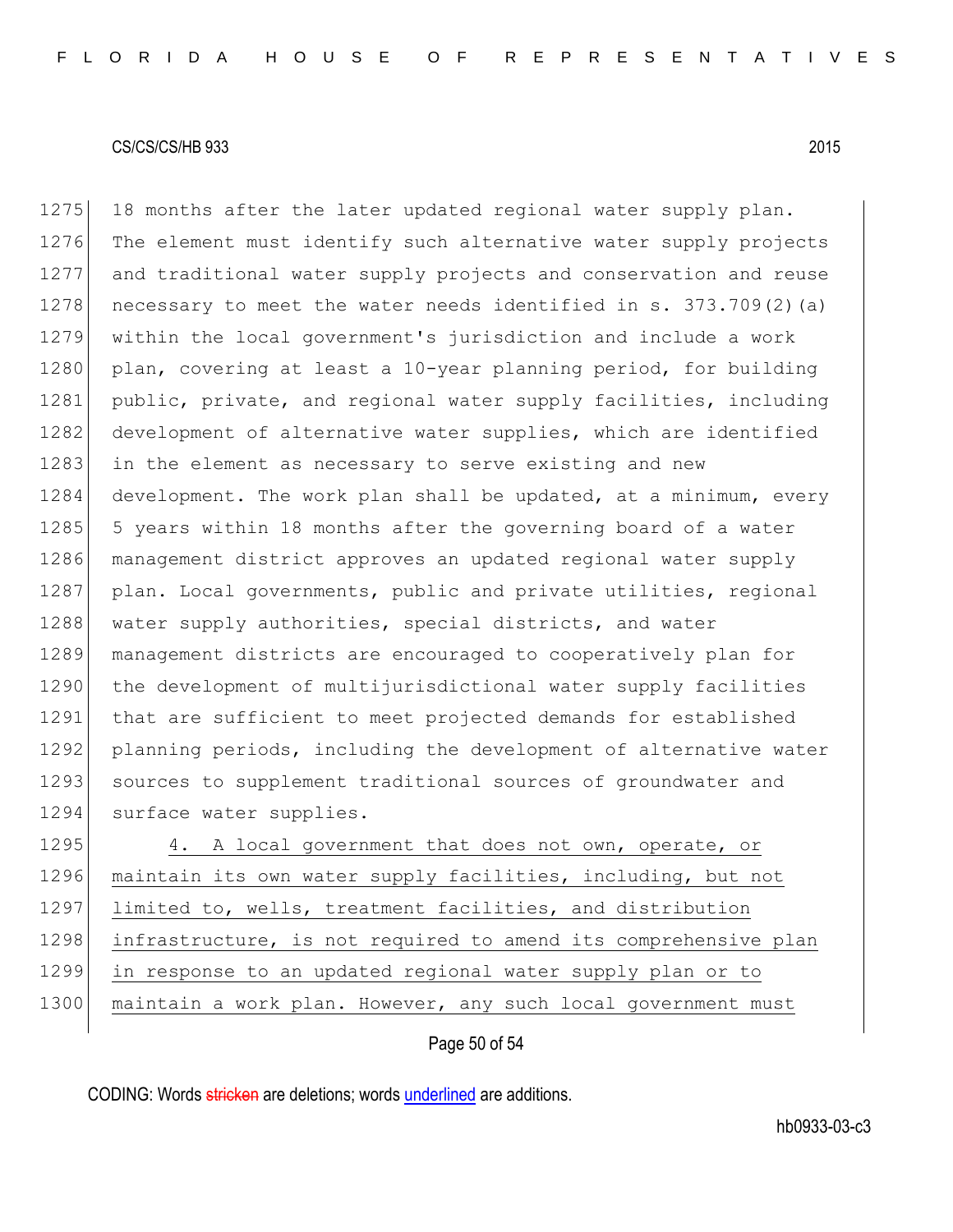Page 51 of 54 1301 cooperate with, and provide relevant data to, any local 1302 government or utility provider that provides service within its 1303 jurisdiction and must keep its general sanitary sewer, solid 1304 waste, potable water, and natural groundwater aquifer recharge 1305 element updated according to the method described in s. 1306 163.3191. 1307 (i)1. In recognition of the legitimate and often competing 1308 public and private interests in land use requlations and other 1309 government action, a property rights element that protects 1310 private property rights. The property rights element shall set 1311 forth the principles, guidelines, standards, and strategies to 1312 guide the local government's decisions and program 1313 implementation with respect to the following objectives: 1314 **a.** Consideration of the impact to private property rights 1315 of all proposed development orders, plan amendments, ordinances, 1316 and other government decisions. 1317 b. Encouragement of economic development. 1318 c. Use of alternative, innovative solutions to provide 1319 equal or better protection than the comprehensive plan. 1320 d. Consideration of the degree of harm created by 1321 noncompliance with the comprehensive plan. 1322 2. Each county and each municipality within the county 1323 shall, within 1 year after adopting its property rights element, 1324 adopt land development regulations consistent with this 1325 | paragraph. 1326 Section 36. Subsection (3) of section 380.0666, Florida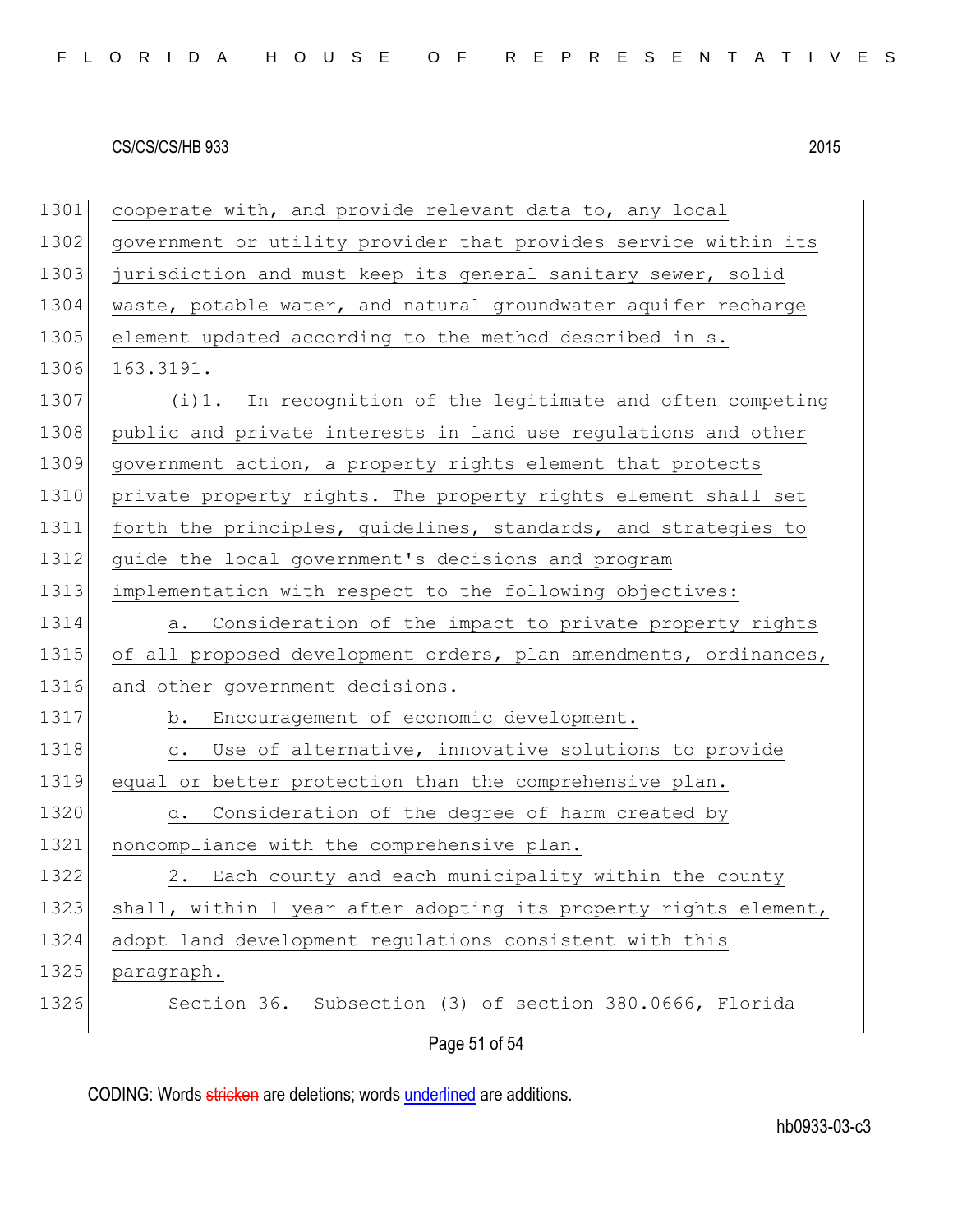1327 Statutes, is amended to read:

1328 380.0666 Powers of land authority.—The land authority 1329 shall have all the powers necessary or convenient to carry out 1330 and effectuate the purposes and provisions of this act, 1331 including the following powers, which are in addition to all 1332 other powers granted by other provisions of this act:

1333 (3) To acquire and dispose of real and personal property 1334 or any interest therein when such acquisition is necessary or 1335 appropriate to protect the natural environment, provide public 1336 access or public recreational facilities, preserve wildlife 1337 habitat areas, provide affordable housing to families whose 1338 income does not exceed 160 percent of the median family income 1339 for the area, or provide access to management of acquired lands; 1340 to acquire interests in land by means of land exchanges; to 1341 contribute funds to the City of Key West or the Housing 1342 Authority of the City of Key West, at the request of the city 1343 commission, for the construction, redevelopment, or preservation 1344 of affordable housing within the Key West Area of Critical State 1345 Concern; and to enter into all alternatives to the acquisition 1346 of fee interests in land, including, but not limited to, the 1347 acquisition of easements, development rights, life estates, 1348 leases, and leaseback arrangements. However, the land authority 1349 shall make an such acquisition or contribution only if:

1350 (a) Such acquisition or contribution is consistent with 1351 land development regulations and local comprehensive plans 1352 adopted and approved pursuant to this chapter;

### Page 52 of 54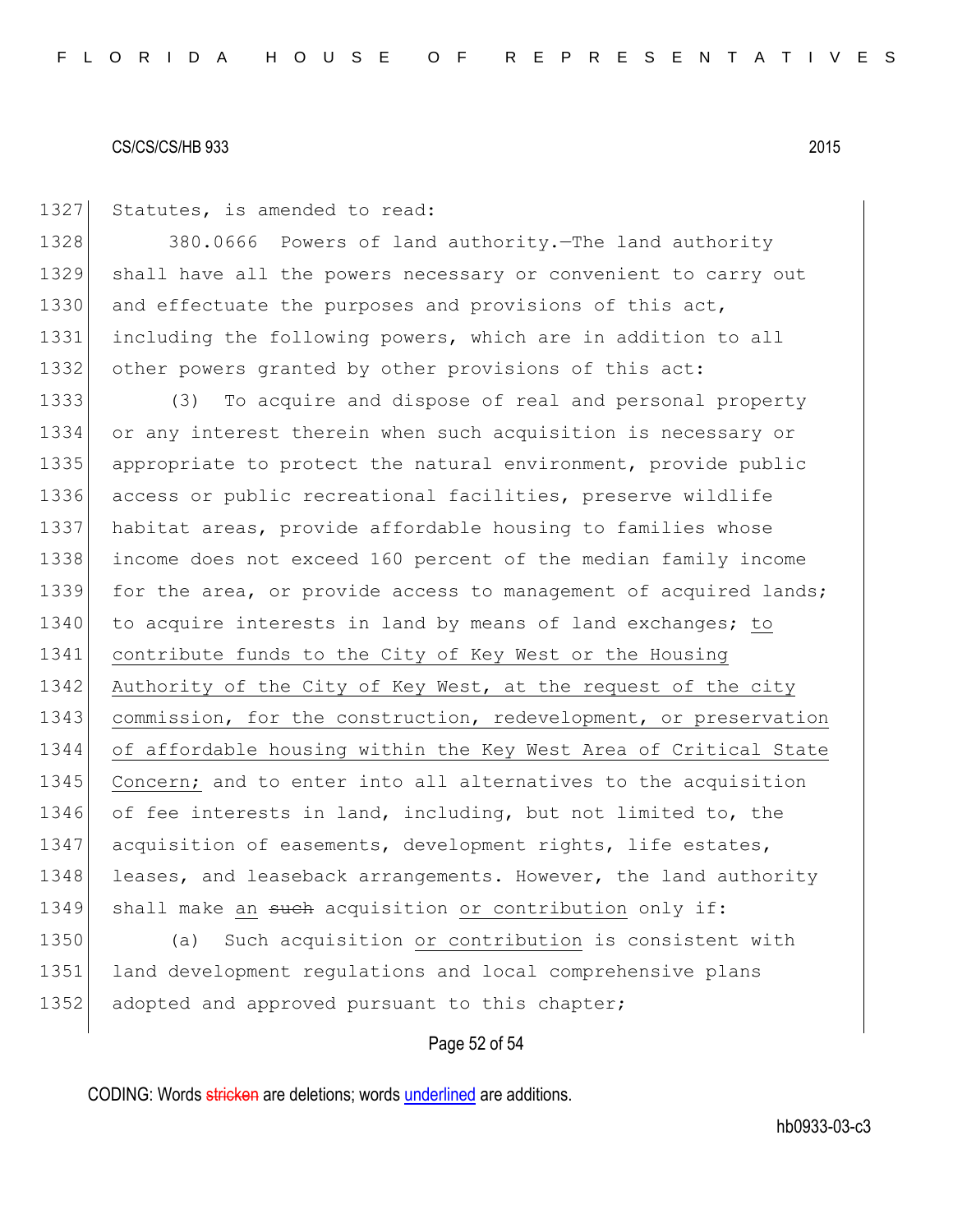1353 (b) The property acquired is within an area designated as 1354 an area of critical state concern at the time of acquisition or 1355 is within an area that was designated as an area of critical 1356 state concern for at least 20 consecutive years before prior to 1357 removal of the designation; and 1358 (c) The property to be acquired has not been selected for 1359 purchase through another local, regional, state, or federal 1360 public land acquisition program. Such restriction shall not 1361 apply if the land authority cooperates with the other public 1362 land acquisition programs that which listed the lands for 1363 acquisition, to coordinate the acquisition and disposition of 1364 such lands. In such cases, the land authority may enter into 1365 contractual or other agreements to acquire lands jointly or for 1366 eventual resale to other public land acquisition programs. 1367 Section 37. Subsection (3) of section 125.0108, Florida 1368 Statutes, is amended to read: 1369 125.0108 Areas of critical state concern; tourist impact  $1370$  tax.-1371 (3) All tax revenues received pursuant to this section, 1372 less administrative costs, shall be distributed as follows: 1373 (a) Fifty percent shall be transferred to the land 1374 authority to be used in accordance with s. 380.0666 to purchase 1375 **property** in the area of critical state concern for which the 1376 revenue is generated. An amount not to exceed 5 percent may be 1377 used for administration and other costs incident to the exercise 1378 of such powers such purchases.

# Page 53 of 54